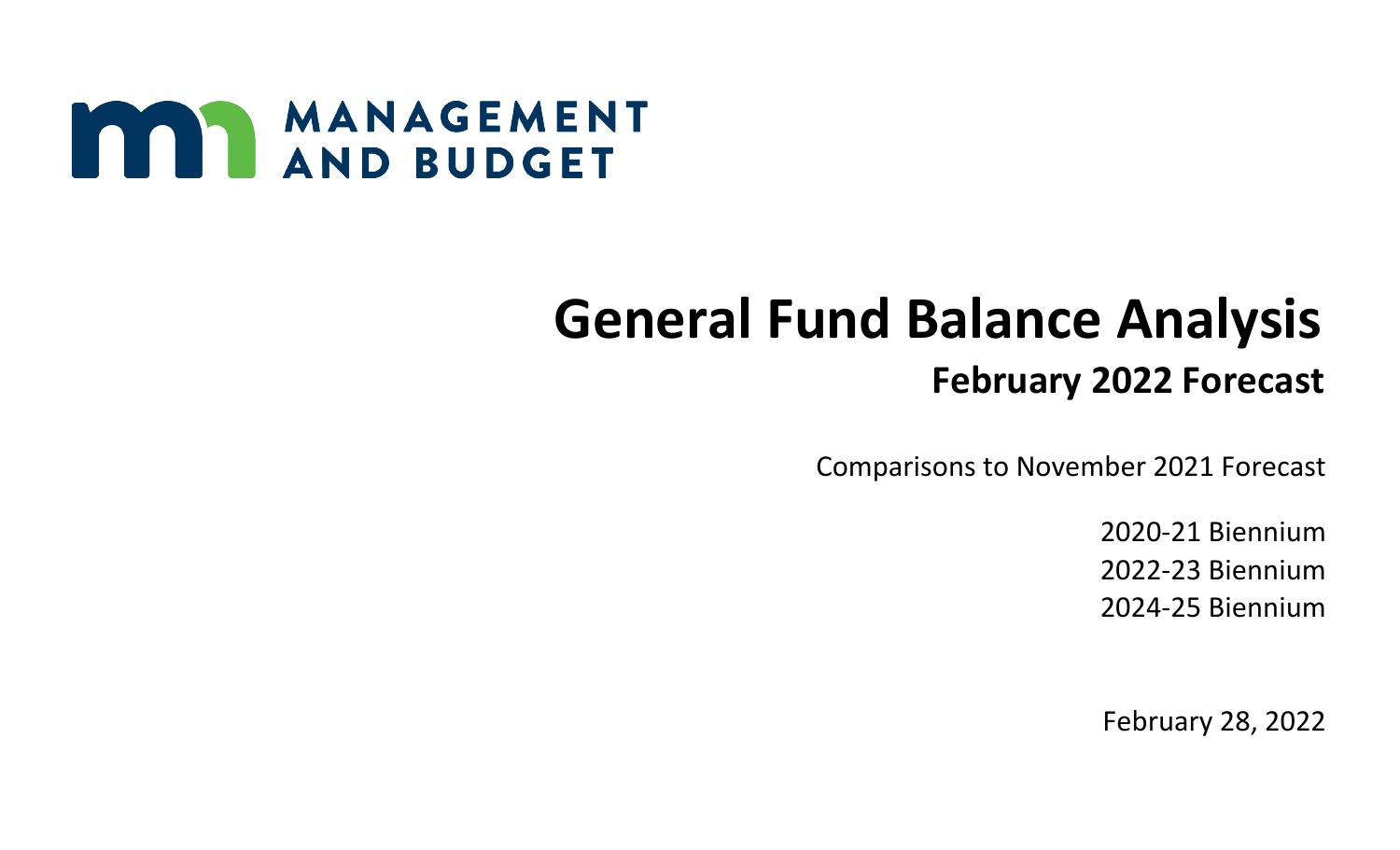# Table of Contents

|                                              | Page           |
|----------------------------------------------|----------------|
| Summary of Resources and Expenditures        | 1              |
| Revenues/Resources                           |                |
| Non-Dedicated                                | $\overline{2}$ |
| Dedicated                                    | 3              |
| <b>Transfers From Other Funds</b>            | 3              |
| Prior Year Adjustments                       | 4              |
| Expenditures/Uses                            |                |
| E-12 Education                               | 5              |
| <b>Higher Education</b>                      | 8              |
| Property Tax Aids & Credits                  | 8              |
| <b>Health &amp; Human Services</b>           | 10             |
| Public Safety & Judiciary                    | 12             |
| Transportation                               | 13             |
| Environment                                  | 14             |
| Economic Development, Energy, Ag and Housing | 15             |
| State Government & Veterans                  | 17             |
| <b>Debt Service</b>                          | 20             |
| Capital Projects & Grants                    | 20             |
| <b>Cancellation Estimates</b>                | 21             |
| Reserves & Appropriations Carried Forward    | 21             |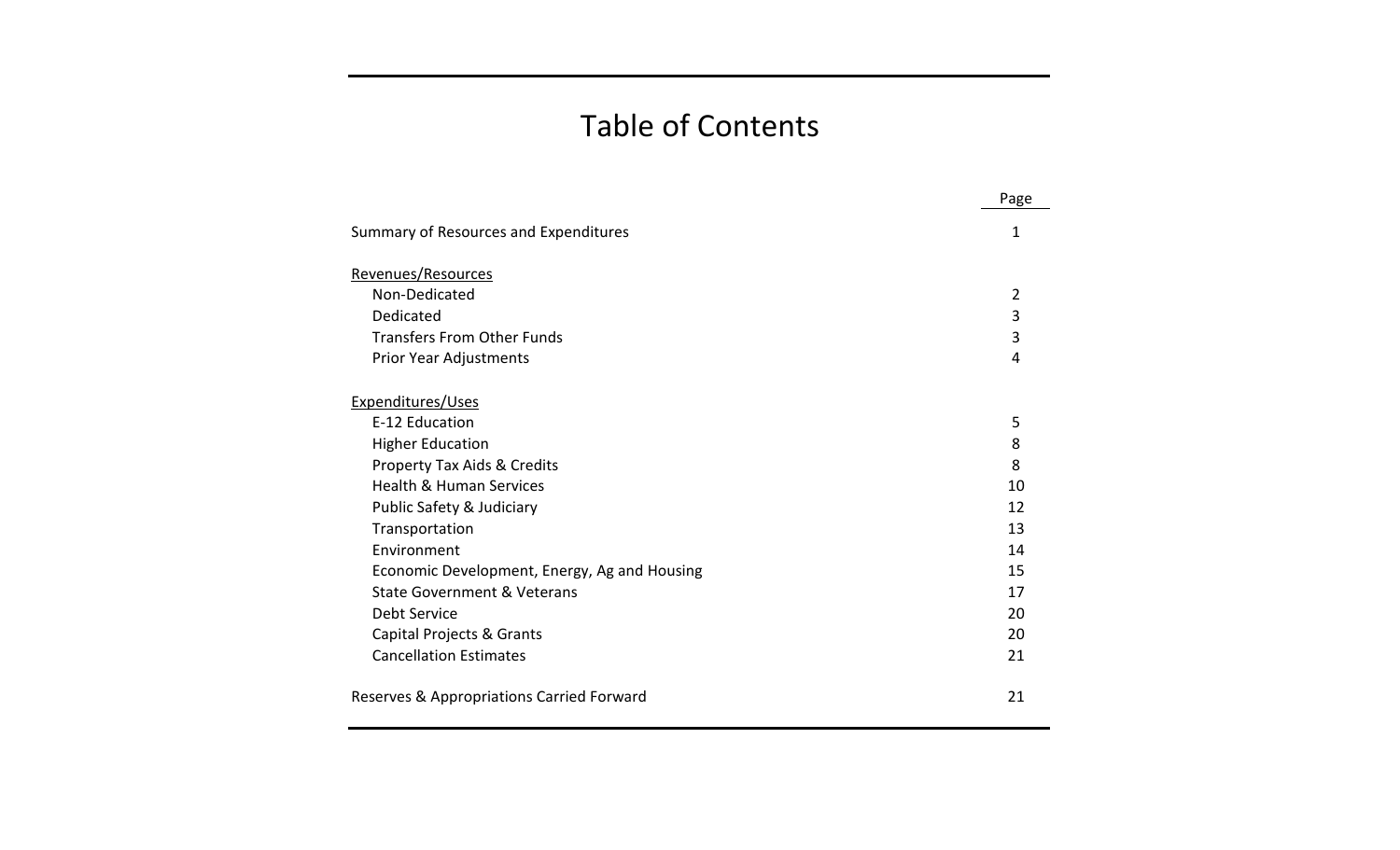| <b>General Fund - Fund Balance Analysis</b>  | <b>Restated Actual</b> | <b>Restated Actual</b> | <b>Restated Actual</b> | <b>Restated Nov</b> | <b>Restated Nov</b> | Feb        | Feb        | Feb        | <b>Feb vs Nov</b> | FY 2022-23 vs | Feb        | Feb        | Feb        | Feb vs Nov | FY 2024-25 vs |
|----------------------------------------------|------------------------|------------------------|------------------------|---------------------|---------------------|------------|------------|------------|-------------------|---------------|------------|------------|------------|------------|---------------|
| (\$ in Thousands)                            | FY 2020                | FY 2021                | FY 2020-21             | FY 2022-23          | FY 2024-25          | FY 2022    | FY 2023    | FY 2022-23 | FY 2022-23        | FY 2020-21    | FY 2024    | FY 2025    | FY 2024-25 | FY 2024-25 | FY 2022-23    |
| <b>General Fund Summary</b>                  |                        |                        |                        |                     |                     |            |            |            |                   |               |            |            |            |            |               |
| <b>Actual &amp; Estimated Resources</b>      |                        |                        |                        |                     |                     |            |            |            |                   |               |            |            |            |            |               |
| Balance Forward From Prior Year              | 3,971,359              | 3,343,865              | 3,971,359              | 7,025,95            | 11,063,685          | 7,025,957  | 9,817,727  | 7,025,957  |                   | 3,054,598     | 12,585,538 | 16,035,964 | 12,585,538 | 1,521,853  | 5,559,581     |
| <b>Current Resources:</b>                    |                        |                        |                        |                     |                     |            |            |            |                   |               |            |            |            |            |               |
| <b>Tax Revenues</b>                          | 22,077,216             | 25,660,445             | 47,737,661             | 53,440,332          | 57,825,811          | 26,552,098 | 28,042,318 | 54,594,416 | 1,154,084         | 6,856,755     | 28,768,606 | 29,337,281 | 58,105,887 | 280,076    | 3,511,471     |
| Non-Tax Revenues                             | 817,10                 | 921,862                | 1,738,968              | 1,529,186           | 1,535,993           | 850,481    | 776,268    | 1,626,749  | 97,563            | $-112,219$    | 783,371    | 783,018    | 1,566,389  | 30,396     | $-60,360$     |
| Subtotal Non-Dedicated Revenues              | 22,894,322             | 26,582,307             | 49,476,629             | 54,969,518          | 59,361,804          | 27,402,579 | 28,818,586 | 56,221,165 | 1,251,647         | 6,744,536     | 29,551,977 | 30,120,299 | 59,672,276 | 310,472    | 3,451,111     |
| <b>Dedicated Revenue</b>                     | 795                    |                        | 800                    |                     |                     | - 5        | -5         |            |                   | -790          | -5         | - 5        |            |            |               |
| Transfers From Other Funds                   | 155,643                | 532,294                | 687,937                | 959,181             | 849,584             | 176,896    | 782,285    | 959,181    |                   | 271,244       | 700,336    | 149,252    | 849,588    |            | $-109,593$    |
| Prior Year Adjustments                       | 99,72                  | 214,054                | 313,776                | 108,481             | 74,088              | 71,378     | 37,103     | 108,481    |                   | $-205,295$    | 37,064     | 37,024     | 74,088     |            | $-34,393$     |
| Subtotal Other Revenue                       | 256,16                 | 746,353                | 1,002,513              | 1,067,672           | 923,682             | 248,279    | 819,393    | 1,067,672  |                   | 65,159        | 737,405    | 186,281    | 923,686    |            | $-143,986$    |
| <b>Subtotal Current Resources</b>            | 23,150,48              | 27,328,660             | 50,479,142             | 56,037,190          | 60,285,486          | 27,650,858 | 29,637,979 | 57,288,837 | 1,251,647         | 6,809,695     | 30,289,382 | 30,306,580 | 60,595,962 | 310,476    | 3,307,125     |
| <b>Total Resources Available</b>             | 27,121,841             | 30,672,525             | 54,450,501             | 63,063,14           | 71,349,171          | 34,676,815 | 39,455,706 | 64,314,794 | 1,251,647         | 9,864,293     | 42,874,920 | 46,342,544 | 73,181,500 | 1,832,329  | 8,866,706     |
| <b>Actual &amp; Estimated Expenditures</b>   |                        |                        |                        |                     |                     |            |            |            |                   |               |            |            |            |            |               |
| E-12 Education                               | 9,835,739              | 9,919,135              | 19,754,874             | 20,660,548          | 21,294,353          | 10,077,280 | 10,425,655 | 20,502,935 | $-157,613$        | 748,061       | 10,576,507 | 10,665,948 | 21,242,455 | $-51,898$  | 739,520       |
| <b>Higher Education</b>                      | 1,693,37               | 1,714,340              | 3,407,717              | 3,511,868           | 3,505,828           | 1,756,101  | 1,755,767  | 3,511,868  |                   | 104,151       | 1,752,914  | 1,752,914  | 3,505,828  |            | $-6,040$      |
| Property Tax Aids & Credits                  | 1,866,803              | 2,025,878              | 3,892,681              | 4,168,586           | 4,367,225           | 2,075,125  | 2,078,514  | 4,153,639  | $-14,947$         | 260,958       | 2,151,796  | 2,191,007  | 4,342,803  | $-24,422$  | 189,164       |
| Health & Human Services                      | 7,035,367              | 6,611,035              | 13,646,402             | 16,409,852          | 18,420,746          | 7,038,752  | 9,263,503  | 16,302,255 | $-107,597$        | 2,655,853     | 8,988,759  | 9,499,171  | 18,487,930 | 67,184     | 2,185,675     |
| Public Safety & Judiciary                    | 1,236,945              | 1,313,711              | 2,550,656              | 2,680,71            | 2,649,392           | 1,353,431  | 1,327,247  | 2,680,678  | $-33$             | 130,022       | 1,324,472  | 1,324,920  | 2,649,392  |            | $-31,286$     |
| Transportation                               | 174,820                | 170,750                | 345,570                | 477,22              | 271,460             | 327,502    | 149,722    | 477,224    |                   | 131,654       | 135,730    | 135,730    | 271,460    |            | $-205,764$    |
| Environment                                  | 166,422                | 182,212                | 348,634                | 385,583             | 355,626             | 207,650    | 190,477    | 398,127    | 12,544            | 49,493        | 178,901    | 178,738    | 357,639    | 2,013      | $-40,488$     |
| Economic Development, Energy, Ag and Housing | 303,980                | 300,722                | 604,702                | 823,029             | 604,976             | 527,882    | 298,445    | 826,327    | 3,298             | 221,625       | 302,331    | 302,692    | 605,023    | 47         | $-221,304$    |
| <b>State Government &amp; Veterans</b>       | 794,71                 | 718,612                | 1,513,327              | 1,364,453           | 1,259,954           | 731,786    | 628,895    | 1,360,681  | $-3,772$          | $-152,646$    | 632,574    | 624,312    | 1,256,886  | $-3,068$   | $-103,795$    |
| Debt Service                                 | 540,081                | 515,544                | 1,055,625              | 1,198,836           | 1,272,723           | 592,426    | 604,322    | 1,196,748  | $-2,088$          | 141,123       | 627,160    | 629,974    | 1,257,134  | $-15,589$  | 60,386        |
| Capital Projects & Grants                    | 129,72                 | 174,629                | 304,356                | 338,772             | 350,527             | 176,153    | 162,621    | 338,774    |                   | 34,418        | 172,812    | 177,611    | 350,423    | $-104$     | 11,649        |
| <b>Cancellation Estimates</b>                |                        |                        |                        | $-20,000$           | $-20,000$           | -5,000     | $-15,000$  | $-20,000$  |                   | $-20,000$     | $-5,000$   | $-15,000$  | $-20,000$  |            | 0             |
| Subtotal by Appropriation Bill               | 23,777,976             | 23,646,568             | 47,424,544             | 51,999,462          | 54,332,810          | 24,859,088 | 26,870,168 | 51,729,256 | $-270,206$        | 4,304,712     | 26,838,956 | 27,468,017 | 54,306,973 | $-25,83$   | 2,577,717     |
| <b>Total Expenditures &amp; Transfers</b>    | 23,777,976             | 23,646,568             | 47,424,544             | 51,999,462          | 54,332,810          | 24,859,088 | 26,870,168 | 51,729,256 | $-270,206$        | 4,304,712     | 26,838,956 | 27,468,017 | 54,306,973 | $-25,837$  | 2,577,717     |
| <b>Balance Before Reserves</b>               | 3,343,865              | 7,025,957              | 7,025,957              | 11,063,685          | 17,016,361          | 9,817,727  | 12,585,538 | 12,585,538 | 1,521,853         | 5,559,581     | 16,035,964 | 18,874,527 | 18,874,527 | 1,858,166  | 6,288,989     |
| Cash Flow Account                            | 350,000                | 350,000                | 350,000                | 350,000             | 350,000             | 350,000    | 350,000    | 350,000    |                   |               | 350,000    | 350,000    | 350,000    |            |               |
| <b>Budget Reserve</b>                        | 2,358,698              | 2,406,352              | 2,406,352              | 2,655,745           | 2,655,745           | 2,655,745  | 2,655,745  | 2,655,745  |                   | 249,393       | 2,655,745  | 2,655,745  | 2,655,745  |            |               |
| <b>Stadium Reserve</b>                       | 55,700                 | 106,709                | 106,709                | 312,108             | 550,332             | 212,600    | 326,761    | 326,761    | 14,653            | 220,052       | 449,427    | 581,221    | 581,221    | 30,889     | 254,460       |
| <b>Appropriations Carried Forward</b>        | 246,058                | 111,033                | 111,033                |                     |                     |            |            |            |                   | $-111,033$    |            |            |            |            |               |
| <b>Budgetary Balance</b>                     | 333,409                | 4,051,863              | 4,051,863              | 7,745,832           | 13,460,284          | 6,599,382  | 9,253,032  | 9,253,032  | 1,507,200         | 5,201,169     | 12,580,792 | 15,287,561 | 15,287,561 | 1,827,277  | 6,034,529     |

\*FY 2020-21 actuals and November forecast values for FY 2022-25 have been adjusted to reallocate all S Corp receipts, which now are predominantly Pass-Through Entity Tax receipts, from corporate income tax to in Individual income tax. This adjustment has a net \$0 impact on general fund revenues in all years. This adjustment will also be made moving forward.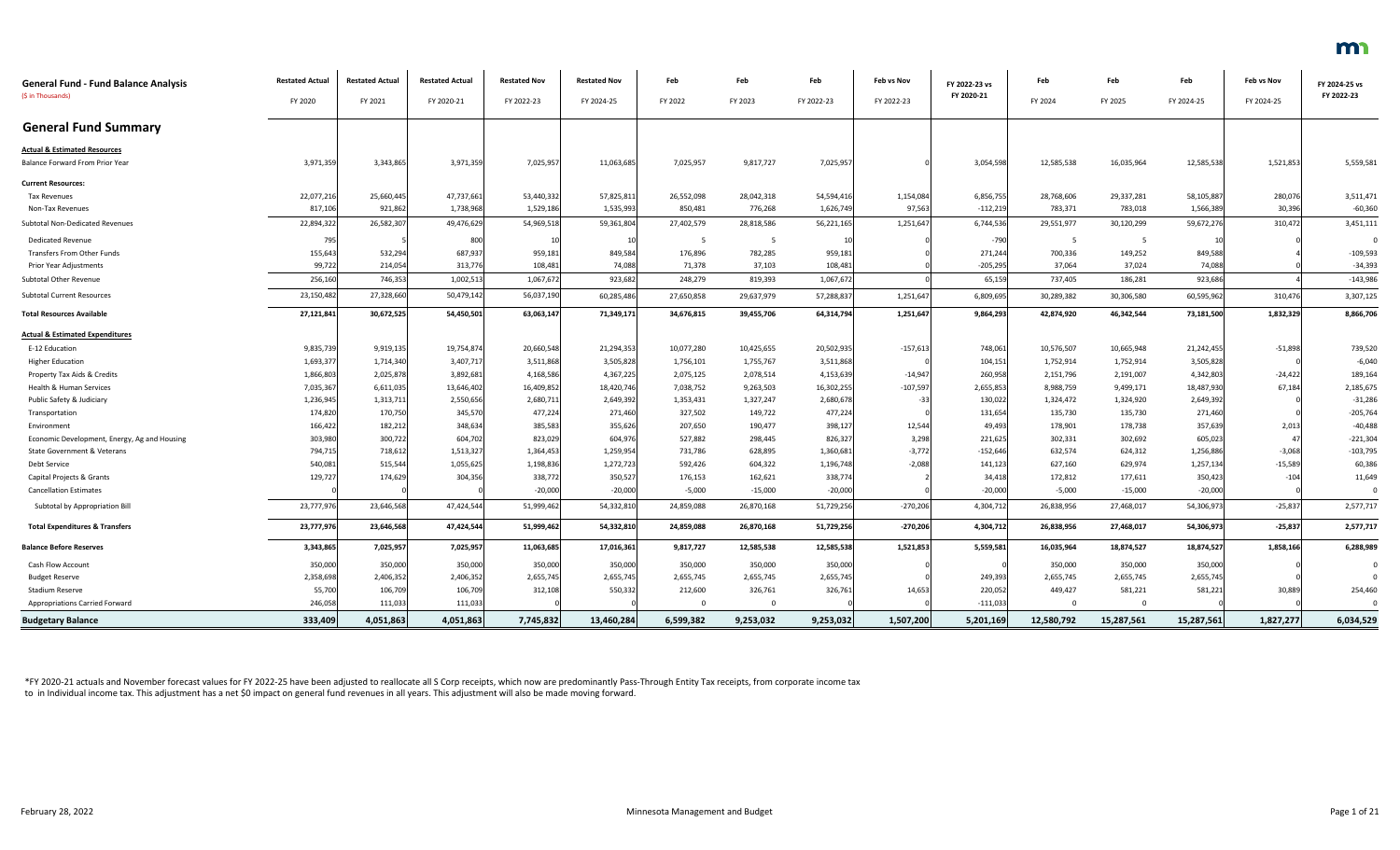| <b>General Fund - Fund Balance Analysis</b>                                          | <b>Restated Actual</b> | <b>Restated Actual</b> | <b>Restated Actual</b> | <b>Restated Nov</b> | <b>Restated Nov</b> | Feb          | Feb            | Feb         | Feb vs Nov   | FY 2022-23 vs   | Feb          | Feb          | Feb          | Feb vs Nov | FY 2024-25 vs |
|--------------------------------------------------------------------------------------|------------------------|------------------------|------------------------|---------------------|---------------------|--------------|----------------|-------------|--------------|-----------------|--------------|--------------|--------------|------------|---------------|
| (\$ in Thousands)                                                                    | FY 2020                | FY 2021                | FY 2020-21             | FY 2022-23          | FY 2024-25          | FY 2022      | FY 2023        | FY 2022-23  | FY 2022-23   | FY 2020-21      | FY 2024      | FY 2025      | FY 2024-25   | FY 2024-25 | FY 2022-23    |
| <b>Non-Dedicated Revenue</b>                                                         |                        |                        |                        |                     |                     |              |                |             |              |                 |              |              |              |            |               |
| <b>Tax Revenues:</b>                                                                 |                        |                        |                        |                     |                     |              |                |             |              |                 |              |              |              |            |               |
| *Individual Income Tax                                                               | 14,050,437             | 15,770,416             | 29,820,853             | 33,318,110          | 36,572,804          | 17,453,368   | 17,624,161     | 35,077,529  | 1,759,419    | 5,256,676       | 18,206,210   | 18,827,020   | 37,033,230   | 460,426    | 1,955,701     |
| *Individual Income Tax Refunds                                                       | $-1,915,054$           | $-1,537,882$           | $-3,452,936$           | $-3,641,640$        | $-3,234,940$        | $-2,976,195$ | $-1,927,036$   | $-4,903,23$ | $-1,261,591$ | $-1,450,295$    | $-1,806,195$ | $-2,087,341$ | $-3,893,536$ | $-658,596$ | 1,009,695     |
| <b>Individual Income Tax</b>                                                         | 12,135,383             | 14,232,534             | 26,367,917             | 29,676,470          | 33,337,864          | 14,477,173   | 15,697,125     | 30,174,298  | 497,828      | 3,806,381       | 16,400,015   | 16,739,679   | 33,139,694   | $-198,170$ | 2,965,396     |
| *Corporate Income Tax                                                                | 1,739,082              | 2,425,612              | 4,164,694              | 4,492,385           | 3,728,592           | 2,519,619    | 2,239,017      | 4,758,636   | 266,251      | 593,942         | 2,041,332    | 1,999,605    | 4,040,937    | 312,345    | $-717,699$    |
| *Corporate Income Tax Refunds                                                        | $-200,061$             | $-167,116$             | $-367,177$             | $-388,975$          | $-336,519$          | $-143,787$   | -187,872       | $-331,659$  | 57,316       | 35,518          | $-191,399$   | -195,469     | $-386,868$   | $-50,349$  | $-55,209$     |
| <b>Corporate Income Tax</b>                                                          | 1,539,021              | 2,258,496              | 3,797,517              | 4,103,410           | 3,392,073           | 2,375,832    | 2,051,145      | 4,426,977   | 323,567      | 629,460         | 1,849,933    | 1,804,136    | 3,654,069    | 261,996    | $-772,908$    |
| Sales Tax                                                                            | 5,946,441              | 6,383,202              | 12,329,643             | 14,345,258          | 15,273,379          | 7,146,730    | 7,408,092      | 14,554,822  | 209,564      | 2,225,179       | 7,598,071    | 7,820,946    | 15,419,017   | 145,638    | 864,195       |
| Sales Tax Refunds                                                                    | $-187,765$             | $-210,936$             | $-398,701$             | $-395,351$          | $-353,602$          | $-206,547$   | $-186,800$     | $-393,347$  | 2,004        | 5,354           | $-176,801$   | $-176,801$   | $-353,602$   |            | 39,745        |
| Sales Tax Refunds, Indian Sales Tax                                                  | $-15,290$              | $-13,442$              | $-28,732$              | $-23,500$           | $-25,600$           | $-11,000$    | $-12,500$      | $-23,500$   |              | 5,232           | $-12,700$    | $-12,900$    | $-25,600$    |            | $-2,100$      |
| 12, CH 299 MPLS Sales Tax to MSFA                                                    | 2,118                  |                        | 2,118                  |                     | 3,494               |              | $\overline{0}$ |             |              | $-2,11$         | 1,590        | 1,798        | 3,388        | $-106$     | 3,388         |
| MPLS Sales Tax w/Holding for NFL Stadium                                             |                        | 10,539                 | 10,539                 | 42,917              | 44,697              | 21,215       | 21,704         | 42,919      |              | 32,380          | 22,148       | 22,551       | 44,699       |            | 1,780         |
| MS 16A.152 Eliminate June Sales Tax Acceleration                                     |                        |                        |                        | $-358,500$          | $-24,200$           | $-347,600$   | $-10,900$      | $-358,500$  |              | $-358,500$      | $-10,500$    | $-13,700$    | $-24,200$    |            | 334,300       |
| <b>Sales Tax</b>                                                                     | 5,745,504              | 6,169,363              | 11,914,867             | 13,610,824          | 14,918,168          | 6,602,798    | 7,219,596      | 13,822,394  | 211,570      | 1,907,527       | 7,421,808    | 7,641,894    | 15,063,702   | 145,534    | 1,241,308     |
| <b>Statewide Property Tax</b>                                                        | 753,318                | 803,134                | 1,556,452              | 1,538,403           | 1,497,093           | 771,915      | 764,133        | 1,536,048   | $-2,355$     | $-20,404$       | 748,456      | 748,637      | 1,497,093    |            | $-38,955$     |
| <b>Statewide Property Tax</b>                                                        | 753,318                | 803,134                | 1,556,452              | 1,538,403           | 1,497,093           | 771,915      | 764,133        | 1,536,048   | $-2,355$     | $-20,404$       | 748,456      | 748,637      | 1,497,093    |            | $-38,955$     |
| Estate Tax                                                                           | 153,460                | 216,942                | 370,402                | 428,400             | 486,700             | 217,600      | 222,500        | 440,100     | 11,700       | 69,698          | 232,400      | 248,300      | 480,700      | $-6,000$   | 40,600        |
| <b>Estate Tax Refunds</b>                                                            | $-6,721$               | $-8,71.$               | $-15,432$              | $-14,600$           | $-14,600$           | $-7,000$     | $-7,100$       | $-14,100$   | 500          | 1,332           | $-7,400$     | $-7,800$     | $-15,200$    | $-600$     | $-1,100$      |
| <b>Estate Tax</b>                                                                    | 146,739                | 208,231                | 354,970                | 413,800             | 472,100             | 210,600      | 215,400        | 426,000     | 12,200       | 71,030          | 225,000      | 240,500      | 465,500      | $-6,600$   | 39,500        |
| Liquor, Wine & Beer Tax                                                              | 95,132                 | 102,542                | 197,674                | 209,350             | 219,810             | 105,790      | 108,580        | 214,370     | 5,020        | 16,696          | 111,140      | 113,780      | 224,920      | 5,110      | 10,550        |
| Liquor, Wine & Beer Tax Refunds                                                      | $-893$                 | $-1,118$               | $-2,011$               | $-1,750$            | $-1,790$            | $-1,240$     | -880           | $-2,120$    | $-370$       | $-109$          | $-890$       | $-900$       | $-1,790$     |            | 330           |
| Liquor, Wine & Beer Tax                                                              | 94,239                 | 101,424                | 195,663                | 207,600             | 218,020             | 104,550      | 107,700        | 212,250     | 4,650        | 16,587          | 110,250      | 112,880      | 223,130      | 5,110      | 10,880        |
| Cigarette & Tobacco Products Tax                                                     | 591,752                | 602,281                | 1,194,033              | 1,203,670           | 1,201,610           | 609,040      | 610,830        | 1,219,870   | 16,200       | 25,837          | 609,830      | 608,980      | 1,218,810    | 17,200     | $-1,060$      |
| Cigarette & Tobacco Products Tax Refunds                                             | $-10,730$              | $-9,097$               | $-19,827$              | $-21,300$           | $-21,200$           | $-10,800$    | -10,500        | $-21,300$   |              | $-1,473$        | $-10,600$    | $-10,600$    | $-21,200$    |            | 100           |
| <b>Cigarette &amp; Tobacco Products Tax</b>                                          | 581,022                | 593,184                | 1,174,206              | 1,182,370           | 1,180,410           | 598,240      | 600,330        | 1,198,570   | 16,200       | 24,364          | 599,230      | 598,380      | 1,197,610    | 17,200     | $-960$        |
| <b>Taconite Occupation Tax</b>                                                       | 15,654                 | 9,470                  | 25,124                 | 32,300              | 31,000              | 56,900       | 27,800         | 84,700      | 52,400       | 59,576          | 27,100       | 24,000       | 51,100       | 20,100     | $-33,600$     |
| <b>Mortgage Registry Tax</b>                                                         | 170,364                | 246,027                | 416,391                | 400,972             | 349,726             | 215,957      | 180,954        | 396,911     | $-4,061$     | $-19,480$       | 173,785      | 169,384      | 343,169      | $-6,557$   | $-53,742$     |
| Deed Transfer Tax                                                                    | 134,582                | 164,412                | 298,994                | 374,282             | 381,775             | 200,936      | 201,538        | 402,474     | 28,192       | 103,480         | 199,666      | 206,558      | 406,224      | 24,449     | 3,750         |
| <b>Deed Transfer Tax</b>                                                             | 134,582                | 164,412                | 298,994                | 374,282             | 381,775             | 200,936      | 201,538        | 402,474     | 28,192       | 103,480         | 199,666      | 206,558      | 406,224      | 24,449     | 3,750         |
|                                                                                      | 418,835                | 446,799                | 865,634                | 908,335             | 956,992             | 451,673      | 462,211        | 913,884     | 5,549        | 48,250          | 473,292      | 484,229      | 957,521      |            | 43,637        |
| Insurance Gross Earn & Fire Marshall<br>Insurance Gross Earn & Fire Marshall Refunds | $-1,990$               | $-3,724$               | $-5,714$               | $-5,000$            | $-5,000$            | $-2,500$     | $-2,500$       | $-5,000$    |              | 71 <sub>4</sub> | $-2,500$     | $-2,500$     | $-5,000$     | 529        | 0             |
| <b>Insurance Gross Earn &amp; Fire Marshall</b>                                      | 416,845                | 443,075                | 859,920                | 903,335             | 951,992             | 449,173      | 459,711        | 908,884     | 5,549        | 48,964          | 470,792      | 481,729      | 952,521      | 529        | 43,637        |
|                                                                                      |                        |                        |                        |                     |                     |              |                |             |              |                 |              |              |              |            |               |
| <b>Controlled Substance Tax</b>                                                      |                        |                        |                        |                     |                     | - 5          | - 5            |             |              |                 | 5            | - 5          |              |            |               |
| <b>Other Gross Earnings</b>                                                          |                        |                        | 107                    | 100                 | 100                 | 50           | 50             | 100         |              |                 | 50           | 50           | 100          |            |               |
| Lawful Gambling Taxes                                                                | 78,842                 | 119,920                | 198,762                | 323,500             | 356,500             | 165,000      | 173,300        | 338,300     | 14,800       | 139,538         | 181,900      | 191,000      | 372,900      | 16,400     | 34,600        |
| <b>Gambling Tax Refunds</b>                                                          | $-243$                 | $-238$                 | $-481$                 | $-500$              | $-500$              | $-250$       | $-250$         | $-500$      |              |                 | $-250$       | $-250$       | $-500$       |            | 0             |
| <b>Lawful Gambling Taxes</b>                                                         | 78,599                 | 119,682                | 198,281                | 323,000             | 356,000             | 164,750      | 173,050        | 337,800     | 14,800       | 139,519         | 181,650      | 190,750      | 372,400      | 16,400     | 34,600        |

\*FY 2020-21 actuals and November forecast values for FY 2022-25 have been adjusted to reallocate all S Corp receipts, which now are predominantly Pass-Through Entity Tax receipts, from corporate income tax to in Individual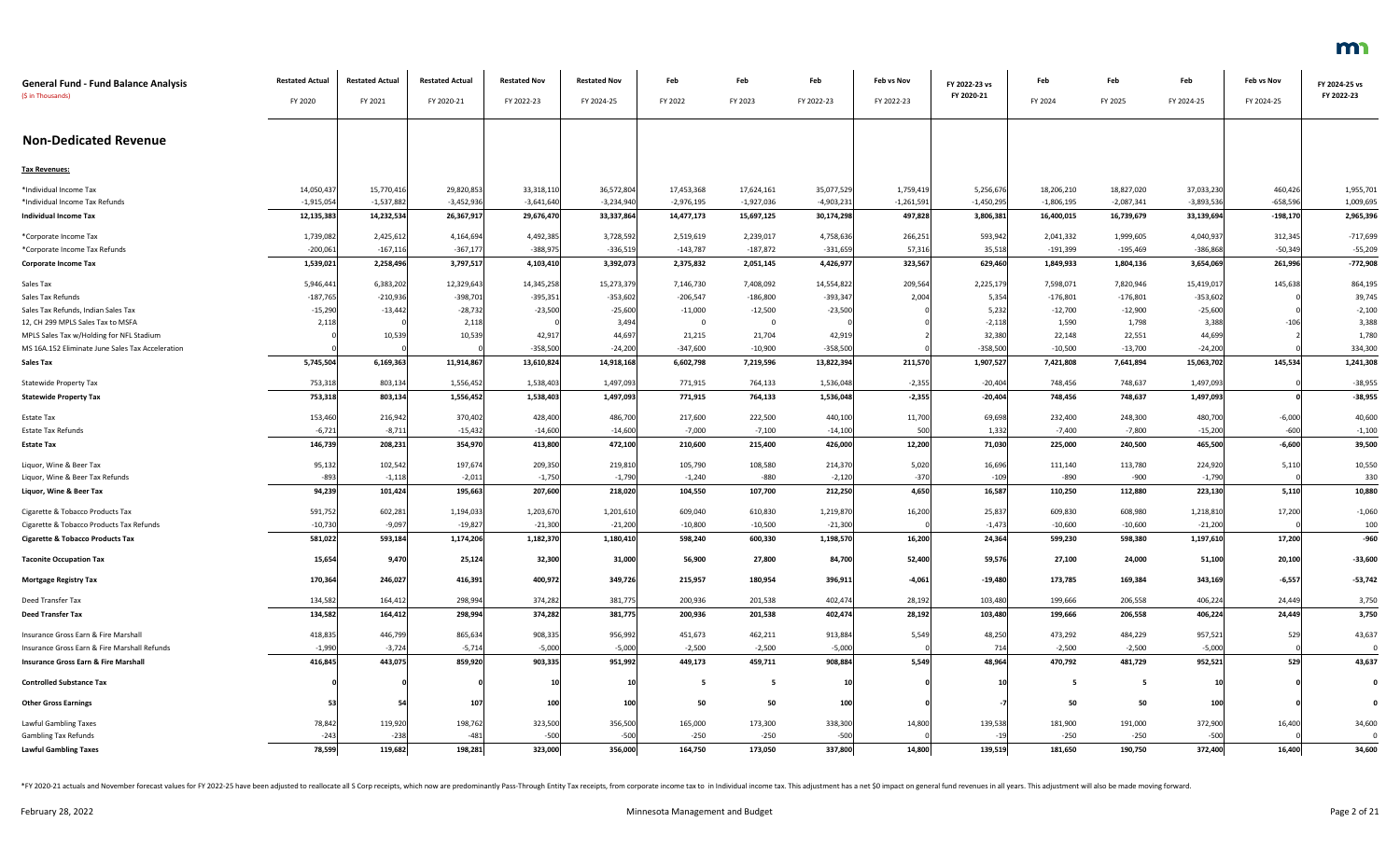| <b>General Fund - Fund Balance Analysis</b><br>(\$ in Thousands) | <b>Restated Actual</b><br>FY 2020 | <b>Restated Actual</b><br>FY 2021 | <b>Restated Actual</b><br>FY 2020-21 | <b>Restated Nov</b><br>FY 2022-23 | <b>Restated Nov</b><br>FY 2024-25 | Feb<br>FY 2022 | Feb<br>FY 2023 | Feb<br>FY 2022-23 | Feb vs Nov<br>FY 2022-23 | FY 2022-23 vs<br>FY 2020-21 | Feb<br>FY 2024 | Feb<br>FY 2025 | Feb<br>FY 2024-25 | Feb vs Nov<br>FY 2024-25 | FY 2024-25 vs<br>FY 2022-23 |
|------------------------------------------------------------------|-----------------------------------|-----------------------------------|--------------------------------------|-----------------------------------|-----------------------------------|----------------|----------------|-------------------|--------------------------|-----------------------------|----------------|----------------|-------------------|--------------------------|-----------------------------|
| Lawful Gambling Taxes - February 2012 Base                       | [36,900]                          | [36,900]                          | [73, 800]                            | [73,800]                          | [73,800]                          | [36,900]       | [36,900]       | [73,800]          | [0]                      |                             | [36,900]       | [36,900]       | [73, 800]         | [0]                      | [0]                         |
| Lawful Gambling Taxes - Stadium                                  | [42, 494]                         | $[82,782]$                        | [125, 276]                           | [251, 568]                        | [284, 958]                        | [127, 850]     | [136, 150]     | [264,000]         | [12, 432]                | [138, 724]                  | [144, 750]     | [153, 850]     | [298, 600]        | [13, 642]                | [34, 600]                   |
| <b>Medical Assistance Surcharges</b>                             | 272,736                           | 318,324                           | 591,060                              | 684,162                           | 749,886                           | 330,772        | 348,984        | 679,756           | $-4,406$                 | 88,696                      | 366,069        | 383,902        | 749,971           | 85                       | 70,215                      |
| <b>Other Tax Refunds</b>                                         | $-6,843$                          | $-6,965$                          | $-13,808$                            | $-10,706$                         | $-10,406$                         | $-7,553$       | $-5,203$       | $-12,756$         | $-2,050$                 | 1,052                       | $-5,203$       | $-5,203$       | $-10,406$         |                          | 2,350                       |
| <b>Tax Revenues</b>                                              | 22,077,216                        | 25,660,445                        | 47,737,661                           | 53,440,332                        | 57,825,811                        | 26,552,098     | 28,042,318     | 54,594,416        | 1,154,084                | 6,856,755                   | 28,768,606     | 29,337,281     | 58,105,887        | 280,076                  | 3,511,471                   |
| <b>Non-Tax Revenues:</b>                                         |                                   |                                   |                                      |                                   |                                   |                |                |                   |                          |                             |                |                |                   |                          |                             |
| <b>Investment Income</b>                                         | 74,055                            | 20,564                            | 94,619                               | 53,200                            | 53,200                            | 30,000         | 30,000         | 60,000            | 6,800                    | $-34,619$                   | 30,000         | 30,000         | 60,000            | 6,800                    |                             |
| <b>Lottery Revenue</b>                                           | 70,752                            | 85,379                            | 156,131                              | 145,229                           | 154,660                           | 72,986         | 71,934         | 144,920           | $-309$                   | $-11,211$                   | 74,585         | 74,585         | 149,170           | $-5,490$                 | 4,250                       |
| <b>Tobacco Settlements</b>                                       | 152,282                           | 254,190                           | 406,472                              | 327,746                           | 321,488                           | 175,112        | 168,289        | 343,401           | 15,655                   | $-63,071$                   | 170,832        | 172,075        | 342,907           | 21,419                   | $-494$                      |
| <b>Fees</b>                                                      |                                   |                                   |                                      |                                   |                                   |                |                |                   |                          |                             |                |                |                   |                          |                             |
| <b>Departmental Earnings</b>                                     | 213,869                           | 215,186                           | 429,055                              | 437,408                           | 444,446                           | 218,082        | 213,766        | 431,848           | $-5,560$                 | 2,793                       | 215,370        | 215,292        | 430,662           | $-13,784$                | $-1,186$                    |
| <b>Departmental Earnings</b>                                     | 213,869                           | 215,186                           | 429,055                              | 437,408                           | 444,446                           | 218,082        | 213,766        | 431,848           | $-5,560$                 | 2,793                       | 215,370        | 215,292        | 430,662           | $-13,784$                | $-1,186$                    |
| <b>DHS MSOP Collections</b>                                      | 16,399                            | 15,886                            | 32,285                               | 29,100                            | 29,600                            | 15,000         | 14,800         | 29,800            | 700                      | $-2,485$                    | 14,800         | 14,800         | 29,600            |                          | $-200$                      |
| <b>DHS MSOP Collections</b>                                      | 16,399                            | 15,886                            | 32,285                               | 29,100                            | 29,600                            | 15,000         | 14,800         | 29,800            | 700                      | $-2,485$                    | 14,800         | 14,800         | 29,600            |                          | $-200$                      |
| DHS SOS Collections                                              | 92,124                            | 95,723                            | 187,847                              | 173,800                           | 179,700                           | 85,950         | 89,850         | 175,800           | 2,000                    | $-12,047$                   | 89,850         | 89,850         | 179,700           |                          | 3,900                       |
| <b>DHS SOS Collections</b>                                       | 92,124                            | 95,723                            | 187,847                              | 173,800                           | 179,700                           | 85,950         | 89,850         | 175,800           | 2,000                    | $-12,047$                   | 89,850         | 89,850         | 179,700           |                          | 3,900                       |
| Fines & Surcharges                                               | 66,37                             | 66,81                             | 133,192                              | 158,374                           | 158,383                           | 76,655         | 75,357         | 152,012           | $-6,362$                 | 18,820                      | 74,697         | 74,139         | 148,836           | $-9,547$                 | $-3,176$                    |
| Fine & Surcharges                                                | 66,379                            | 66,813                            | 133,192                              | 158,374                           | 158,383                           | 76,655         | 75,357         | 152,012           | $-6,362$                 | 18,820                      | 74,697         | 74,139         | 148,836           | $-9,547$                 | $-3,176$                    |
| <b>Fees</b>                                                      | 388,771                           | 393,608                           | 782,379                              | 798,682                           | 812,129                           | 395,687        | 393,773        | 789,460           | $-9,222$                 | 7,081                       | 394,717        | 394,081        | 788,798           | $-23,331$                | $-662$                      |
| <b>Other Non-Dedicated Revenue</b>                               |                                   |                                   |                                      |                                   |                                   |                |                |                   |                          |                             |                |                |                   |                          |                             |
| Assigned Risk Plan Surplus                                       |                                   | 47,65                             | 47,654                               |                                   |                                   | 0              | 0              |                   |                          | $-47,654$                   | $\mathbf 0$    |                |                   |                          |                             |
| All Other Non-Dedicated Revenue                                  | 131,246                           | 120,46                            | 251,713                              | 204,329                           | 194,516                           | 176,696        | 112,272        | 288,968           | 84,639                   | 37,255                      | 113,237        | 112,277        | 225,514           | 30,998                   | $-63,454$                   |
| All Other Non-Dedicated Revenue                                  | 131,246                           | 168,121                           | 299,367                              | 204,329                           | 194,516                           | 176,696        | 112,272        | 288,968           | 84,639                   | $-10,399$                   | 113,237        | 112,277        | 225,514           | 30,998                   | $-63,454$                   |
| <b>Non-Tax Revenues</b>                                          | 817,106                           | 921,862                           | 1,738,968                            | 1,529,186                         | 1,535,993                         | 850,481        | 776,268        | 1,626,749         | 97,563                   | $-112,219$                  | 783,371        | 783,018        | 1,566,389         | 30,396                   | $-60,360$                   |
| <b>Net Non-Dedicated Revenue</b>                                 | 22,894,322                        | 26,582,307                        | 49,476,629                           | 54,969,518                        | 59,361,804                        | 27,402,579     | 28,818,586     | 56,221,165        | 1,251,647                | 6,744,536                   | 29,551,977     | 30,120,299     | 59,672,276        | 310,472                  | 3,451,111                   |
| <b>Dedicated Revenues</b>                                        |                                   |                                   |                                      |                                   |                                   |                |                |                   |                          |                             |                |                |                   |                          |                             |
| All Other Dedicated Revenues                                     | 795                               |                                   | 800                                  |                                   | 10                                | - 5            | - 5            |                   |                          | $-790$                      | - 5            | - 5            |                   |                          |                             |
| <b>Dedicated Revenue</b>                                         | 795                               |                                   | 800                                  | 10 <sup>1</sup>                   | 10 <sup>1</sup>                   | 5              | 5 <sup>5</sup> | 10                |                          | $-790$                      | 5              | 5              | 10 <sup>1</sup>   | $\mathbf{0}$             | $\mathbf{0}$                |
| <b>Transfers From Other Funds</b>                                |                                   |                                   |                                      |                                   |                                   |                |                |                   |                          |                             |                |                |                   |                          |                             |
| Other special Revenue Funds                                      | 3,003                             | 48,545                            | 51,548                               | 5,619                             | 5,618                             | 2,751          | 2,868          | 5,619             |                          | $-45,929$                   | 2,751          | 2,867          | 5,618             |                          | $-1$                        |
| <b>Other Special Revenue Funds</b>                               | 3,003                             | 48,545                            | 51,548                               | 5,619                             | 5,618                             | 2,751          | 2,868          | 5,619             |                          | $-45,929$                   | 2,751          | 2,867          | 5,618             |                          | $-1$                        |
| <b>All Other Transfers</b>                                       | 10,162                            | 15,61                             | 25,773                               | 25,734                            | 15,408                            | 18,030         | 7,704          | 25,734            |                          |                             | 7,704          | 7,704          | 15,408            |                          | $-10,326$                   |
| <b>Admin Dept-Plant Mgmt</b>                                     | 2,887                             | 2,887                             | 5,774                                | 5,864                             | 5,996                             | 2,932          | 2,932          | 5,864             |                          | 90                          | 3,000          | 3,000          | 6,000             |                          | 136                         |

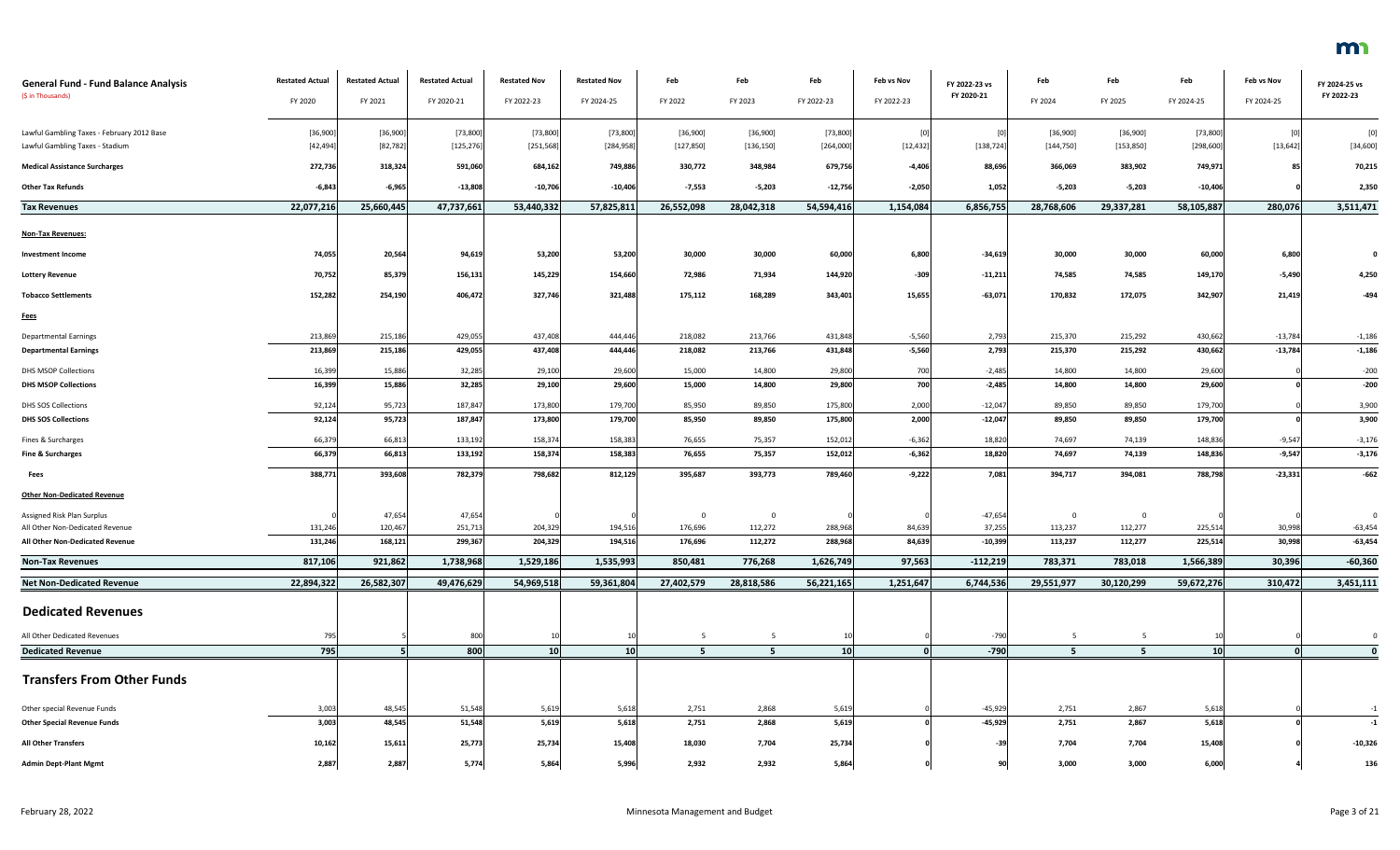| <b>General Fund - Fund Balance Analysis</b>                                                              | <b>Restated Actual</b> | <b>Restated Actual</b> | <b>Restated Actual</b> | <b>Restated Nov</b> | <b>Restated Nov</b> | Feb              | Feb          | Feb              | Feb vs Nov | FY 2022-23 vs | Feb              | Feb          | Feb              | Feb vs Nov | FY 2024-25 vs        |
|----------------------------------------------------------------------------------------------------------|------------------------|------------------------|------------------------|---------------------|---------------------|------------------|--------------|------------------|------------|---------------|------------------|--------------|------------------|------------|----------------------|
| (\$ in Thousands)                                                                                        | FY 2020                | FY 2021                | FY 2020-21             | FY 2022-23          | FY 2024-25          | FY 2022          | FY 2023      | FY 2022-23       | FY 2022-23 | FY 2020-21    | FY 2024          | FY 2025      | FY 2024-25       | FY 2024-25 | FY 2022-23           |
| 97, CH 239-Public Safety Alcohol Monitoring                                                              | 8,044                  | 8,03                   | 16,083                 | 15,872              | 15,872              | 7,936            | 7,936        | 15,872           |            | $-211$        | 7,936            | 7,936        | 15,872           |            |                      |
| Laws 1997, Transfers In                                                                                  | 8,044                  | 8,039                  | 16,083                 | 15,872              | 15,872              | 7,936            | 7,936        | 15,872           |            | $-211$        | 7,936            | 7,936        | 15,872           |            |                      |
| M.S 16B.24 - Admin FR&R Transfers                                                                        | 4,588                  | 4,577                  | 9,165                  | 9,164               | 9,164               | 4,582            | 4,582        | 9,164            |            |               | 4,582            | 4,582        | 9,164            |            |                      |
| 08, CH 364 - MDH Tr fr SGSR Fund                                                                         |                        |                        |                        |                     |                     |                  |              |                  |            | $-154$        | $\mathbf{0}$     | $\mathbf 0$  |                  |            |                      |
| Laws 2008, Transfers In                                                                                  |                        |                        | 154                    |                     |                     | - 0              | $\mathbf{0}$ |                  |            | $-154$        | $\mathbf{0}$     | $\mathbf 0$  |                  |            |                      |
| 10, CH 215 - DNR Tr fr Spec Rev Fund                                                                     |                        |                        | 763                    |                     |                     | 163              | 172          | 335              |            | $-428$        | 172              | 172          | 344              |            |                      |
| Laws 2010, Transfers In                                                                                  | 56                     | 194                    | 763                    | 335                 | 344                 | 163              | 172          | 335              |            | $-428$        | 172              | 172          | 344              |            |                      |
| M.S 16A. 724 - Tr fr HCAF Fund                                                                           | 122,000                | 122,000                | 244,000                |                     |                     |                  | -0           |                  |            | $-244,000$    | $\mathbf 0$      | $\Omega$     |                  |            |                      |
| 19, SS1, Ch 6 - Extend Provider Tax - Tr fr HCAF                                                         |                        |                        |                        | 244,000             | 179,843             | 122,000          | 122,000      | 244,000          |            | 244,000       | 122,000          | 57,843       | 179,843          |            | $-64,157$            |
| 21 SS1, CH 7- ARPA MNCare Premium Conformity                                                             |                        |                        |                        |                     | 64,157              | - 0              |              |                  |            |               | $\Omega$         | 64,157       | 64,157           |            | 64,157               |
| M.S 16A. 724 - Tr fr HCAF Fund                                                                           | 122,000                | 122,000                | 244,000                | 244,000             | 244,000             | 122,000          | 122,000      | 244,000          |            |               | 122,000          | 122,000      | 244,000          |            |                      |
| 15, CH 77 - Parking Internal Service Fund                                                                | 991                    | 992                    | 1,983                  | 1,982               | 1,982               | 991              | 991          | 1,982            |            |               | 991              | 991          | 1,982            |            |                      |
| Laws 2015, Transfers In                                                                                  | 991                    | 992                    | 1,983                  | 1,982               | 1,982               | 991              | 991          | 1,982            |            |               | 991              | 991          | 1,982            |            |                      |
| 19, SS1, Ch 9 - Transfer from Premium Security Plan Account                                              |                        | 142,000                | 142,000                |                     |                     |                  |              |                  |            | $-142,000$    |                  |              |                  |            |                      |
| 19, Ch 60 - Tr from Opiate Epidemic Response Account                                                     |                        | 5,439                  | 5,439                  |                     |                     |                  |              |                  |            | $-5,439$      |                  |              |                  |            |                      |
| 19, SS1, CH 9 - Transfer from Long Term Care Options Account                                             | 3,242                  |                        | 3,242                  |                     |                     |                  |              |                  |            | $-3,242$      |                  |              |                  |            |                      |
| 19, SS1, CH11 - PELSB Licensure Fees (SPRECREV)                                                          |                        |                        | 80                     |                     |                     |                  |              |                  |            |               | $\Omega$         |              |                  |            |                      |
| Laws 2019, Transfers In                                                                                  | 3,322                  | 147,439                | 150,761                |                     |                     |                  | 0            |                  |            | $-150,761$    | $\mathbf 0$      | <sup>0</sup> |                  |            |                      |
| 20, SS5, CH 3 - Spec Rev Fund Premium Security Account (Tr In)                                           |                        | 105,000                | 105,000                |                     |                     |                  |              |                  |            | $-105,000$    |                  |              |                  |            |                      |
| 20, SS5, CH 3 - Refinance Health Response Fund to CRF, GF Cancel                                         |                        | 10,425                 | 10,425                 |                     |                     |                  |              |                  |            | $-10,425$     |                  |              |                  |            |                      |
| 20, CH 70 - Unobligated Health Care Response Fund Balance                                                |                        | 6,279                  | 6,279                  |                     |                     |                  |              |                  |            | $-6,279$      |                  |              |                  |            |                      |
| 20, CH 71, 81 - Unobligated COVID-19 MN Fund Balance                                                     |                        |                        | 59,847                 |                     |                     |                  |              |                  |            | $-42,636$     | 0                |              |                  |            |                      |
| Laws 2020, Transfers In                                                                                  |                        | 59,847<br>181,551      | 181,551                | 17,211<br>17,211    |                     | 17,211<br>17,211 | $\Omega$     | 17,211<br>17,211 |            | $-164,340$    | $\mathbf 0$      | $\Omega$     |                  |            | -17,211<br>$-17,211$ |
| 21, CH 12 - ARPA SFRF Revenue Replacement (TR-IN)                                                        |                        |                        |                        |                     | 550,000             |                  |              |                  |            |               |                  |              |                  |            |                      |
|                                                                                                          |                        |                        |                        | 633,100             |                     |                  | 633,100      | 633,100          |            | 633,100       | 550,000          |              | 550,000          |            | $-83,100$            |
| 21, SS1, CH 4 - Transfer from Consumer Education Account - SPECREV                                       |                        |                        |                        |                     |                     | 300              |              |                  |            | 300           |                  |              |                  |            | $-300$               |
| 21, SS1, CH 12 - Info and Telecomm Acct Funds Cancel (TR IN) - SPECREV                                   |                        |                        |                        |                     |                     |                  |              |                  |            | $-382$        | $\Omega$         |              |                  |            | - 0                  |
| 21, SS1, CH 12 - State Data Security Account Cancellation (transfer in) - SPE(<br>Laws 2021, Transfer In |                        | 382                    | 382                    | 633,400             | 1,200<br>551,200    | 300              | 633,100      | 633,400          |            | 633,018       | 1,200<br>551,200 | $\mathbf{0}$ | 1,200<br>551,200 |            | 1,200<br>$-82,200$   |
| <b>Transfers From Other Funds</b>                                                                        |                        |                        |                        | 959,181             | 849,584             | 176,896          | 782,285      | 959,181          |            |               | 700,336          | 149,252      |                  |            |                      |
|                                                                                                          | 155,643                | 532,294                | 687,937                |                     |                     |                  |              |                  |            | 271,244       |                  |              | 849,588          |            | $-109,593$           |
| <b>Prior Year Adj and Other Transactions</b>                                                             |                        |                        |                        |                     |                     |                  |              |                  |            |               |                  |              |                  |            |                      |
| Cancel of Prior Year Encumbrances                                                                        | 86,872                 | 62,553                 | 149,425                | 70,000              | 70,000              | 35,000           | 35,000       | 70,000           |            | $-79,425$     | 35,000           | 35,000       | 70,000           |            |                      |
| E-12 forecast-item spending under FY 2020 Close                                                          |                        | 40,71                  | 40,71                  |                     |                     |                  |              |                  |            | $-40,715$     |                  |              |                  |            |                      |
| 20, CH 71 - Emergency Services Grants, FEMA Reim./Cancel                                                 |                        | 1,148                  | 1,148                  |                     |                     |                  |              |                  |            | $-1,148$      |                  |              |                  |            |                      |
| 21, Ch 12 - GF Refinance w/CRF (PPA)                                                                     |                        |                        |                        | 34,375              |                     | 34,375           |              | 34,375           |            | 34,375        |                  |              |                  |            | $-34,375$            |
| 21, SS1, CH 7 -- Enacted 20, CH 66, 70, 71, 74, 81 Refinancing                                           |                        | 48,749                 | 48,749                 |                     |                     |                  |              |                  |            | $-48,749$     | $\Omega$         |              |                  |            |                      |
| <b>Cancel of Prior Year Encumbrances</b>                                                                 | 86,872                 | 153,165                | 240,037                | 104,375             | 70,000              | 69,375           | 35,000       | 104,375          |            | $-135,662$    | 35,000           | 35,000       | 70,000           |            | $-34,375$            |
| <b>Prior Yr Revenue &amp; Transfers</b>                                                                  | 21,385                 | 59,640                 | 81,025                 |                     |                     |                  |              |                  |            | $-81,025$     |                  |              |                  |            |                      |
| Loan Receipts                                                                                            | 1,037                  | 1,454                  | 2,491                  | 2,611               | 2,750               | 1,236            | 1,375        | 2,611            |            | 120           | 1,375            | 1,375        | 2,750            |            | 139                  |
| Loan Issuances                                                                                           | $-1,31$                | $-1,479$               | $-2,790$               | $-3,589$            | $-3,746$            | $-1,775$         | $-1,814$     | $-3,589$         |            | -799          | $-1,853$         | $-1,893$     | $-3,746$         |            | $-157$               |
| <b>Net Loan Activity</b>                                                                                 | $-274$                 | $-25$                  | $-299$                 | $-978$              | $-996$              | -539             | $-439$       | $-978$           |            | $-679$        | $-478$           | $-518$       | $-996$           |            | $-18$                |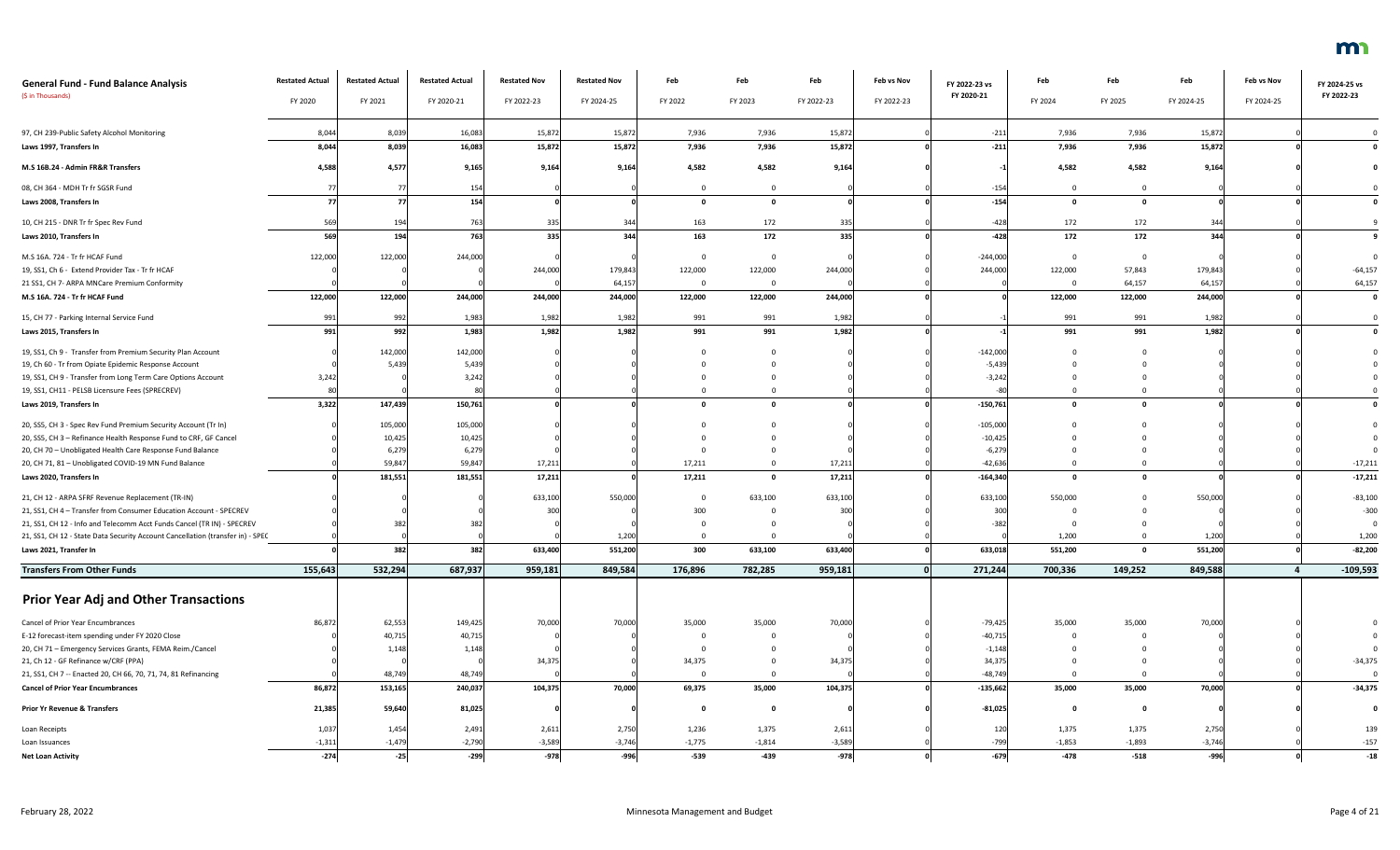| <b>General Fund - Fund Balance Analysis</b><br>(\$ in Thousands)      | <b>Restated Actual</b><br>FY 2020 | <b>Restated Actual</b><br>FY 2021 | <b>Restated Actual</b><br>FY 2020-21 | <b>Restated Nov</b><br>FY 2022-23 | <b>Restated Nov</b><br>FY 2024-25 | Feb<br>FY 2022 | Feb<br>FY 2023 | Feb<br>FY 2022-23 | Feb vs Nov<br>FY 2022-23 | FY 2022-23 vs<br>FY 2020-21 | Feb<br>FY 2024 | Feb<br>FY 2025 | Feb<br>FY 2024-25 | Feb vs Nov<br>FY 2024-25 | FY 2024-25 vs<br>FY 2022-23 |
|-----------------------------------------------------------------------|-----------------------------------|-----------------------------------|--------------------------------------|-----------------------------------|-----------------------------------|----------------|----------------|-------------------|--------------------------|-----------------------------|----------------|----------------|-------------------|--------------------------|-----------------------------|
|                                                                       |                                   |                                   |                                      |                                   |                                   |                |                |                   |                          |                             |                |                |                   |                          |                             |
| Cash Advance (to MSFA for MPLS NFL Stadium Obligation)                | $-8,261$                          |                                   | $-8,261$                             |                                   |                                   |                |                |                   |                          | 8,261                       | $\Omega$       |                |                   |                          |                             |
| Advance Reimbursement (from MPLS)                                     |                                   | 1,271                             | 1,271                                | 5,084                             | 5,084                             | 2,542          | 2,542          | 5,084             |                          | 3,813                       | 2,542          | 2,542          | 5,084             |                          |                             |
| Net Cash Advance & Reimbursement                                      | $-8,261$                          | 1,271                             | $-6,990$                             | 5,084                             | 5,084                             | 2,542          | 2,542          | 5,084             |                          | 12,074                      | 2,542          | 2,542          | 5,084             |                          |                             |
| Other                                                                 |                                   |                                   |                                      |                                   |                                   |                |                |                   |                          |                             | $\Omega$       |                |                   |                          |                             |
| Other                                                                 |                                   |                                   |                                      |                                   |                                   |                |                |                   |                          |                             | $\mathbf{0}$   | $\Omega$       |                   |                          |                             |
| <b>Prior Year Adjustments</b>                                         | 99,722                            | 214,054                           | 313,776                              | 108,481                           | 74,088                            | 71,378         | 37,103         | 108,481           |                          | $-205,295$                  | 37,064         | 37,024         | 74,088            | $\Omega$                 | $-34,393$                   |
|                                                                       |                                   |                                   |                                      |                                   |                                   |                |                |                   |                          |                             |                |                |                   |                          |                             |
| <b>E-12 Education</b>                                                 |                                   |                                   |                                      |                                   |                                   |                |                |                   |                          |                             |                |                |                   |                          |                             |
| <b>General Education</b>                                              | 7,338,212                         | 7,329,380                         | 14,667,592                           | 15,156,342                        | 15,361,848                        | 7,436,767      | 7,643,082      | 15,079,849        | $-76,493$                | 412,257                     | 7,682,152      | 7,651,875      | 15,334,027        | $-27,821$                | 254,178                     |
| <b>Enrollment Options Transportation</b>                              |                                   |                                   |                                      |                                   |                                   |                |                |                   |                          |                             |                |                |                   |                          |                             |
| Abatement Aid                                                         | 1,770                             | 2,594                             | 4,364                                | 4,57                              | 6,36                              | 2,042          | 2,003          | 4,045             | -529                     | $-319$                      | 2,509          | 2,570          | 5,079             | $-1,290$                 | 1,034                       |
| <b>Consolidation Transition Aid</b>                                   |                                   | 270                               | 270                                  | 681                               | 893                               | 309            | 372            | 681               |                          | 411                         | 443            | 450            | 893               |                          | 212                         |
| Nonpublic Pupil Aid                                                   | 17,456                            | 18,436                            | 35,892                               | 34,446                            | 37,588                            | 16,919         | 19,029         | 35,948            | 1,502                    | 56                          | 20,280         | 21,515         | 41,795            | 4,207                    | 5,847                       |
| Nonpublic Transportation                                              | 18,809                            | 18,715                            | 37,524                               | 38,82                             | 39,035                            | 19,050         | 19,796         | 38,846            |                          | 1,322                       | 19,125         | 19,282         | 38,40             | $-628$                   | $-439$                      |
| 21, SS1, CH 13 - English Learner Cross-Sbsdy Rdctn Aid (FY22-25 only) |                                   |                                   |                                      | 4,000                             | 4,000                             | 2,000          | 2,000          | 4,000             |                          | 4,000                       | 2,000          | 2,000          | 4,000             |                          |                             |
| Spec Prov for Select Districts                                        |                                   |                                   | 130                                  | 130                               | 130                               | 65             | 65             | 130               |                          |                             | 65             | 65             | 130               |                          |                             |
| Career and Technical Aid                                              | 3,85                              | 3,433                             | 7,290                                | 5,248                             | 2,608                             | 2,560          | 1,980          | 4,540             | $-708$                   | $-2,750$                    | 1,448          | 851            | 2,299             | $-309$                   | $-2,241$                    |
| <b>Pregnant/Parenting Pupil Trans</b>                                 |                                   | 112                               | 112                                  | 111                               | 110                               | 56             | 55             | 111               |                          |                             | 55             | 55             | 11(               |                          | $-1$                        |
| <b>Other General Education Programs</b>                               | 41,968                            | 43,626                            | 85,594                               | 88,019                            | 90,735                            | 43,002         | 45,301         | 88,303            | 284                      | 2,709                       | 45,926         | 46,789         | 92,715            | 1,980                    | 4,412                       |
| <b>General Education</b>                                              | 7,380,180                         | 7,373,006                         | 14,753,186                           | 15,244,361                        | 15,452,583                        | 7,479,769      | 7,688,383      | 15,168,152        | $-76,209$                | 414,966                     | 7,728,078      | 7,698,664      | 15,426,742        | $-25,841$                | 258,590                     |
| Charter School Lease Aid                                              | 83,17                             | 83,296                            | 166,467                              | 186,608                           | 209,108                           | 89,259         | 95,224         | 184,483           | $-2,125$                 | 18,016                      | 101,228        | 107,343        | 208,57            | $-537$                   | 24,088                      |
| Recovery Programs                                                     |                                   | 731                               | 1,443                                | 1,500                             | 1,500                             | 750            | 750            | 1,500             |                          |                             | 750            | 750            | 1,500             |                          |                             |
| Achievement and Integration Aid                                       | 76,848                            | 83,054                            | 159,902                              | 163,123                           | 160,273                           | 79,303         | 81,615         | 160,918           | $-2,205$                 | 1,016                       | 83,161         | 84,521         | 167,682           | 7,409                    | 6,764                       |
| Interdistrict Desegregation Transportation                            | 14,231                            | 15,293                            | 29,524                               | 27,133                            | 31,620                            | 9,900          | 10,974         | 20,874            | $-6,259$                 | $-8,650$                    | 12,165         | 13,480         | 25,645            | $-5,975$                 | 4,771                       |
| <b>Education Excellence - Choice Programs</b>                         | 174,962                           | 182,374                           | 357,336                              | 378,364                           | 402,501                           | 179,212        | 188,563        | 367,775           | $-10,589$                | 10,439                      | 197,304        | 206,094        | 403,398           | 897                      | 35,623                      |
| Indian Education Formula Aid                                          | 9,685                             | 10,826                            | 20,51                                | 23,291                            | 25,059                            | 11,295         | 11,889         | 23,184            | $-107$                   | 2,673                       | 12,320         | 12,764         | 25,084            | 25                       | 1,900                       |
| Indian Teacher Preparation Grants                                     | 460                               | 848                               | 1,308                                | 1,200                             | 1,200                             | 600            | 600            | 1,200             |                          | $-108$                      | 600            | 600            | 1,200             |                          |                             |
| <b>Tribal Contract Schools</b>                                        | 2,766                             | 2,436                             | 5,202                                | 5,975                             | 6,899                             | 2,808          | 3,167          | 5,975             |                          | 773                         | 3,366          | 3,533          | 6,899             |                          | 924                         |
| Early Childhood Programs at Tribal Schools                            |                                   |                                   | 136                                  | 136                               | 136                               | 68             | 68             | 136               |                          |                             | 68             | 68             | 136               |                          | 0                           |
| <b>Education Excellence - Indian Programs</b>                         | 12,979                            | 14,178                            | 27,157                               | 30,602                            | 33,294                            | 14,771         | 15,724         | 30,495            | $-107$                   | 3,338                       | 16,354         | 16,965         | 33,319            | 25                       | 2,824                       |
| <b>Statewide Testing</b>                                              | 10,712                            | 10,892                            | 21,604                               | 19,384                            | 21,784                            | 9,692          | 9,692          | 19,384            |                          | $-2,220$                    | 10,892         | 10,892         | 21,784            |                          | 2,400                       |
| Alternative Teacher Compensation Aid                                  | 89,125                            | 88,788                            | 177,913                              | 176,986                           | 176,535                           | 88,559         | 88,453         | 177,012           |                          | $-901$                      | 88,340         | 88,249         | 176,589           |                          | $-423$                      |
| Principals Academy                                                    | 200                               | 200                               | 400                                  | 400                               | 400                               | 200            | 200            | 400               |                          |                             | 200            | 200            | 400               |                          |                             |
| <b>ACT Reimbursements</b>                                             | 1,511                             | 2,793                             | 4,304                                | 2,022                             | 2,022                             | 1,011          | 1,011          | 2,022             |                          | $-2,282$                    | 1,011          | 1,011          | 2,022             |                          |                             |
| Singing Based Pilot                                                   | 230                               |                                   | 230                                  |                                   |                                   | 0              |                |                   |                          | $-230$                      | $\overline{0}$ |                |                   |                          |                             |
| <b>Education Excellence - Innovation Accountability</b>               | 101,778                           | 102,673                           | 204,451                              | 198,792                           | 200,741                           | 99,462         | 99,356         | 198,818           | 26                       | $-5,633$                    | 100,443        | 100,352        | 200,795           | 54                       | 1,977                       |
| Advanced Placement / Intl Baccalaureate                               | 4,498                             | 5,209                             | 9,707                                | 9,000                             | 9,000                             | 4,500          | 4,500          | 9,000             |                          | $-707$                      | 4,500          | 4,500          | 9,000             |                          |                             |
| <b>Concurrent Enrollment</b>                                          | 4,000                             | 4,000                             | 8,000                                | 8,000                             | 8,000                             | 4,000          | 4,000          | 8,000             |                          |                             | 4,000          | 4,000          | 8,000             |                          |                             |
| Literacy Incentive Aid                                                | 44,498                            | 44,658                            | 89,156                               | 91,043                            | 87,801                            | 45,075         | 45,968         | 91,043            |                          | 1,887                       | 43,446         | 44,411         | 87,857            |                          | $-3,186$                    |
| Serve Minnesota                                                       | 900                               | 900                               | 1,800                                | 1,800                             | 1,800                             | 900            | 900            | 1,800             |                          |                             | 900            | 900            | 1,800             |                          |                             |
| Early Childhood Literacy Programs                                     | 7,950                             | 12,438                            | 20,388                               | 15,900                            | 15,900                            | 7,950          | 7,950          | 15,900            |                          | $-4,488$                    | 7,950          | 7,950          | 15,900            |                          |                             |
| <b>Student Organizations</b>                                          |                                   | 768                               | 1,536                                | 1,536                             | 1,536                             | 768            | 768            | 1,536             |                          |                             | 768            | 768            | 1,536             |                          |                             |
| Minnesota Math Corps                                                  | 500                               | 718                               | 1,218                                | 2,000                             | 1,000                             | 1,000          | 1,000          | 2,000             |                          | 782                         | 500            | 500            | 1,000             |                          | $-1,000$                    |

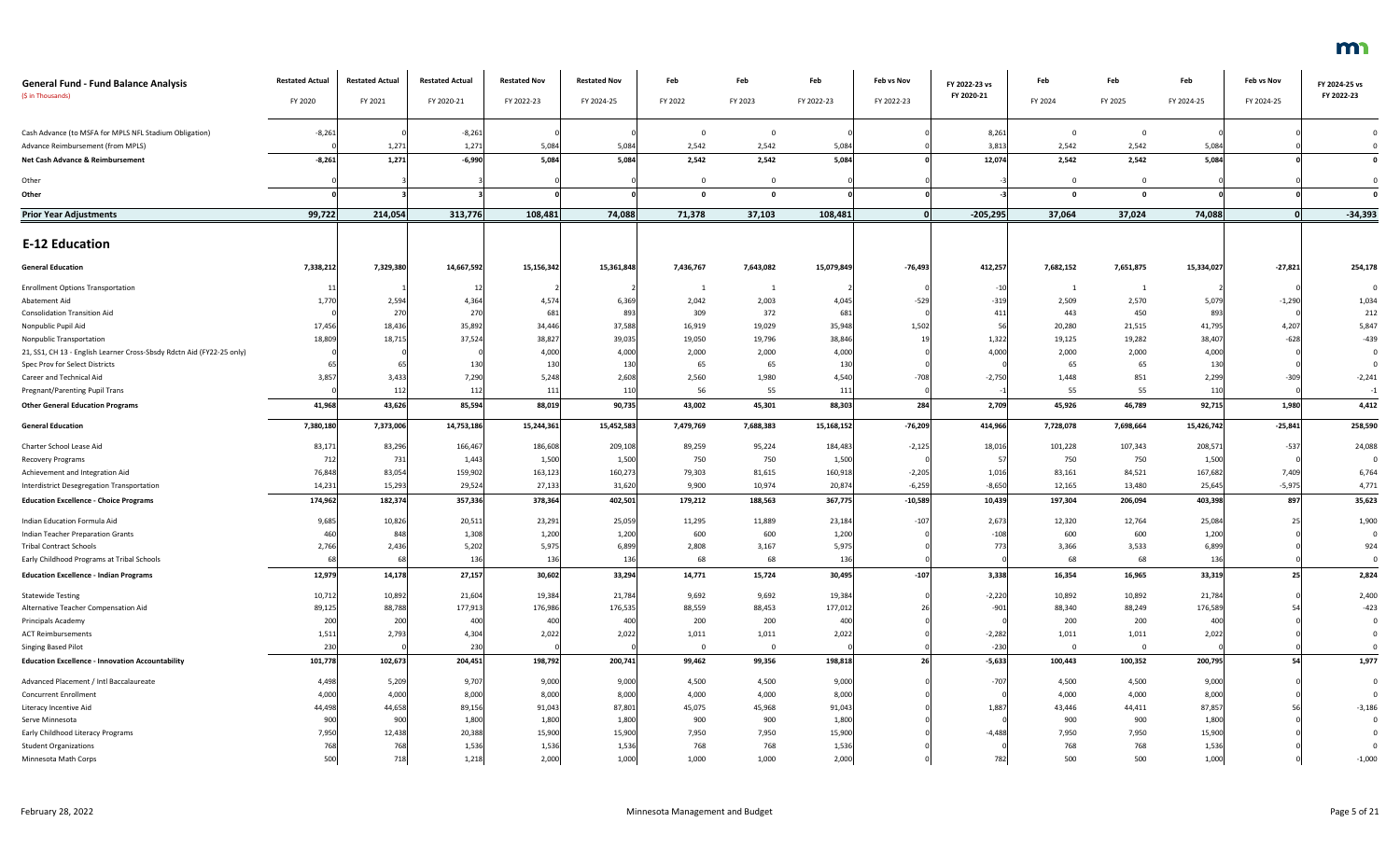| <b>General Fund - Fund Balance Analysis</b>                         | <b>Restated Actual</b> | <b>Restated Actual</b> | <b>Restated Actual</b> | <b>Restated Nov</b> | <b>Restated Nov</b> | Feb       | Feb       | Feb             | Feb vs Nov | FY 2022-23 vs | Feb       | Feb       | Feb        | Feb vs Nov | FY 2024-25 vs |
|---------------------------------------------------------------------|------------------------|------------------------|------------------------|---------------------|---------------------|-----------|-----------|-----------------|------------|---------------|-----------|-----------|------------|------------|---------------|
| (\$ in Thousands)                                                   | FY 2020                | FY 2021                | FY 2020-21             | FY 2022-23          | FY 2024-25          | FY 2022   | FY 2023   | FY 2022-23      | FY 2022-23 | FY 2020-21    | FY 2024   | FY 2025   | FY 2024-25 | FY 2024-25 | FY 2022-23    |
| <b>Civic Education Grants</b>                                       |                        |                        | 150                    | 150                 |                     | 75        | 75        | 15              |            |               |           |           |            |            | $-150$        |
| 21, SS1, CH 13 - MN Youth Council                                   |                        |                        |                        | 375                 |                     | 187       | 188       | 37 <sup>1</sup> |            | 375           |           |           |            |            | $-375$        |
| Starbase MN                                                         | 1,850                  | 500                    | 2,350                  | 1,000               | 1.000               | 500       | 500       | 1,000           |            | $-1,35$       | 500       | 500       | 1,000      |            |               |
| Museums and Educational Centers                                     |                        | 460                    | 920                    | 1,220               |                     | 610       | 610       | 1,220           |            | 30            | 460       | 460       | 920        |            |               |
| Race 2 Reduce Water Conservation Grants                             |                        |                        |                        |                     |                     |           |           |                 |            |               |           |           |            |            |               |
| NW Regional Partnership                                             | 1,000                  |                        | 1,000                  |                     |                     |           |           |                 |            | $-1,000$      |           |           |            |            |               |
| Support Our Schools                                                 | 6,40                   | 4,21                   | 10,613                 |                     |                     |           |           |                 |            | $-10,61$      |           |           |            |            |               |
| Statewide Concurrent Enrollment Teacher Training                    |                        | 943                    | 1,718                  | -750                |                     | 375       | 375       | 750             |            | -96           | 375       | 375       | 750        |            |               |
| Grow Your Own (TR OUT)                                              | 1,455                  | 1,888                  | 3,343                  | 13,000              | 13,000              | 6,500     | 6,500     | 13,000          |            | 9,65          | 6,500     | 6,500     | 13,000     |            |               |
| 21, SS1, CH 13 - Sanneh Foundation Grant                            |                        |                        |                        | 3,000               |                     | 1,500     | 1,500     | 3,000           |            | 3,000         |           |           |            |            | $-3,000$      |
| Certificate Incentive Program                                       |                        | 726                    |                        |                     |                     |           |           |                 |            |               |           |           |            |            |               |
| Ag Educators                                                        |                        | 278                    |                        | 500                 |                     | 250       | 250       | 50              |            |               | 250       | 250       | 500        |            |               |
| 21, SS1, CH 13 - Girls in Action Grant                              |                        |                        |                        | 1,500               |                     | 1,500     |           | 1,500           |            | 1,50          |           |           |            |            | $-1,500$      |
| 21, SS1, CH 13 - Black Men Teach Twin Cities Grant (Tr to OHE)      |                        |                        |                        | 750                 |                     | 750       |           |                 |            |               |           |           |            |            | $-750$        |
| 21, SS1, CH 13 - Come Teach in MN Hiring Bonuses (TR OUT) - SPECREV |                        |                        |                        | 40                  |                     | 200       | 200       | 40              |            | 40            | 200       | 200       | 400        |            |               |
| 21, SS1, CH13 - Language Grants for Teachers (LETRS)                |                        |                        |                        | 3,000               |                     | 3,000     |           | 3,000           |            | 3,000         |           |           |            |            | $-3,000$      |
| 21, SS1, CH 13 - Non-exclusionary Discipline Training               |                        |                        |                        | 1,750               |                     | 1,750     |           | 1,750           |            | 1,75          |           |           |            |            | $-1,750$      |
| AP/IB STEM Grants                                                   |                        | 476                    |                        | 500                 | 50                  | 250       | 250       | 500             |            | $-220$        | 250       | 250       | 500        |            |               |
| <b>Expanded Concurrent Enrollment Grants</b>                        |                        | 67:                    | 1,014                  | 1,000               | 1.000               | 500       | 500       | 1,000           |            |               | 500       | 500       | 1,000      |            |               |
| Minnesota Center for the Book                                       |                        |                        | 250                    |                     |                     |           |           |                 |            | $-25$         |           |           |            |            |               |
| Rural Career and Technical Education Consortium                     | 5,18                   | 6,006                  | 11,191                 | 6,000               | 6.00(               | 3,000     | 3,000     | 6,000           |            | $-5,19$       | 3,000     | 3,000     | 6,000      |            |               |
| Suicide Prevention Training for Teachers (Tr to MDH)                |                        |                        | 265                    | 265                 |                     | 265       |           | 26'             |            |               |           |           |            |            |               |
| 19, SS1, CH 11 - Minnesota Council on Economic Education            |                        |                        | 235                    |                     |                     |           |           |                 |            | $-23$         |           |           |            |            |               |
| 21, SS1, CH 4 - MN Council Econ Ed (MCEE)                           |                        |                        |                        | 30                  |                     | 150       | 150       |                 |            |               |           |           |            |            |               |
| P-TECH Schools                                                      |                        | 940                    | 1,440                  | 1,582               | 1,582               | 791       | 791       | 1,582           |            |               | 791       | 791       | 1,582      |            |               |
| 19, SS1, CH 11 - Online Access to Music Education Grants            |                        |                        | 200                    |                     |                     |           |           |                 |            |               |           |           |            |            |               |
| MN Indep College & Community (Tr to OHE)                            |                        |                        |                        | 1,250               | 1,250               | 625       | 625       | 1,250           |            | 1,250         | 625       | 625       | 1,250      |            |               |
| 21, SS1, CH 13 - Digital Well-being Grant                           |                        |                        |                        | 1,000               |                     | 1,000     | $\Omega$  | 1,000           |            | 1,000         | $\Omega$  |           |            |            | $-1,000$      |
| <b>Education Excellence - Special Student &amp; Teacher Program</b> | 82,370                 | 86,283                 | 168,653                | 168,571             | 151,939             | 87,971    | 80,600    | 168,571         |            |               | 75,515    | 76,480    | 151,995    | 56         | $-16,576$     |
| <b>Education Excellence</b>                                         | 372,089                | 385,508                | 757,597                | 776,329             | 788,475             | 381,416   | 384,243   | 765,659         | $-10,670$  | 8,062         | 389,616   | 399,891   | 789,507    | 1,032      | 23,848        |
| <b>Regular Special Education</b>                                    | 1,596,279              | 1,713,851              | 3,310,130              | 3,699,467           | 4,120,633           | 1,744,588 | 1,885,422 | 3,630,010       | $-69,457$  | 319,880       | 1,991,774 | 2,101,774 | 4,093,548  | $-27,085$  | 463,538       |
| Children with Disabilities Aid                                      | 1,489                  | 1,486                  | 2,975                  | 3,561               | 4,520               | 1,674     | 1,887     | 3,561           |            |               | 2,126     | 2,394     | 4,520      |            | 959           |
| <b>Travel for Home Based Services</b>                               |                        | 254                    |                        | 97                  | 1,095               | 341       | 384       | 725             | $-252$     |               | 401       | 420       | 82         | $-274$     | 96            |
| 21, SS1, CH 13 - Special Education Cross-Subsidy Reduction Aid      |                        |                        |                        | 10,425              |                     | 10,425    |           | 10,425          |            | 10,425        | $\Omega$  |           |            |            | $-10,425$     |
| Court Placed Special Education Revenue                              |                        |                        |                        |                     |                     |           | 25        |                 |            |               | 26        | 27        | 53         |            | 28            |
| Out-of-State Tuition for Special Education Students                 | 25                     | 250                    | 500                    | 500                 | 500                 | 250       | 250       | 500             |            |               | 250       | 250       | 500        |            |               |
| <b>Special Education</b>                                            | 1,598,463              | 1,715,841              | 3,314,304              | 3,714,979           | 4,126,801           | 1,757,278 | 1,887,968 | 3,645,246       | $-69,733$  | 330,942       | 1,994,577 | 2,104,865 | 4,099,442  | $-27,359$  | 454,196       |
| Debt Service Equalization                                           | 20,684                 | 25,335                 | 46,019                 | 49,469              | 42,638              | 25,001    | 24,315    | 49,316          | $-153$     | 3,297         | 22,785    | 20,075    | 42,860     | 222        | $-6,456$      |
| <b>Telecommunications Access</b>                                    | 3,750                  | 3,750                  | 7,500                  | 7,500               | 7,500               | 3,750     | 3,750     | 7,500           |            |               | 3,750     | 3,750     | 7,500      |            |               |
| Long-Term Maintenance Equalization Aid                              | 103,331                | 105,714                | 209,045                | 216,676             | 218,681             | 107,752   | 108,870   | 216,622         |            | 7,577         | 109,645   | 110,366   | 220,011    | 1,330      | 3,389         |
| Maximum Effort Early Repayment Incentive Aid                        | 2,350                  | 2,350                  | 4,700                  |                     |                     |           |           |                 |            | $-4,700$      |           |           |            |            |               |
| Maximum Effort Loan Aid                                             | 3,290                  | 3,265                  | 6,555                  | 3,288               |                     | 3,288     |           | 3,288           |            | $-3,26$       |           |           |            |            | $-3,288$      |
| 19, SS1, CH 11 - Safe Schools Supplemental Aid                      | 30,000                 |                        | 30,000                 |                     |                     |           |           |                 |            | $-30,000$     |           |           |            |            | $\Omega$      |
| <b>Facilities &amp; Technology</b>                                  | 163,405                | 140,414                | 303,819                | 276,933             | 268,819             | 139,791   | 136,935   | 276,726         | $-207$     | $-27,093$     | 136,180   | 134,191   | 270,371    | 1,552      | $-6,355$      |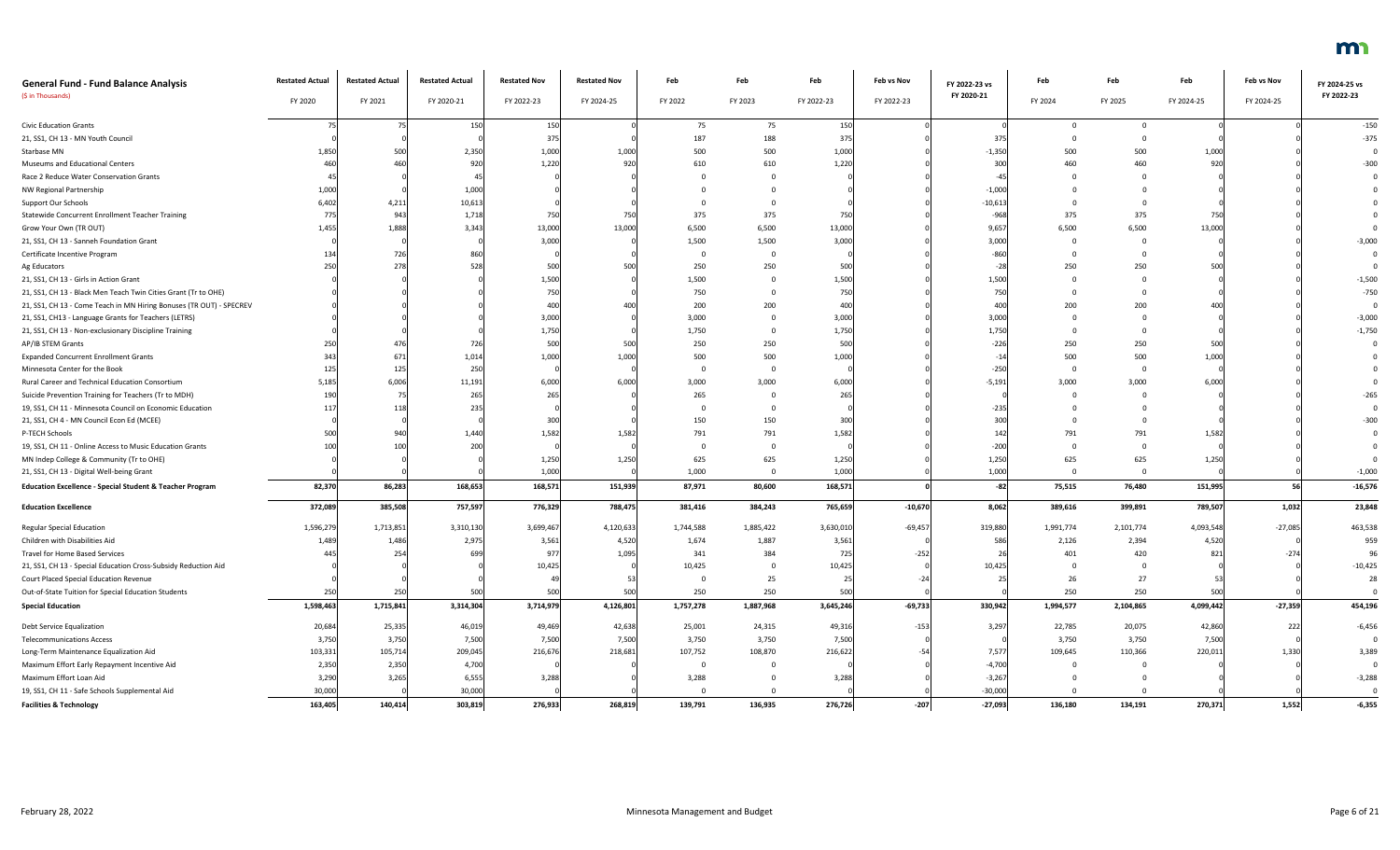| <b>General Fund - Fund Balance Analysis</b><br>(\$ in Thousands)                                        | <b>Restated Actual</b><br>FY 2020 | <b>Restated Actual</b><br>FY 2021 | <b>Restated Actual</b><br>FY 2020-21 | <b>Restated Nov</b><br>FY 2022-23 | <b>Restated Nov</b><br>FY 2024-25 | Feb<br>FY 2022 | Feb<br>FY 2023 | Feb<br>FY 2022-23 | Feb vs Nov<br>FY 2022-23 | FY 2022-23 vs<br>FY 2020-21 | Feb<br>FY 2024       | Feb<br>FY 2025       | Feb<br>FY 2024-25 | Feb vs Nov<br>FY 2024-25 | FY 2024-25 vs<br>FY 2022-23 |
|---------------------------------------------------------------------------------------------------------|-----------------------------------|-----------------------------------|--------------------------------------|-----------------------------------|-----------------------------------|----------------|----------------|-------------------|--------------------------|-----------------------------|----------------------|----------------------|-------------------|--------------------------|-----------------------------|
|                                                                                                         |                                   |                                   |                                      |                                   |                                   |                |                |                   |                          |                             |                      |                      |                   |                          |                             |
| School Lunch                                                                                            | 11,15                             | 880                               | 12,035                               | 30,81                             | 32,619                            | 14,187         | 15,984         | 30,171            | $-641$                   | 18,136                      | 16,188               | 16,431               | 32,61             |                          | 2,448                       |
| School Breakfast                                                                                        | 8,051                             | 13                                | 8,183                                | 10,620                            | 20,747                            | 20             | 10,519         | 10,539            | -8:                      | 2,356                       | 10,402               | 10,345               | 20,747            |                          | 10,208                      |
| Summer School Food Service Repl Aid                                                                     | 8,818                             | 7,36                              | 16,179                               | 300                               | 300                               | 150            | 150            | 300               |                          | $-15,879$                   | 150                  | 150                  | 300               |                          |                             |
| Kindergarten Milk                                                                                       | 45                                | 309                               | 766                                  | 968                               | 1,318                             | 566            | 659            | 1,225             | 257                      | 459                         | 659                  | 659                  | 1,31              |                          | 93                          |
| <b>Nutrition Programs</b>                                                                               | 28,481                            | 8,682                             | 37,163                               | 42,700                            | 54,984                            | 14,923         | 27,312         | 42,235            | $-465$                   | 5,072                       | 27,399               | 27,585               | 54,984            |                          | 12,749                      |
| <b>Basic Support</b>                                                                                    | 13,570                            | 13,570                            | 27,140                               | 27,140                            | 27,140                            | 13,570         | 13,570         | 27,140            |                          |                             | 13,570               | 13,570               | 27,140            |                          |                             |
| Multicounty, Multitype Library Systems                                                                  | 1,300                             | 1,300                             | 2,600                                | 2,600                             | 2,600                             | 1,300          | 1,300          | 2,600             |                          |                             | 1,300                | 1,300                | 2,600             |                          |                             |
| Electronic Library for Minnesota                                                                        | 900                               | 900                               | 1,800                                | 1,800                             | 1,800                             | 900            | 900            | 1,800             |                          |                             | 900                  | 900                  | 1,800             |                          |                             |
| Regional Library Telecommunications Aid                                                                 | 2,300                             | 2,258                             | 4,558                                | 4,600                             | 4,600                             | 2,300          | 2,300          | 4,600             |                          |                             | 2,300                | 2,300                | 4,600             |                          |                             |
| <b>Library Programs</b>                                                                                 | 18,070                            | 18,028                            | 36,098                               | 36,140                            | 36,140                            | 18,070         | 18,070         | 36,140            |                          | 42                          | 18,070               | 18,070               | 36,140            |                          |                             |
| Early Childhood Family Education Aid                                                                    | 32,147                            | 33,204                            | 65,351                               | 69,742                            | 72,345                            | 34,158         | 35,126         | 69,284            | $-458$                   | 3,933                       | 35,473               | 35,752               | 71,225            | $-1,120$                 | 1,941                       |
| <b>School Readiness</b>                                                                                 | 33,68                             | 33,68                             | 67,366                               | 67,366                            | 67,366                            | 33,683         | 33,683         | 67,366            |                          |                             | 33,683               | 33,683               | 67,366            |                          |                             |
| Health & Developmental Screening Aid                                                                    | 3,611                             | 3,60 <sub>o</sub>                 | 7,219                                | 7,136                             | 6,946                             | 3,655          | 3,583          | 7,238             | 102                      |                             | 3,483                | 3,398                | 6,88              |                          | $-357$                      |
| <b>Educate Parents Partnership</b>                                                                      |                                   |                                   | Qf                                   |                                   |                                   | 49             | 49             |                   |                          |                             | 49                   | 49                   |                   |                          |                             |
| Kindergarten Entrance Assessment                                                                        | 276                               | 248                               | 524                                  | 562                               | 562                               | 281            | 281            | 562               |                          |                             | 281                  | 281                  | 562               |                          |                             |
| <b>Head Start Program</b>                                                                               | 25,100                            | 25,318                            | 50,418                               | 50,200                            | 50,200                            | 25,100         | 25,100         | 50,200            |                          | $-218$                      | 25,100               | 25,100               | 50,200            |                          |                             |
| Early Learning Scholarships (TR OUT) - SPECREV                                                          | 75,209                            | 70,709                            | 145,918                              | 141,418                           | 141,418                           | 70,709         | 70,709         | 141,418           |                          | -4,500                      | 70,709               | 70,709               | 141,41            |                          |                             |
| ParentChild+ Program                                                                                    | 900                               | 900                               | 1,800                                | 1,800                             | 1,800                             | 900            | 900            | 1,800             |                          |                             | 900                  | 900                  | 1,800             |                          |                             |
| <b>Education Partnerships Coalition</b>                                                                 | 3,850                             | 3,85                              | 7,700                                | 6,160                             | 6,160                             | 3,080          | 3,080          | 6,160             |                          | $-1,540$                    | 3,080                | 3,080                | 6,160             |                          |                             |
| Statewide Early Childhood Rating System (Tr to DHS)                                                     |                                   | 47                                |                                      | 3,500<br>873                      | 3,500                             | 1,750          | 1,750          | 3,500             |                          | 3,500                       | 1,750                | 1,750                | 3,500             |                          |                             |
| Home Visiting Aid                                                                                       | 521                               | 37                                | 997<br>625                           |                                   | 764                               | 455            | 426            | 881               |                          | $-116$                      | 391                  | 329                  | 720               |                          | $-161$                      |
| 19, SS1, CH 11 - College Savings Account Pilot Program<br>19, SS1, CH 11 - Reach Out and Read Minnesota | 250                               |                                   | 150                                  |                                   |                                   |                |                |                   |                          | $-625$<br>$-150$            | $\Omega$<br>$\Omega$ | $\Omega$<br>$\Omega$ |                   |                          |                             |
|                                                                                                         |                                   |                                   |                                      |                                   |                                   |                |                |                   |                          |                             |                      |                      |                   |                          |                             |
| <b>Early Childhood &amp; Family Support</b>                                                             | 175,670                           | 172,494                           | 348,164                              | 348,855                           | 351,159                           | 173,820        | 174,687        | 348,507           | $-348$                   | 343                         | 174,899              | 175,031              | 349,930           | $-1,229$                 | 1,423                       |
| <b>Community Education</b>                                                                              |                                   | 236                               | 563                                  | 335                               | 256                               | 180            | 175            | 355               |                          | $-208$                      | 119                  | 84                   | 203               | -53                      | $-152$                      |
| Adults With Disabilities Program Aid                                                                    |                                   |                                   | 1,416                                | 1,420                             | 1,420                             | 710            | 710            | 1,420             |                          |                             | 710                  | 710                  | 1,420             |                          |                             |
| <b>Hearing Impaired Adults</b>                                                                          |                                   |                                   |                                      | 140                               | 140                               | 70             | 70             | 140               |                          |                             | $70\,$               | 70                   |                   |                          |                             |
| School Age Care Revenue                                                                                 |                                   |                                   |                                      |                                   |                                   |                |                |                   |                          |                             |                      |                      |                   |                          |                             |
| <b>Community Ed &amp; Prevention</b>                                                                    | 1,108                             | 1,013                             | 2,121                                | 1,897                             | 1,818                             | 960            | 956            | 1,916             | 19                       | $-205$                      | 900                  | 865                  | 1,765             | $-53$                    | $-151$                      |
| Adult Basic Education Aid                                                                               | 50,050                            | 51,179                            | 101,229                              | 103,524                           | 103,514                           | 51,764         | 51,760         | 103,524           |                          | 2,295                       | 51,758               | 51,756               | 103,514           |                          | $-10$                       |
| <b>GED Tests</b>                                                                                        | 245                               | 205                               | 450                                  | 250                               | 250                               | 125            | 125            | 250               |                          | $-200$                      | 125                  | 125                  | 250               |                          | - 0                         |
| Self-Sufficiency & Lifelong Learning                                                                    | 50,295                            | 51,384                            | 101,679                              | 103,774                           | 103,764                           | 51,889         | 51,885         | 103,774           |                          | 2,095                       | 51,883               | 51,881               | 103,764           |                          | $-10$                       |
| <b>Subtotal E-12 Education Aids</b>                                                                     | 9,787,761                         | 9,866,370                         | 19,654,131                           | 20,545,968                        | 21,184,543                        | 10,017,916     | 10,370,439     | 20,388,355        | $-157,613$               | 734,224                     | 10,521,602           | 10,611,043           | 21,132,645        | $-51,898$                | 744,290                     |
| Education, Dept of                                                                                      | 23,750                            | 25,95                             | 49,706                               | 57,124                            | 51,930                            | 30,837         | 26,287         | 57,124            |                          | 7,418                       | 25,965               | 25,965               | 51,930            |                          | $-5,194$                    |
| FY21 Available/Balance Forward - Education Department                                                   |                                   |                                   |                                      |                                   |                                   | 19             | $\Omega$       |                   |                          |                             | $\mathbf 0$          |                      |                   |                          | $-19$                       |
| <b>Education, Dept of</b>                                                                               | 23,750                            | 25,956                            | 49,706                               | 57,143                            | 51,930                            | 30,856         | 26,287         | 57,143            |                          | 7,437                       | 25,965               | 25,965               | 51,930            |                          | $-5,213$                    |
| Prof Educator Licensing Std Bd.                                                                         | 2,506                             | 3,022                             | 5,528                                | 5,631                             | 5,678                             | 2,792          | 2,839          | 5,631             |                          | 103                         | 2,839                | 2,839                | 5,678             |                          | 47                          |
| Collab. Urban and Greater MN Educators of Color Grants                                                  | 1,098                             | 1,001                             | 2,099                                | 2,000                             | 2,000                             | 1,000          | 1,000          | 2,000             |                          | -99                         | 1,000                | 1,000                | 2,000             |                          |                             |
| 21, SS1, CH 13 - Teacher Recruitment Marketing Campaign                                                 |                                   |                                   |                                      | 500                               | 500                               | 250            | 250            | 500               |                          | 500                         | 250                  | 250                  | 500               |                          |                             |
| Teachers of Color (Mentoring and Retention)                                                             | 741                               | 757                               | 1,498                                | 6,000                             | 5,992                             | 3,004          | 2,996          | 6,000             |                          | 4,502                       | 2,996                | 2,996                | 5,992             |                          |                             |
| Prof Educator Licensing Std Bd.                                                                         | 4,345                             | 4,780                             | 9,125                                | 14,131                            | 14,170                            | 7,046          | 7,085          | 14,131            |                          | 5,006                       | 7,085                | 7,085                | 14,170            |                          | 39                          |
| Minn State Academies                                                                                    | 13,194                            | 14,246                            | 27,440                               | 28,373                            | 28,646                            | 14,056         | 14,317         | 28,373            |                          | 933                         | 14,323               | 14,323               | 28,646            |                          | 273                         |
| <b>Minn State Academies</b>                                                                             | 13,194                            | 14,246                            | 27,440                               | 28,373                            | 28,646                            | 14,056         | 14,317         | 28,373            |                          | 933                         | 14,323               | 14,323               | 28,646            |                          | 273                         |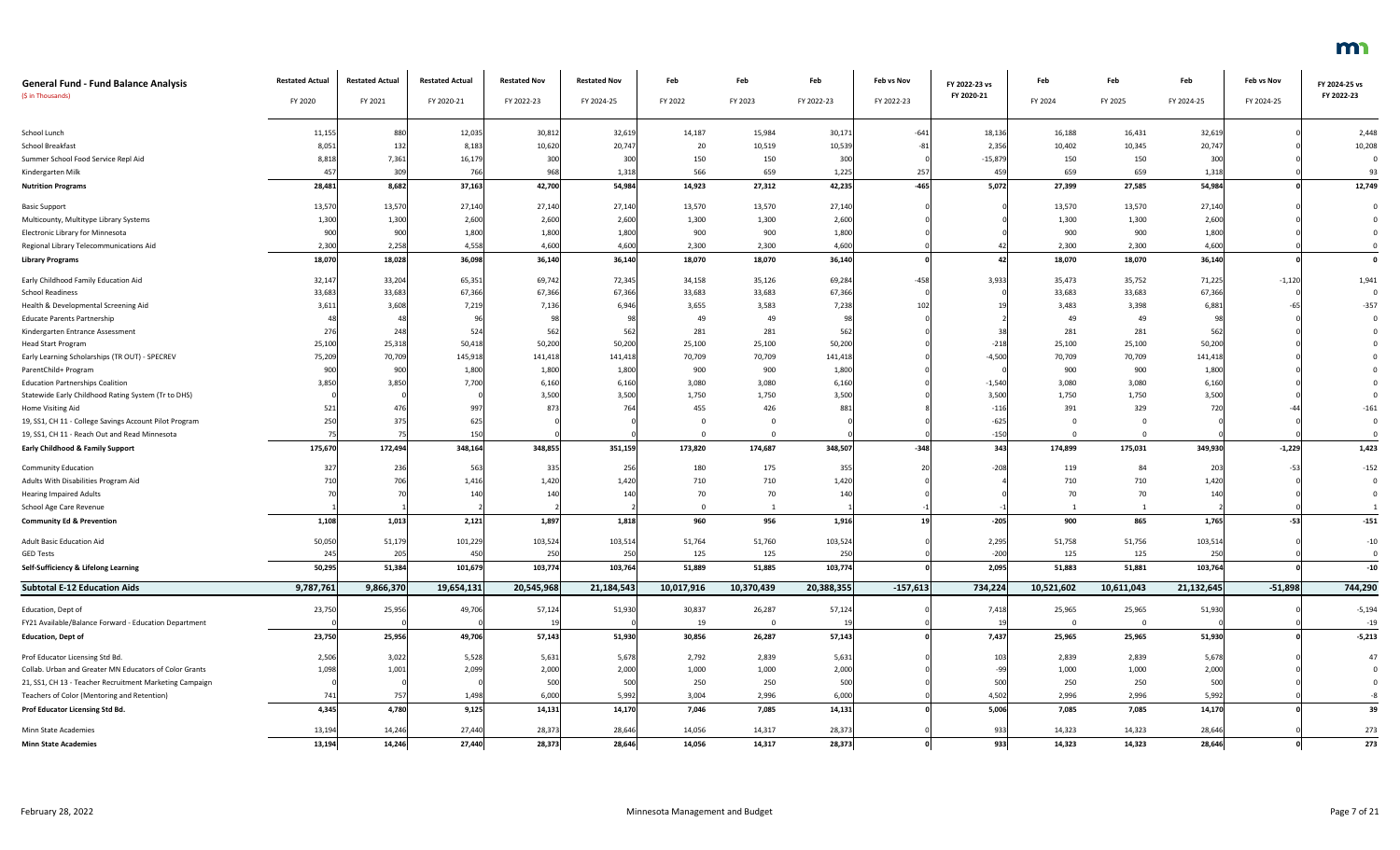| <b>General Fund - Fund Balance Analysis</b><br>(\$ in Thousands)  | <b>Restated Actual</b> | <b>Restated Actual</b> | <b>Restated Actual</b> | <b>Restated Nov</b> | <b>Restated Nov</b> | Feb        | Feb                 | Feb              | Feb vs Nov | FY 2022-23 vs<br>FY 2020-21 | Feb                    | Feb        | Feb        | Feb vs Nov | FY 2024-25 vs<br>FY 2022-23 |
|-------------------------------------------------------------------|------------------------|------------------------|------------------------|---------------------|---------------------|------------|---------------------|------------------|------------|-----------------------------|------------------------|------------|------------|------------|-----------------------------|
|                                                                   | FY 2020                | FY 2021                | FY 2020-21             | FY 2022-23          | FY 2024-25          | FY 2022    | FY 2023             | FY 2022-23       | FY 2022-23 |                             | FY 2024                | FY 2025    | FY 2024-25 | FY 2024-25 |                             |
| Perpich Center for Arts Education                                 | 6,68                   | 7,783                  | 14,472                 | 14,933              | 15,064              | 7,406      | 7,527               | 14,933           |            | 461                         | 7,532                  | 7,532      | 15,064     |            | 131                         |
| <b>Perpich Center for Arts Education</b>                          | 6,689                  | 7,783                  | 14,472                 | 14,933              | 15,064              | 7,406      | 7,527               | 14,933           |            | 461                         | 7,532                  | 7,532      | 15,064     |            | 131                         |
| <b>E-12 Education</b>                                             | 9,835,739              | 9,919,135              | 19,754,874             | 20,660,548          | 21,294,353          | 10,077,280 | 10,425,655          | 20,502,935       | $-157,613$ | 748,061                     | 10,576,507             | 10,665,948 | 21,242,455 | $-51,898$  | 739,520                     |
| <b>Higher Education</b>                                           |                        |                        |                        |                     |                     |            |                     |                  |            |                             |                        |            |            |            |                             |
| Office of Higher Education                                        | 263,68                 | 275,924                | 539,605                | 545,971             | 545,392             | 271,702    | 274,269             | 545,971          |            | 6,366                       | 272,696                | 272,696    | 545,392    |            | $-579$                      |
| <b>Office of Higher Education</b>                                 | 263,681                | 275,924                | 539,605                | 545,971             | 545,392             | 271,702    | 274,269             | 545,971          |            | 6,366                       | 272,696                | 272,696    | 545,392    |            | $-579$                      |
| University of Minnesota                                           | 669,666                | 671,406                | 1,341,072              | 1,381,312           | 1,378,512           | 690,656    | 690,656             | 1,381,312        |            | 40,240                      | 689,256                | 689,256    | 1,378,512  |            | $-2,800$                    |
| <b>University of Minnesota</b>                                    | 669,66                 | 671,406                | 1,341,072              | 1,381,312           | 1,378,512           | 690,656    | 690,656             | 1,381,312        |            | 40,240                      | 689,256                | 689,256    | 1,378,512  |            | $-2,800$                    |
|                                                                   |                        |                        |                        |                     |                     |            |                     |                  |            |                             |                        |            |            |            |                             |
| Minnesota State (TR OUT)                                          | 758,67                 | 765,659                | 1,524,338              | 1,581,483           | 1,579,222           | 791,992    | 789,491<br>$\Omega$ | 1,581,483        |            | 57,145<br>400               | 789,611<br>$\mathbf 0$ | 789,611    | 1,579,222  |            | $-2,261$                    |
| 21, SS1, CH 10 - Career and Technical Educator Pilot              | 758,67                 | 765,659                | 1,524,338              | 400<br>1,581,883    | 1,579,222           | 400        |                     | 400<br>1,581,883 |            | 57,545                      |                        | 789,611    | 1,579,222  |            | $-400$<br>$-2,661$          |
| <b>Minnesota State</b>                                            |                        |                        |                        |                     |                     | 792,392    | 789,491             |                  |            |                             | 789,611                |            |            |            |                             |
| Mayo Medical School                                               | 665                    | 665                    | 1,330                  | 1,330               | 1,330               | 665        | 665                 | 1,330            |            |                             | 665                    | 665        | 1,330      |            |                             |
| Mayo Family & Residency                                           | 686                    | 686                    | 1,372                  | 1,372               | 1,372               | 686        | 686                 | 1,372            |            |                             | 686                    | 686        | 1,372      |            |                             |
| <b>Mayo Foundation</b>                                            | 1,351                  | 1,351                  | 2,702                  | 2,702               | 2,702               | 1,351      | 1,351               | 2,702            |            |                             | 1,351                  | 1,351      | 2,702      |            |                             |
| <b>Higher Education</b>                                           | 1,693,377              | 1,714,340              | 3,407,717              | 3,511,868           | 3,505,828           | 1,756,101  | 1,755,767           | 3,511,868        |            | 104,151                     | 1,752,914              | 1,752,914  | 3,505,828  | -OI        | $-6,040$                    |
| <b>Property Tax Aids &amp; Credits</b>                            |                        |                        |                        |                     |                     |            |                     |                  |            |                             |                        |            |            |            |                             |
| Homestead Credit Refund                                           | 531,467                | 576,390                | 1,107,857              | 1,206,700           | 1,312,200           | 588,100    | 610,900             | 1,199,000        | $-7,700$   | 91,143                      | 640,200                | 665,300    | 1,305,500  | $-6,700$   | 106,500                     |
| Renters Property Tax Refund                                       | 229,888                | 225,736                | 455,624                | 452,800             | 466,500             | 223,500    | 225,900             | 449,400          | $-3,400$   | $-6,224$                    | 231,600                | 234,700    | 466,300    | $-200$     | 16,900                      |
| Special Property Tax Refund                                       | 10,722                 | 10,877                 | 21,599                 | 11,330              | 13,000              | 3,010      | 6,500               | 9,510            | $-1,820$   | $-12,089$                   | 5,300                  | 5,400      | 10,700     | $-2,300$   | 1,190                       |
| Sustainable Forest Incentive Payments                             | 11,876                 | 12,508                 | 24,384                 | 26,500              | 28,680              | 13,110     | 13,830              | 26,940           | 440        | 2,556                       | 14,390                 | 14,970     | 29,360     | 680        | 2,420                       |
| <b>Property Tax Refunds</b>                                       | 783,953                | 825,511                | 1,609,464              | 1,697,330           | 1,820,380           | 827,720    | 857,130             | 1,684,850        | $-12,480$  | 75,386                      | 891,490                | 920,370    | 1,811,860  | $-8,520$   | 127,010                     |
| <b>Political Contribution Refunds (Open)</b>                      | 2,707                  | 3,220                  | 5,927                  | 6,500               | 6,500               | 2,700      | 3,500               | 6,200            | $-300$     | 273                         | 3,000                  | 3,500      | 6,500      |            | 300                         |
| <b>Tax Refund Interest (Open)</b>                                 | 25,738                 | 16,180                 | 41,918                 | 28,400              | 25,800              | 14,850     | 12,750              | 27,600           | $-800$     | $-14,318$                   | 12,850                 | 12,950     | 25,800     |            | $-1,800$                    |
| <b>Local Government Aid (City Aid)</b>                            | 457,137                | 561,353                | 1,018,490              | 1,128,796           | 1,128,796           | 564,398    | 564,398             | 1,128,796        |            | 110,306                     | 564,398                | 564,398    | 1,128,796  |            |                             |
| 21, SS1, CH 14 One-time Supplemental Local Government Aid         |                        |                        |                        | 5,516               |                     |            | 5,516               | 5,516            |            | 5,516                       | 0                      |            |            |            | $-5,516$                    |
| County Program Aid                                                | 233,958                | 260,216                | 494,174                | 527,983             | 528,328             | 263,971    | 264,012             | 527,983          |            | 33,809                      | 264,374                | 263,954    | 528,328    |            | 345                         |
| 21, SS1, CH 14, Public Defense Board Public Defender Aid (TR OUT) |                        |                        |                        | 1,000               | 1,000               | 500        | 500                 | 1,000            |            | 1,000                       | 500                    | 500        | 1,000      |            |                             |
| 21, SS1, CH 12, LBO Local Impact Notes (TR OUT)                   |                        |                        |                        | 414                 |                     | 207        | 207                 |                  |            |                             | 207                    | 207        | 414        |            |                             |
| MDE Local Impact Notes (TR OUT)                                   |                        |                        |                        |                     |                     |            |                     |                  |            |                             |                        |            |            |            |                             |
| <b>County Program Aid</b>                                         | 233,958                | 260,216                | 494,174                | 529,411             | 529,756             | 264,685    | 264,726             | 529,411          |            | 35,237                      | 265,088                | 264,668    | 529,756    |            | 345                         |
| 21, SS1, CH 14 Local Homeless Prevention Aid to Counties          |                        |                        |                        |                     | 40,000              | - 0        |                     |                  |            |                             | 20,000                 | 20,000     | 40,000     |            | 40,000                      |
| 21, SS1, CH 14 One-time Local Government Assistance to Counties   |                        |                        |                        | 29,355              |                     | 29,355     |                     | 29,355           |            | 29,355                      | 0                      |            |            |            | $-29,355$                   |
| <b>Township Aid</b>                                               | 9,997                  | 10,000                 | 19,997                 | 20,000              | 20,000              | 10,000     | 10,000              | 20,000           |            |                             | 10,000                 | 10,000     | 20,000     |            |                             |
| Payment in Lieu of Taxes - PILT (Open)                            | 35,940                 | 36,090                 | 72,030                 | 73,387              | 79,289              | 36,581     | 36,806              | 73,387           |            | 1,357                       | 40,567                 | 40,792     | 81,359     | 2,070      | 7,972                       |
| <b>Aquatic Invasive Species Prevention Aid</b>                    | 10,000                 | 10,000                 | 20,000                 | 20,000              | 20,000              | 10,000     | 10,000              | 20,000           |            |                             | 10,000                 | 10,000     | 20,000     |            | 0                           |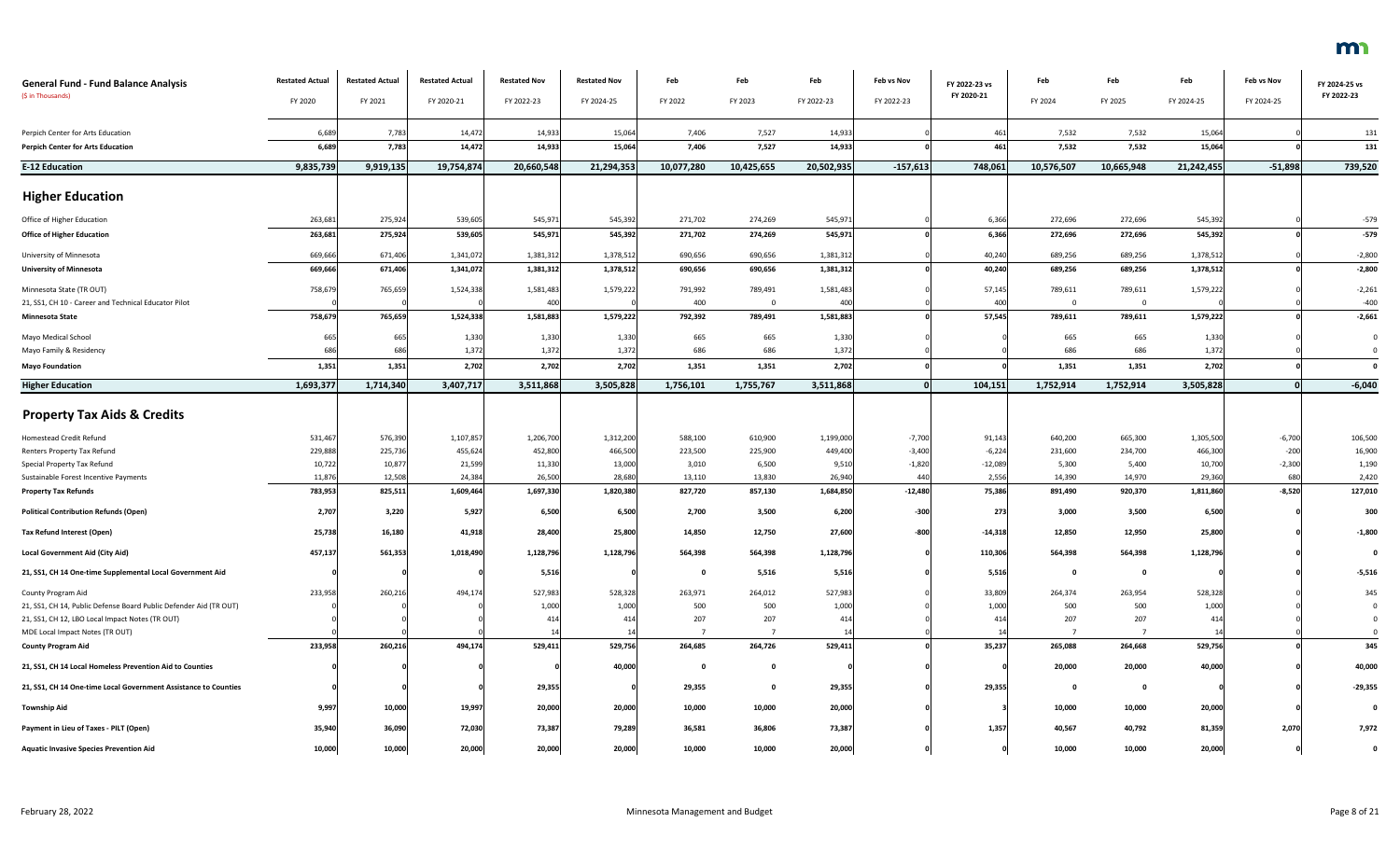| <b>General Fund - Fund Balance Analysis</b>            | <b>Restated Actual</b> | <b>Restated Actual</b> | <b>Restated Actual</b> | <b>Restated Nov</b> | <b>Restated Nov</b> | Feb       | Feb                     | Feb        | Feb vs Nov | FY 2022-23 vs | Feb          | Feb      | Feb        | Feb vs Nov | FY 2024-25 vs |
|--------------------------------------------------------|------------------------|------------------------|------------------------|---------------------|---------------------|-----------|-------------------------|------------|------------|---------------|--------------|----------|------------|------------|---------------|
| (\$ in Thousands)                                      | FY 2020                | FY 2021                | FY 2020-21             | FY 2022-23          | FY 2024-25          | FY 2022   | FY 2023                 | FY 2022-23 | FY 2022-23 | FY 2020-21    | FY 2024      | FY 2025  | FY 2024-25 | FY 2024-25 | FY 2022-23    |
| Riparian Protection Aid to BWSR (TR OUT)               | 745                    | 745                    | 1,490                  | 1,490               | 1,490               | 745       | 745                     | 1,490      |            |               | 745          | 745      | 1,490      |            |               |
| Riparian Protection Aid Local Distribution             | 7,255                  | 7,255                  | 14,510                 | 14,510              | 14,510              | 7,255     | 7,255                   | 14,510     |            |               | 7,255        | 7,255    | 14,510     |            |               |
| <b>Riparian Protection Aid</b>                         | 8,000                  | 8,000                  | 16,000                 | 16,000              | 16,000              | 8,000     | 8,000                   | 16,000     |            |               | 8,000        | 8,000    | 16,000     |            | $\mathbf 0$   |
| Indian Family Out-Of-Home Placement Aid                | 5,000                  | 5,000                  | 10,000                 | 7,886               | 10,000              | 4,337     | 3,549                   | 7,886      |            | $-2,114$      | 5,000        | 5,000    | 10,000     |            | 2,114         |
| <b>Casino Aid to Counties</b>                          | 1,614                  | 1,135                  | 2,749                  | 3,014               | 3,228               | 1,400     | 1,614                   | 3,014      |            | 265           | 1,614        | 1,614    | 3,228      |            | 214           |
| State Taconite Aid to IRRR (TR OUT)                    | 3,721                  | 3,796                  | 7,517                  | 7,353               | 8,233               | 3,643     | 3,755                   | 7,398      |            | $-119$        | 4,041        | 4,272    | 8,313      |            | 915           |
| State Taconite Aid Local Distribution                  | 4,298                  | 4,281                  | 8,579                  | 8,186               | 8,282               | 4,135     | 4,055                   | 8,190      |            | $-389$        | 4,126        | 4,200    | 8,326      | 44         | 136           |
| <b>State Taconite Aid</b>                              | 8,019                  | 8,077                  | 16,096                 | 15,539              | 16,515              | 7,778     | 7,810                   | 15,588     | 49         | $-508$        | 8,167        | 8,472    | 16,639     | 124        | 1,051         |
| <b>Production Property Transition Aid</b>              |                        |                        |                        |                     |                     | <u>ີດ</u> | $\Omega$                |            |            | -80           | 0            |          |            |            |               |
| <b>Utility Valuation Transition Aid</b>                |                        |                        |                        | 20                  | 20                  | 11        |                         | 20         |            | 12            |              | 12       |            |            |               |
| Aid To School Districts                                | 7,971                  | 8,074                  | 16,045                 | 16,052              | 16,046              | 8,029     | 8,023                   | 16,052     |            |               | 8,023        | 8,023    | 16,046     |            |               |
| Cities, Towns, Counties                                | 10,105                 | 10,194                 | 20,299                 | 20,220              | 20,220              | 10,110    | 10,110                  | 20,220     |            |               | 10,110       | 10,110   | 20,220     |            |               |
| <b>Disparity Reduction Aid</b>                         | 18,076                 | 18,268                 | 36,344                 | 36,272              | 36,266              | 18,139    | 18,133                  | 36,272     |            | $-72$         | 18,133       | 18,133   | 36,266     |            | $-6$          |
| Aid To School Districts                                | 2,534                  | 2,918                  | 5,452                  | 6,562               | 6,955               | 3,236     | 3,287                   | 6,523      | $-39$      | 1,071         | 3,380        | 3,485    | 6,865      | $-90$      | 342           |
| Cities, Towns, Counties                                | 9,959                  | 10,468                 | 20,427                 | 22,022              | 23,354              | 10,848    | 11,027                  | 21,875     | $-147$     | 1,448         | 11,360       | 11,694   | 23,054     | $-300$     | 1,179         |
| <b>Border City Disparity Reduction Credit</b>          | 12,493                 | 13,386                 | 25,879                 | 28,584              | 30,309              | 14,084    | 14,314                  | 28,398     | $-186$     | 2,519         | 14,740       | 15,179   | 29,919     | $-390$     | 1,521         |
| Aid To School Districts                                | 8,635                  | 8,429                  | 17,064                 | 15,205              | 14,752              | 7,794     | 7,411                   | 15,205     |            | $-1,859$      | 7,376        | 7,376    | 14,752     |            | $-453$        |
| Cities, Towns, Counties                                | 28,912                 | 28,448                 | 57,360                 | 56,392              | 55,086              | 28,849    | 27,543                  | 56,392     |            | $-968$        | 27,543       | 27,543   | 55,086     |            | $-1,306$      |
| <b>Agricultural Homestead Market Value Credit</b>      | 37,547                 | 36,877                 | 74,424                 | 71,597              | 69,838              | 36,643    | 34,954                  | 71,597     |            | $-2,827$      | 34,919       | 34,919   | 69,838     |            | $-1,759$      |
| <b>School Building Bond Agricultural Credit</b>        | 37,852                 | 55,838                 | 93,690                 | 133,897             | 189,052             | 62,109    | 69,716                  | 131,825    | $-2,072$   | 38,135        | 83,045       | 86,893   | 169,938    | $-19,114$  | 38,113        |
| Aid To School Districts                                | 85                     |                        | 132                    |                     |                     |           |                         |            |            | $-127$        | $\Omega$     |          |            |            |               |
| Cities, Towns, Counties                                | 202                    | 11                     | 319                    |                     |                     |           |                         |            |            | $-319$        | $\mathbf 0$  |          |            |            |               |
| <b>Agriculture Preservation Credit</b>                 | 287                    | 164                    | 451                    |                     |                     |           |                         |            |            | $-446$        | $\mathbf 0$  | $\Omega$ |            |            | $-5$          |
| <b>Supplemental Taconite Homestead Credit</b>          | 5,394                  | 5,394                  | 10,788                 | 10,870              | 11,087              | 5,408     | 5,462                   | 10,870     |            | 82            | 5,516        | 5,571    | 11,087     |            | 217           |
| Aid To School Districts                                |                        |                        |                        |                     |                     | 104       |                         | 107        |            |               | $\mathbf 0$  | 0        |            |            | $-107$        |
| Cities, Towns, Counties                                | 148                    | 653                    | 801                    |                     |                     | 65        | $\Omega$                | 65         |            | $-736$        | $\mathbf{0}$ | $\Omega$ |            |            | $-65$         |
| <b>Prior Year Credit Adjustment</b>                    | 186                    | 687                    | 873                    | 172                 |                     | 169       | $\overline{\mathbf{3}}$ | $172$      |            | $-701$        | $\mathbf 0$  | $\Omega$ |            |            | $-172$        |
| <b>Police State Aid</b>                                | 81,241                 | 84,184                 | 165,425                | 168,101             | 183,620             | 82,181    | 85,920                  | 168,101    |            | 2,676         | 89,790       | 93,830   | 183,620    |            | 15,519        |
| <b>Fire State Aid</b>                                  | 30,445                 | 32,500                 | 62,945                 | 69,451              | 73,600              | 34,191    | 35,240                  | 69,431     | $-20$      | 6,486         | 36,270       | 37,330   | 73,600     |            | 4,169         |
| Fire Insurance Surcharge Aid                           | 3,775                  | 4,611                  | 8,386                  | 9,640               | 10,230              | 5,404     | 5,566                   | 10,970     | 1,330      | 2,584         | 5,733        | 5,905    | 11,638     | 1,408      | 668           |
| <b>Police-Fire Retirement Supp Aid</b>                 | 15,495                 | 15,500                 | 30,995                 | 31,000              | 31,000              | 15,500    | 15,500                  | 31,000     |            |               | 15,500       | 15,500   | 31,000     |            |               |
| <b>Police/Fire Amortization Aid</b>                    | 2,729                  | 2,729                  | 5,458                  | 5,458               | 5,458               | 2,729     | 2,729                   | 5,458      |            |               | 2,729        | 2,729    | 5,458      |            |               |
| <b>Redirected Amortization Aid to SPTRFA/TRA</b>       | 2,094                  | 2,094                  | 4,188                  | 4,188               | 4,188               | 2,094     | 2,094                   | 4,188      |            |               | 2,094        | 2,094    | 4,188      |            |               |
| <b>Firefighter Supplemental Benefits Reimbursement</b> | 606                    | 637                    | 1,243                  | 1,270               | 1,266               | 637       | 633                     | 1,270      |            | 27            | 633          | 633      | 1,266      |            |               |
| <b>PERA Pension Aid</b>                                | 13,900                 |                        | 13,900                 |                     |                     |           | 0                       |            |            | $-13,900$     | $\mathbf{0}$ | 0        |            |            |               |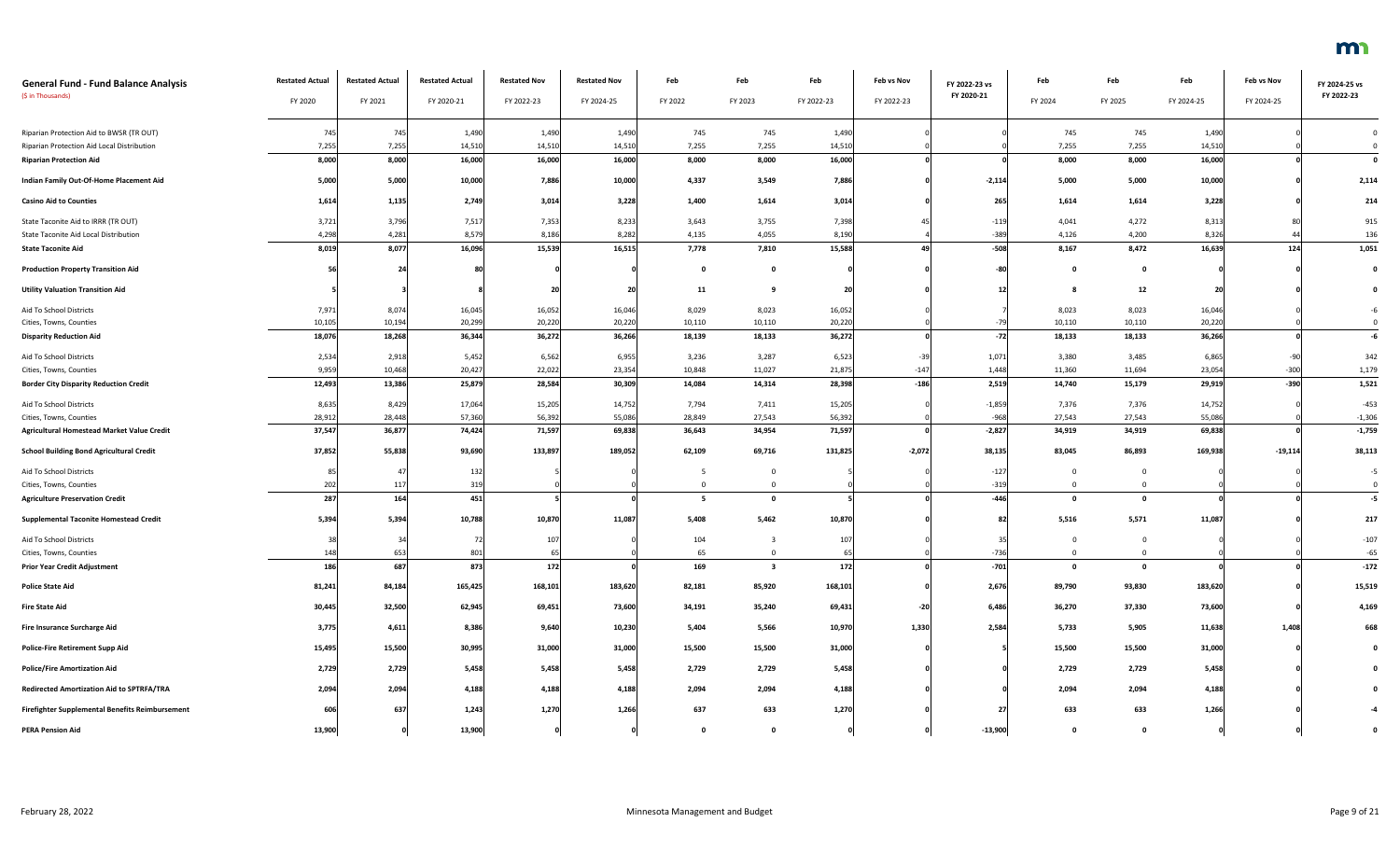| <b>General Fund - Fund Balance Analysis</b>          | <b>Restated Actual</b> | <b>Restated Actual</b> | <b>Restated Actual</b> | <b>Restated Nov</b> | <b>Restated Nov</b> | Feb       | Feb       | Feb        | Feb vs Nov | FY 2022-23 vs | Feb       | Feb       | Feb        | Feb vs Nov | FY 2024-25 vs |
|------------------------------------------------------|------------------------|------------------------|------------------------|---------------------|---------------------|-----------|-----------|------------|------------|---------------|-----------|-----------|------------|------------|---------------|
| (\$ in Thousands)                                    | FY 2020                | FY 2021                | FY 2020-21             | FY 2022-23          | FY 2024-25          | FY 2022   | FY 2023   | FY 2022-23 | FY 2022-23 | FY 2020-21    | FY 2024   | FY 2025   | FY 2024-25 | FY 2024-25 | FY 2022-23    |
| Aid to School Districts                              |                        |                        |                        | 604                 |                     | 437       | 49        | 48         | $-118$     | 454           | 28        | 31        | 50         |            | $-427$        |
| Aid to Cities, Towns, Counties                       |                        |                        |                        | 1,809               |                     | 1,453     |           | 1,458      | $-351$     | 1,384         | 94        | 94        | 188        |            | $-1,270$      |
| <b>Disaster Credit</b>                               |                        |                        | 106                    | 2,413               | 247                 | 1,890     | 54        | 1,944      | $-469$     | 1,838         | 122       | 125       | 247        |            | $-1,697$      |
| Aid to School Districts                              |                        | 337                    | 337                    |                     |                     | 45        | 23        |            |            | $-269$        | 25        | 25        | 50         |            | $-18$         |
| Aid to Cities, Towns, Counties                       |                        | 1,396                  | 1,396                  |                     |                     |           | 75        |            |            | $-1,317$      | 75        | 75        | 150        |            | 71            |
| <b>Local Option Disaster Abatement Reimbursement</b> |                        | 1,733                  | 1,733                  | 146                 | 200                 | 49        | 98        | 147        |            | $-1,586$      | 100       | 100       | 200        |            | 53            |
| Aid to School District                               | 140                    | 140                    | 280                    | 280                 | 280                 | 140       | 140       | 280        |            |               | 140       | 140       | 280        |            |               |
| Aid to City and County                               | 1,060                  | 1,060                  | 2,120                  | 2,120               | 2,120               | 1,060     | 1,060     | 2,120      |            |               | 1,060     | 1,060     | 2,120      |            |               |
| <b>Mahnomen Property Tax Reimbursement</b>           | 1,200                  | 1,200                  | 2,400                  | 2,400               | 2,400               | 1,200     | 1,200     | 2,400      |            |               | 1,200     | 1,200     | 2,400      |            |               |
| <b>Border City Reimbursement</b>                     |                        |                        |                        |                     |                     | 32        | 32        |            |            |               | 32        | 32        |            |            |               |
|                                                      |                        |                        |                        |                     |                     |           |           |            |            |               |           |           |            |            |               |
| <b>Taconite Aid Reimbursement</b>                    | 561                    | 561                    | 1,122                  | 1,122               | 1,122               | 561       | 561       | 1,122      |            |               | 561       | 561       | 1,122      |            |               |
| <b>Performance Measurement Reimbursement</b>         |                        | 458                    | 924                    | 994                 | 994                 | 497       | 497       | 994        |            |               | 497       | 497       | 994        |            |               |
| <b>Minneapolis Debt Service Aid</b>                  | 4,120                  | 3,610                  | 7,730                  | 3,374               |                     | 3,374     |           | 3,374      |            | $-4,35$       |           |           |            |            | $-3,374$      |
| <b>Wadena County Aid</b>                             |                        | 600                    | 1,200                  |                     |                     |           |           |            |            | $-1,200$      |           |           |            |            |               |
| 19, SS1, CH 6 - Grants to various local governments  | 4,447                  |                        | 4,447                  |                     |                     |           |           |            |            | -4,447        |           |           |            |            |               |
| 19, SS1, CH 6 - Grant to City of Virginia            |                        |                        |                        | 5,400               |                     | 5,400     |           | 5,400      |            | 5,400         |           |           |            |            | $-5,400$      |
| 20, CH 71 - Tribal Nations Grants                    | 11,000                 |                        | 11,000                 |                     |                     |           |           |            |            | $-11,000$     |           |           |            |            |               |
| 21, SS1, CH 14 Grants to Various Local Governments   |                        |                        |                        | 1,014               |                     | 1,014     |           | 1,014      |            | 1,014         |           |           |            |            | $-1,014$      |
| <b>Property Tax Aids &amp; Credits</b>               | 1,866,803              | 2,025,878              | 3,892,681              | 4,168,586           | 4,367,225           | 2,075,125 | 2,078,514 | 4,153,639  | $-14,947$  | 260,958       | 2,151,796 | 2,191,007 | 4,342,803  | $-24,422$  | 189,164       |
| <b>Health &amp; Human Services</b>                   |                        |                        |                        |                     |                     |           |           |            |            |               |           |           |            |            |               |
|                                                      |                        |                        |                        |                     |                     |           |           |            |            |               |           |           |            |            |               |
| <b>Central Office Operations</b>                     |                        |                        |                        |                     |                     |           |           |            |            |               |           |           |            |            |               |
| Finance & Management                                 | 167,960                | 179,213                | 347,173                | 350,035             | 326,895             | 177,263   | 172,772   | 350,035    |            | 2,862         | 163,715   | 163,180   | 326,895    |            | $-23,140$     |
| Children & Families                                  | 14,494                 | 15,293                 | 29,787                 | 36,665              | 37,280              | 18,295    | 18,370    | 36,665     |            | 6,878         | 18,640    | 18,640    | 37,280     |            | 615           |
| <b>Health Care Management</b>                        | 21,483                 | 19,129                 | 40,612                 | 51,201              | 47,972              | 26,397    | 24,804    | 51,201     |            | 10,589        | 24,415    | 23,557    | 47,972     |            | $-3,229$      |
| <b>Continuing Care Management</b>                    | 14,045                 | 13,843                 | 27,888                 | 44,120              | 40,477              | 21,988    | 22,132    | 44,120     |            | 16,232        | 21,198    | 19,279    | 40,477     |            | $-3,643$      |
| <b>Community Support</b>                             | 32,438                 | 30,825                 | 63,263                 | 83,955              | 75,147              | 41,940    | 42,015    | 83,955     |            | 20,692        | 39,668    | 35,479    | 75,147     |            | $-8,808$      |
| Comp. Gambling Chem & Mental Hlth (Standing)         |                        |                        |                        | 353                 | 118                 | 294       | 59        | 353        |            | 258           | 59        | 59        | 118        |            | $-235$        |
| Administration, Law Changes (ICWA)                   |                        |                        |                        | 780                 | 780                 | 390       | 390       | 780        |            | 780           | 390       | 390       | 780        |            |               |
| <b>Subtotal Central Office Operations</b>            | 250,473                | 258,345                | 508,818                | 567,109             | 528,669             | 286,567   | 280,542   | 567,109    |            | 58,291        | 268,085   | 260,584   | 528,669    |            | $-38,440$     |
| <b>Forecasted Programs</b>                           |                        |                        |                        |                     |                     |           |           |            |            |               |           |           |            |            |               |
| MN Family Inv Plan/Div Work Prog Grants (MFIP/DWP)   | 91,486                 | 144,678                | 236,164                | 255,873             | 185,532             | 164,694   | 76,969    | 241,663    | $-14,210$  | 5,499         | 78,095    | 79,952    | 158,047    | $-27,485$  | $-83,616$     |
| MFIP Child Care Asst Grants                          | 73,445                 | 39,156                 | 112,601                | 77,115              | 258,779             | - 0       | 36,957    | 36,957     | $-40,158$  | $-75,644$     | 128,724   | 130,055   | 258,779    |            | 221,822       |
| General Assistance (GA)                              | 49,778                 | 54,049                 | 103,827                | 102,254             | 103,602             | 49,399    | 51,297    | 100,696    | $-1,558$   | $-3,131$      | 51,638    | 51,964    | 103,602    |            | 2,906         |
| Minnesota Supplemental Aid (MSA)                     | 43,503                 | 50,075                 | 93,578                 | 103,531             | 110,180             | 52,097    | 54,099    | 106,196    | 2,665      | 12,618        | 55,663    | 57,260    | 112,923    | 2,743      | 6,727         |
| <b>Housing Support</b>                               | 181,977                | 180,926                | 362,903                | 378,769             | 417,212             | 181,364   | 201,697   | 383,061    | 4,292      | 20,158        | 209,436   | 216,863   | 426,299    | 9,087      | 43,238        |
| <b>Medical Assistance</b>                            | 4,964,636              | 4,734,227              | 9,698,863              | 12,399,973          | 14,291,512          | 5,066,799 | 7,274,439 | 12,341,238 | $-58,735$  | 2,642,375     | 6,913,503 | 7,459,998 | 14,373,501 | 81,989     | 2,032,263     |
| Alternative Care Program                             | 15,611                 | 15,833                 | 31,444                 | 81,149              | 91,926              | 35,227    | 45,922    | 81,149     |            | 49,705        | 45,945    | 45,981    | 91,926     |            | 10,777        |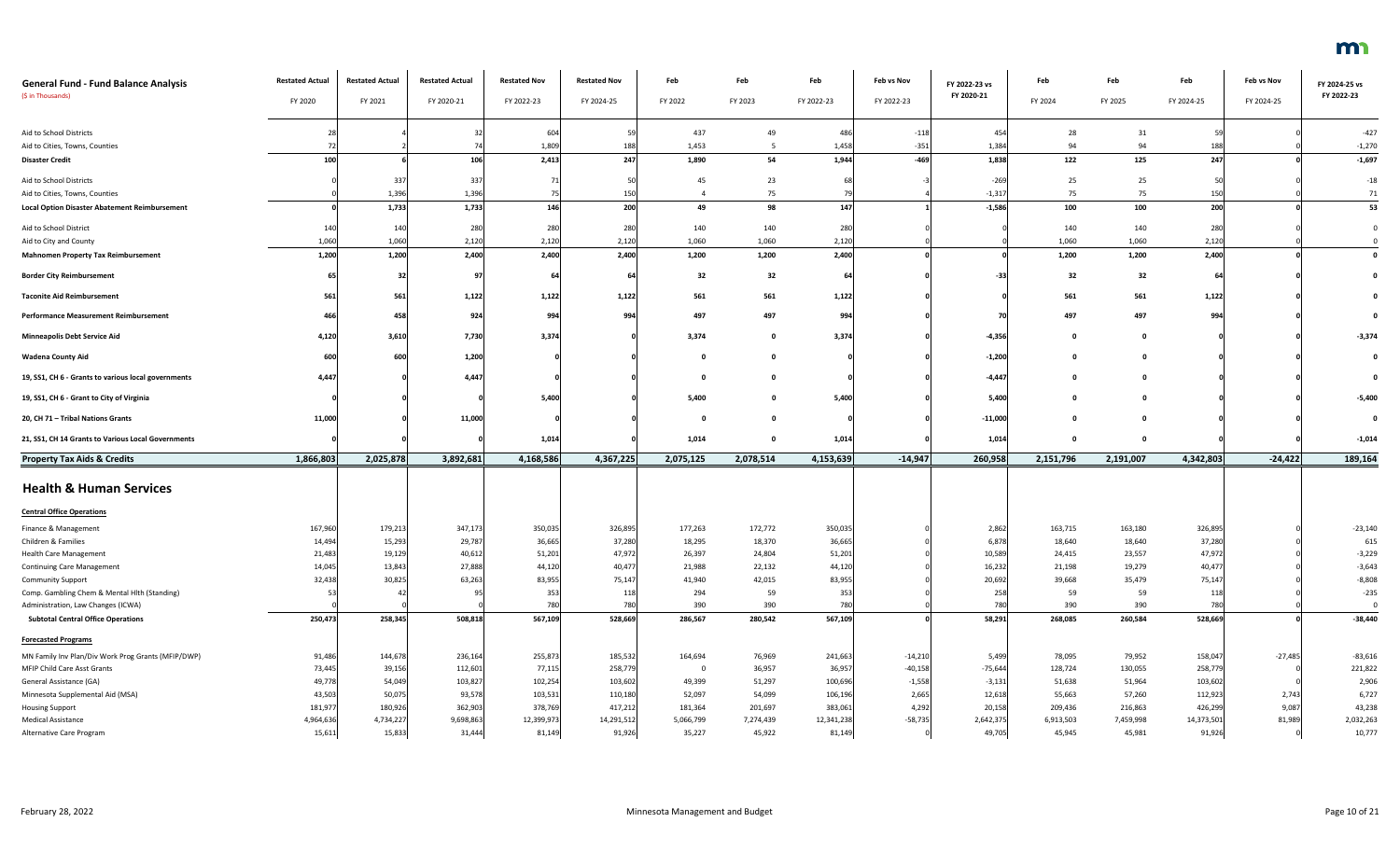| <b>General Fund - Fund Balance Analysis</b>                     | <b>Restated Actual</b> | <b>Restated Actual</b> | <b>Restated Actual</b> | <b>Restated Nov</b> | <b>Restated Nov</b> | Feb          | Feb          | Feb          | Feb vs Nov | FY 2022-23 vs | Feb          | Feb          | Feb        | Feb vs Nov | FY 2024-25 vs |
|-----------------------------------------------------------------|------------------------|------------------------|------------------------|---------------------|---------------------|--------------|--------------|--------------|------------|---------------|--------------|--------------|------------|------------|---------------|
| (\$ in Thousands)                                               | FY 2020                | FY 2021                | FY 2020-21             | FY 2022-23          | FY 2024-25          | FY 2022      | FY 2023      | FY 2022-23   | FY 2022-23 | FY 2020-21    | FY 2024      | FY 2025      | FY 2024-25 | FY 2024-25 | FY 2022-23    |
| Behavioral Health Fund (TR OUT)                                 | 107,94                 | 146,642                | 254,585                | 176,842             | 191,629             | 84,363       | 95,258       | 179,621      | 2,779      | $-74,964$     | 94,646       | 95,170       | 189,816    | $-1,813$   | 10,195        |
| Northstar Care for Children                                     | 91,06                  | 87,140                 | 178,204                | 220,171             | 252,844             | 100,970      | 116,381      | 217,351      | $-2,820$   | 39,147        | 123,647      | 131,697      | 255,344    | 2,500      | 37,993        |
| <b>Subtotal Forecasted Programs</b>                             | 5,619,443              | 5,452,726              | 11,072,169             | 13,795,677          | 15,903,217          | 5,734,913    | 7,953,019    | 13,687,932   | $-107,745$ | 2,615,763     | 7,701,297    | 8,268,940    | 15,970,237 | 67,020     | 2,282,305     |
| <b>Grant Programs</b>                                           |                        |                        |                        |                     |                     |              |              |              |            |               |              |              |            |            |               |
| <b>Support Services Grants</b>                                  | 8,693                  | 8,691                  | 17,384                 | 17,430              | 17,430              | 8,715        | 8,715        | 17,430       |            | 46            | 8,715        | 8,715        | 17,430     |            |               |
| Basic Sliding Fee Child Care Asst Grants                        | 44,65                  | 53,61                  | 98,271                 | 106,712             | 106,732             | 53,350       | 53,362       | 106,712      |            | 8,441         | 53,366       | 53,366       | 106,732    |            |               |
| <b>Child Care Development</b>                                   | 32,91                  | 2,948                  | 35,865                 | 3,474               | 3,474               | 1,737        | 1,737        | 3,474        |            | $-32,391$     | 1,737        | 1,737        | 3,474      |            |               |
| Child Support Enforcement                                       |                        |                        | 100                    | 100                 | 100                 | 50           | 50           | 100          |            |               | 50           | 50           | 100        |            |               |
| <b>Children's Services Grants</b>                               | 43,93                  | 49,656                 | 93,593                 | 105,021             | 104,736             | 52,653       | 52,368       | 105,021      |            | 11,428        | 52,368       | 52,368       | 104,736    |            | $-285$        |
| Children & Community Svcs                                       | 59,201                 | 59,575                 | 118,776                | 123,107             | 123,712             | 61,251       | 61,856       | 123,107      |            | 4,331         | 61,856       | 61,856       | 123,712    |            | 605           |
| Children & Econ Support Grants                                  | 58,72                  | 23,11                  | 81,837                 | 59,480              | 59,480              | 29,740       | 29,740       | 59,480       |            | $-22,357$     | 29,740       | 29,740       | 59,480     |            |               |
| Other Health Care Grants                                        | 3,482                  | 3,539                  | 7,021                  | 9,622               | 9,622               | 4,811        | 4,811        | 9,622        |            | 2,601         | 4,811        | 4,811        | 9,622      |            |               |
| Other LTC Grants                                                | 1,893                  | 1,643                  | 3,536                  | 30,121              | 20,938              | 10,608       | 19,513       | 30,121       |            | 26,585        | 19,013       | 1,925        | 20,938     |            | $-9,183$      |
| Aging & Adult Services Grants                                   | 31,87                  | 30,162                 | 62,041                 | 67,440              | 67,440              | 32,995       | 34,445       | 67,440       |            | 5,399         | 34,445       | 32,995       | 67,440     |            |               |
| Deaf & Hard of Hearing Grants                                   | 2,784                  | 2,850                  | 5,634                  | 5,772               | 5,772               | 2,886        | 2,886        | 5,772        |            | 138           | 2,886        | 2,886        | 5,772      |            |               |
| <b>Disabilities Grants</b>                                      | 54,15                  | 57,729                 | 111,879                | 62,408              | 51,520              | 31,398       | 31,010       | 62,408       |            | $-49,47$      | 29,260       | 22,260       | 51,520     |            | $-10,888$     |
| <b>Housing Support Grants</b>                                   | 9,264                  | 10,364                 | 19,628                 | 38,728              | 28,728              | 19,364       | 19,364       | 38,728       |            | 19,100        | 18,364       | 10,364       | 28,728     |            | $-10,000$     |
| <b>Adult Mental Health Grants</b>                               | 81,658                 | 69,625                 | 151,283                | 197,475             | 176,619             | 98,772       | 98,703       | 197,475      |            | 46,192        | 93,295       | 83,324       | 176,619    |            | $-20,856$     |
| Children's Mental Health Grants                                 | 22,59                  | 19,47                  | 42,064                 | 60,349              | 57,285              | 30,167       | 30,182       | 60,349       |            | 18,285        | 29,580       | 27,705       | 57,285     |            | $-3,064$      |
| <b>CCDTF Non-Entitlements</b>                                   | 3,050                  | 2,623                  | 5,679                  | 8,547               | 7,272               | 4,273        | 4,274        | 8,547        |            | 2,868         | 4,636        | 2,636        | 7,272      |            | $-1,275$      |
| <b>Compulsive Gambling Grants (Standing)</b>                    | 539                    | 1,106                  | 1,645                  | 4,761               | 3,443               | 3,237        | 1,672        | 4,909        | 148        | 3,264         | 1,758        | 1,849        | 3,607      | 164        | $-1,302$      |
| <b>Subtotal Grant Programs</b>                                  | 459,472                | 396,764                | 856,236                | 900,547             | 844,303             | 446,007      | 454,688      | 900,695      | 148        | 44,459        | 445,880      | 398,587      | 844,467    | 164        | $-56,228$     |
| <b>State Operated Services</b>                                  |                        |                        |                        |                     |                     |              |              |              |            |               |              |              |            |            |               |
|                                                                 |                        |                        |                        |                     |                     |              |              |              |            |               |              |              |            |            |               |
| MH & Substance Abuse Treatment                                  | 128,646                | 127,591                | 256,237                | 284,644             | 293,420             | 137,934      | 146,710      | 284,644      |            | 28,407        | 146,710      | 146,710      | 293,420    |            | 8,776         |
| <b>Community Based Services</b>                                 | 22,358                 | 11,315                 | 33,673                 | 37,081              | 39,578              | 17,292       | 19,789       | 37,081       |            | 3,408         | 19,789       | 19,789       | 39,578     |            | 2,497         |
| <b>Forensic Services</b>                                        | 107,414                | 114,014                | 221,428                | 243,621             | 248,830             | 119,206      | 124,415      | 243,621      |            | 22,193        | 124,415      | 124,415      | 248,830    |            | 5,209         |
| Sex Offender Program                                            | 88,60                  | 92,21                  | 180,81                 | 199,257             | 203,344             | 97,585       | 101,672      | 199,257      |            | 18,438        | 101,672      | 101,672      | 203,344    |            | 4,087         |
| <b>DCT Operations</b>                                           | 35,97                  | 47,530                 | 83,506                 | 127,867             | 116,828             | 69,453       | 58,414       | 127,867      |            | 44,361        | 58,414       | 58,414       | 116,828    |            | $-11,039$     |
| <b>Subtotal State Operated Services</b>                         | 382,994                | 392,669                | 775,663                | 892,470             | 902,000             | 441,470      | 451,000      | 892,470      |            | 116,807       | 451,000      | 451,000      | 902,000    |            | 9,530         |
| Subtotal Human Services, Dept of                                | 6,712,382              | 6,500,504              | 13,212,886             | 16,155,803          | 18,178,189          | 6,908,957    | 9,139,249    | 16,048,206   | $-107,597$ | 2,835,320     | 8,866,262    | 9,379,111    | 18,245,373 | 67,184     | 2,197,167     |
| <b>DHS - Federal Reimbursement</b>                              | $-35,699$              | $-31,627$              | $-67,326$              | $-93,442$           | $-86,110$           | $-46,598$    | $-46,844$    | $-93,442$    |            | $-26,116$     | $-44,265$    | $-41,845$    | $-86,110$  |            | 7,332         |
| 21 SS1, CH 7 - Blue Ribbon Commission - Budget Reserve Use      |                        |                        |                        | $[-100,000]$        |                     | $[-100,000]$ | $\mathbf{0}$ | $[-100,000]$ | [0]        | $[-100,000]$  | $\mathbf{0}$ | $\mathbf{0}$ |            |            | [100,000]     |
| Human Services, Dept of                                         | 6,676,683              | 6,468,877              | 13,145,560             | 16,062,361          | 18,092,079          | 6,862,359    | 9,092,405    | 15,954,764   | $-107,597$ | 2,809,204     | 8,821,997    | 9,337,266    | 18,159,263 | 67,184     | 2,204,499     |
| Health Improvement                                              | 90,67                  | 94,250                 | 184,924                | 247,714             | 236,045             | 123,714      | 124,000      | 247,714      |            | 62,790        | 120,451      | 115,594      | 236,045    |            | $-11,669$     |
| <b>Health Protection</b>                                        | 22,60                  | 26,310                 | 48,91                  | 53,578              | 52,822              | 27,180       | 26,398       | 53,578       |            | 4,659         | 26,411       | 26,411       | 52,822     |            | $-756$        |
| <b>Health Operations</b>                                        | 9,49                   | 13,537                 | 23,02                  | 23,149              | 23,158              | 11,570       | 11,579       | 23,149       |            |               | 11,579       | 11,579       | 23,158     |            |               |
| 21, SS1, CH 4 - Mandated Health Benefits Evaluation             |                        |                        |                        |                     |                     | 37           | 37           |              |            |               | 37           | 37           |            |            |               |
| FY21 Available/Balance Forward - Health Department              |                        |                        |                        |                     |                     | 395          |              |              |            | 395           | $\Omega$     |              |            |            | $-395$        |
| Health, Department of                                           | 122,77                 | 134,097                | 256,870                | 324,910             | 312,099             | 162,896      | 162,014      | 324,910      |            | 68,040        | 158,478      | 153,621      | 312,099    |            | $-12,811$     |
|                                                                 |                        |                        |                        |                     |                     |              |              |              |            |               |              |              |            |            |               |
| 20, CH 66 - Public Health Response Contingency Account (TR OUT) | 20,889                 |                        | 20,889                 |                     |                     |              |              |              |            | $-20,889$     | 0            |              |            |            |               |
| 20, CH 70 - Public Health Response Contingency Account (TR OUT) | 50,000                 |                        | 50,000                 |                     |                     |              |              |              |            | $-50,000$     | $\mathbf 0$  |              |            |            |               |
| 20, CH 70 - Health Care Response Fund (TR OUT)                  | 150,000                |                        | 150,000                |                     |                     | . വ          |              |              |            | $-150,000$    | $\mathbf 0$  |              |            |            |               |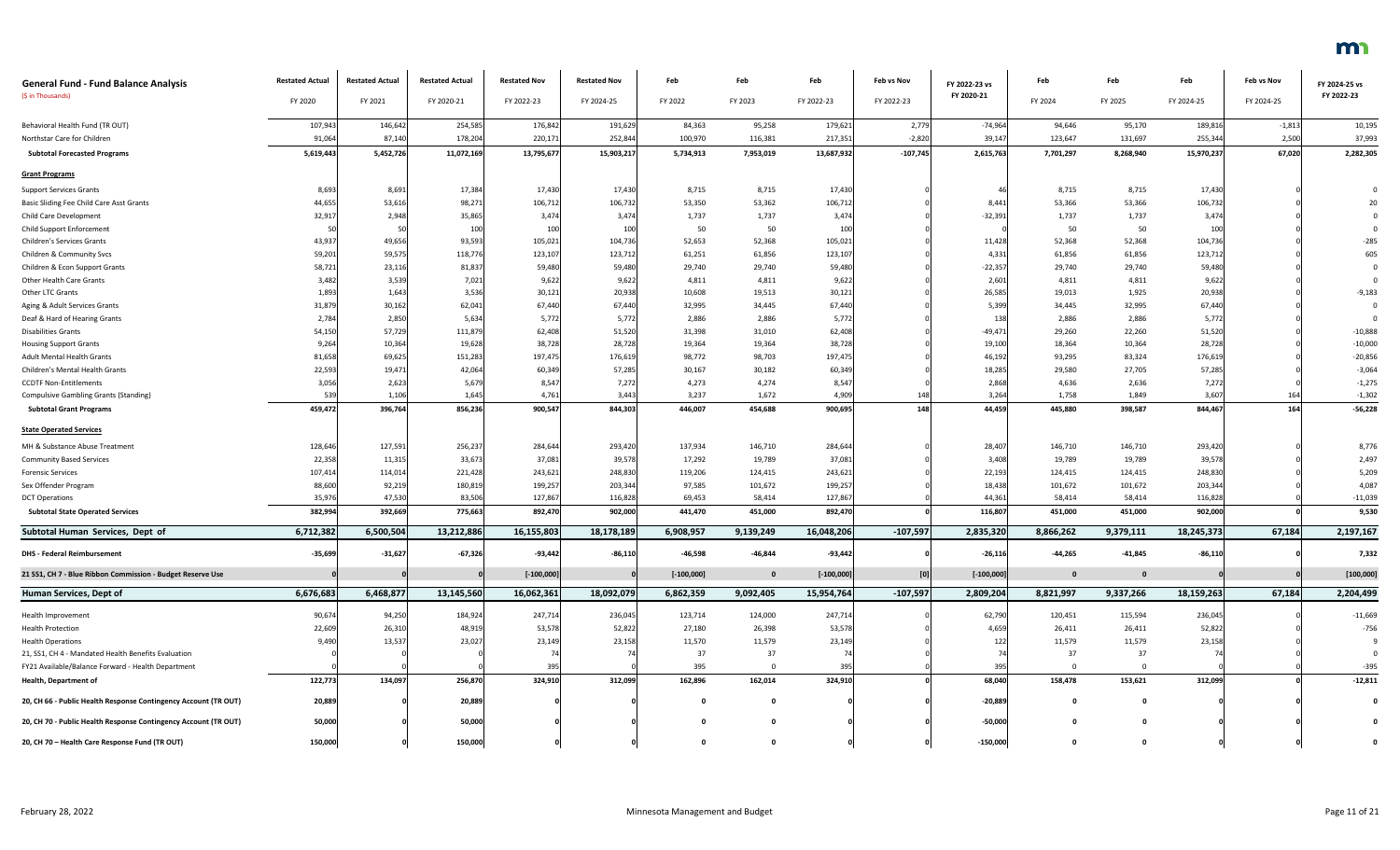| <b>General Fund - Fund Balance Analysis</b>                   | <b>Restated Actual</b> | <b>Restated Actual</b> | <b>Restated Actual</b> | <b>Restated Nov</b> | <b>Restated Nov</b> | Feb          | Feb          | Feb          | Feb vs Nov | FY 2022-23 vs | Feb          | Feb          | Feb          | Feb vs Nov | FY 2024-25 vs |
|---------------------------------------------------------------|------------------------|------------------------|------------------------|---------------------|---------------------|--------------|--------------|--------------|------------|---------------|--------------|--------------|--------------|------------|---------------|
| (\$ in Thousands)                                             | FY 2020                | FY 2021                | FY 2020-21             | FY 2022-23          | FY 2024-25          | FY 2022      | FY 2023      | FY 2022-23   | FY 2022-23 | FY 2020-21    | FY 2024      | FY 2025      | FY 2024-25   | FY 2024-25 | FY 2022-23    |
| <b>Emergency Medical Services Board</b>                       | 3,012                  | 3,619                  | 6,631                  | 9,356               | 7,552               | 4,780        | 4,576        | 9,356        |            | 2,725         | 3,776        | 3,776        | 7,552        |            | $-1,804$      |
| FY21 Available/Balance Forward - Emergency Medical Bd         |                        |                        |                        | 248                 |                     | 248          |              | 248          |            | 248           | $\Omega$     |              |              |            | $-248$        |
| <b>Emergency Medical Services Board</b>                       | 3,012                  | 3,619                  | 6,631                  | 9,604               | 7,552               | 5,028        | 4,576        | 9,604        |            | 2,973         | 3,776        | 3,776        | 7,552        |            | $-2,052$      |
| Council on Disability                                         | 910                    | 1,118                  | 2,028                  | 2,060               | 2,076               | 1,022        | 1,038        | 2,060        |            |               | 1,038        | 1,038        | 2,076        |            | 16            |
| <b>Council on Disability</b>                                  | 910                    | 1,118                  | 2,028                  | 2,060               | 2,076               | 1,022        | 1,038        | 2,060        |            |               | 1,038        | 1,038        | 2,076        |            | 16            |
|                                                               |                        |                        |                        |                     |                     |              |              |              |            |               |              |              |              |            |               |
| MH/DD Ombudsman<br><b>UMN Drug Trial Monitoring</b>           | 2,292                  | 2,267                  | 4,559<br>200           | 4,823<br>200        | 4,872               | 2,387<br>100 | 2,436<br>100 | 4,823<br>200 |            | 264           | 2,436<br>100 | 2,436<br>100 | 4,872<br>200 |            | 49            |
| FY21 Available/Balance Forward - Ombud Mental Hlth & Dev Dis  |                        |                        |                        | 193                 |                     | 193          |              | 193          |            | 193           | $\mathbf{0}$ | $\Omega$     |              |            | $-193$        |
| MH/DD Ombudsman                                               | 2,392                  | 2,367                  | 4,759                  | 5,216               | 5,072               | 2,680        | 2,536        | 5,216        |            | 457           | 2,536        | 2,536        | 5,072        |            | $-144$        |
| <b>Ombudsperson for Families</b>                              | 621                    | 755                    | 1,376                  | 1,477               | 1,488               | 733          | 744          | 1,477        |            | 101           | 744          | 744          | 1,488        |            | 11            |
| <b>Ombudsperson for Families</b>                              | 621                    | 755                    | 1,376                  | 1,477               | 1,488               | 733          | 744          | 1,477        |            | 101           | 744          | 744          | 1,488        |            | 11            |
| Ombudsperson for American Indian Families                     |                        |                        |                        | 380                 | 380                 | 190          | 190          | 380          |            | 380           | 190          | 190          | 380          |            |               |
| <b>Ombudsperson for American Indian Families</b>              |                        |                        |                        | 380                 | 380                 | 190          | 190          | 380          |            | 380           | 190          | 190          | 380          |            |               |
|                                                               |                        |                        |                        |                     |                     |              |              |              |            |               |              |              |              |            |               |
| Board of Pharmacy - 19, SS1, Ch 63 - Opiate Epidemic Response |                        | 202                    | 289                    |                     |                     |              |              |              |            | $-289$        | 0            |              |              |            |               |
| 19, SS1, CH 9 - MNsure                                        | 8,000                  |                        | 8,000                  |                     |                     |              |              |              |            | $-8,000$      | $\Omega$     |              |              |            |               |
| 21, SS1, CH 7, ART 15 - Transfer to MNsure (TR OUT)           |                        |                        |                        | 3,844               |                     | 3,844        |              | 3,844        |            | 3,844         |              |              |              |            | $-3,844$      |
| <b>Health &amp; Human Services</b>                            | 7,035,367              | 6,611,035              | 13,646,402             | 16,409,852          | 18,420,746          | 7,038,752    | 9,263,503    | 16,302,255   | $-107,597$ | 2,655,853     | 8,988,759    | 9,499,171    | 18,487,930   | 67,184     | 2,185,675     |
| <b>Public Safety &amp; Judiciary</b>                          |                        |                        |                        |                     |                     |              |              |              |            |               |              |              |              |            |               |
| <b>Supreme Court Operations</b>                               | 39,350                 | 45,095                 | 84,445                 | 86,943              | 86,768              | 43,559       | 43,384       | 86,943       |            | 2,498         | 43,384       | 43,384       | 86,768       |            | $-175$        |
| Civil Legal Svcs                                              | 14,720                 | 14,757                 | 29,477                 | 35,126              | 36,396              | 16,928       | 18,198       | 35,126       |            | 5,649         | 18,198       | 18,198       | 36,396       |            | 1,270         |
| 21, SS1, CH 7 - Child Support Policy Modifications-Systems    |                        |                        |                        |                     |                     | 30           | 0            | 30           |            |               | $\mathbf{0}$ | $\mathbf 0$  |              |            | $-30$         |
| <b>Supreme Court</b>                                          | 54,070                 | 59,852                 | 113,922                | 122,099             | 123,164             | 60,517       | 61,582       | 122,099      |            | 8,177         | 61,582       | 61,582       | 123,164      |            | 1,065         |
| Court of Appeals                                              | 12,617                 | 13,383                 | 26,000                 | 27,064              | 27,148              | 13,490       | 13,574       | 27,064       |            | 1,064         | 13,574       | 13,574       | 27,148       |            | 84            |
| <b>Court of Appeals</b>                                       | 12,617                 | 13,383                 | 26,000                 | 27,064              | 27,148              | 13,490       | 13,574       | 27,064       |            | 1,064         | 13,574       | 13,574       | 27,148       |            | 84            |
| <b>District Courts</b>                                        | 294,249                | 332,627                | 626,876                | 655,518             | 657,892             | 326,372      | 329,146      | 655,518      |            | 28,642        | 328,946      | 328,946      | 657,892      |            | 2,374         |
| <b>District Courts</b>                                        | 294,249                | 332,627                | 626,876                | 655,518             | 657,892             | 326,372      | 329,146      | 655,518      |            | 28,642        | 328,946      | 328,946      | 657,892      |            | 2,374         |
| State Guardian Ad Litem Board                                 | 18,570                 | 21,224                 | 39,794                 | 45,391              | 45,630              | 22,576       | 22,815       | 45,391       |            | 5,597         | 22,815       | 22,815       | 45,630       |            | 239           |
| <b>State Guardian Ad Litem Board</b>                          | 18,570                 | 21,224                 | 39,794                 | 45,391              | 45,630              | 22,576       | 22,815       | 45,391       |            | 5,597         | 22,815       | 22,815       | 45,630       |            | 239           |
| <b>Tax Court</b>                                              | 1,325                  | 2,004                  | 3,329                  | 3,668               | 3,682               | 1,827        | 1,841        | 3,668        |            | 339           | 1,841        | 1,841        | 3,682        |            | 14            |
| <b>Tax Court</b>                                              | 1,325                  | 2,004                  | 3,329                  | 3,668               | 3,682               | 1,827        | 1,841        | 3,668        |            | 339           | 1,841        | 1,841        | 3,682        |            | 14            |
|                                                               |                        |                        |                        |                     |                     |              |              |              |            |               |              |              |              |            |               |
| <b>Uniform Laws Commission</b>                                |                        |                        | 162                    | 200                 | 200                 | 100          | 100          | 200          |            |               | 100          | 100          | 200          |            |               |
| <b>Uniform Laws Commission</b>                                |                        |                        | 162                    | 200                 | 200                 | 100          | 100          | 200          |            |               | 100          | 100          | 200          |            | 0             |
| Judicial Standards, Bd of                                     |                        | 401                    |                        | 1,166               | 1,172               | 580          | 586          | 1,166        |            | 356           | 586          | 586          | 1,172        |            | -6            |
| FY21 Available/Balance Forward - Judicial Standards Board     |                        |                        |                        | 249                 |                     | 249          |              | 249          |            | 249           | $\mathbf 0$  | $\mathbf 0$  |              |            | $-249$        |
| Judicial Standards, Bd of                                     | 409                    | 401                    | 810                    | 1,415               | 1,172               | 829          | 586          | 1,415        |            | 605           | 586          | 586          | 1,172        |            | $-243$        |
| Board of Public Defense                                       | 93,152                 | 103,840                | 196,992                | 217,790             | 222,818             | 106,381      | 111,409      | 217,790      |            | 20,798        | 111,409      | 111,409      | 222,818      |            | 5,028         |
| <b>Board of Public Defense</b>                                | 93,152                 | 103,840                | 196,992                | 217,790             | 222,818             | 106,381      | 111,409      | 217,790      |            | 20,798        | 111,409      | 111,409      | 222,818      |            | 5,028         |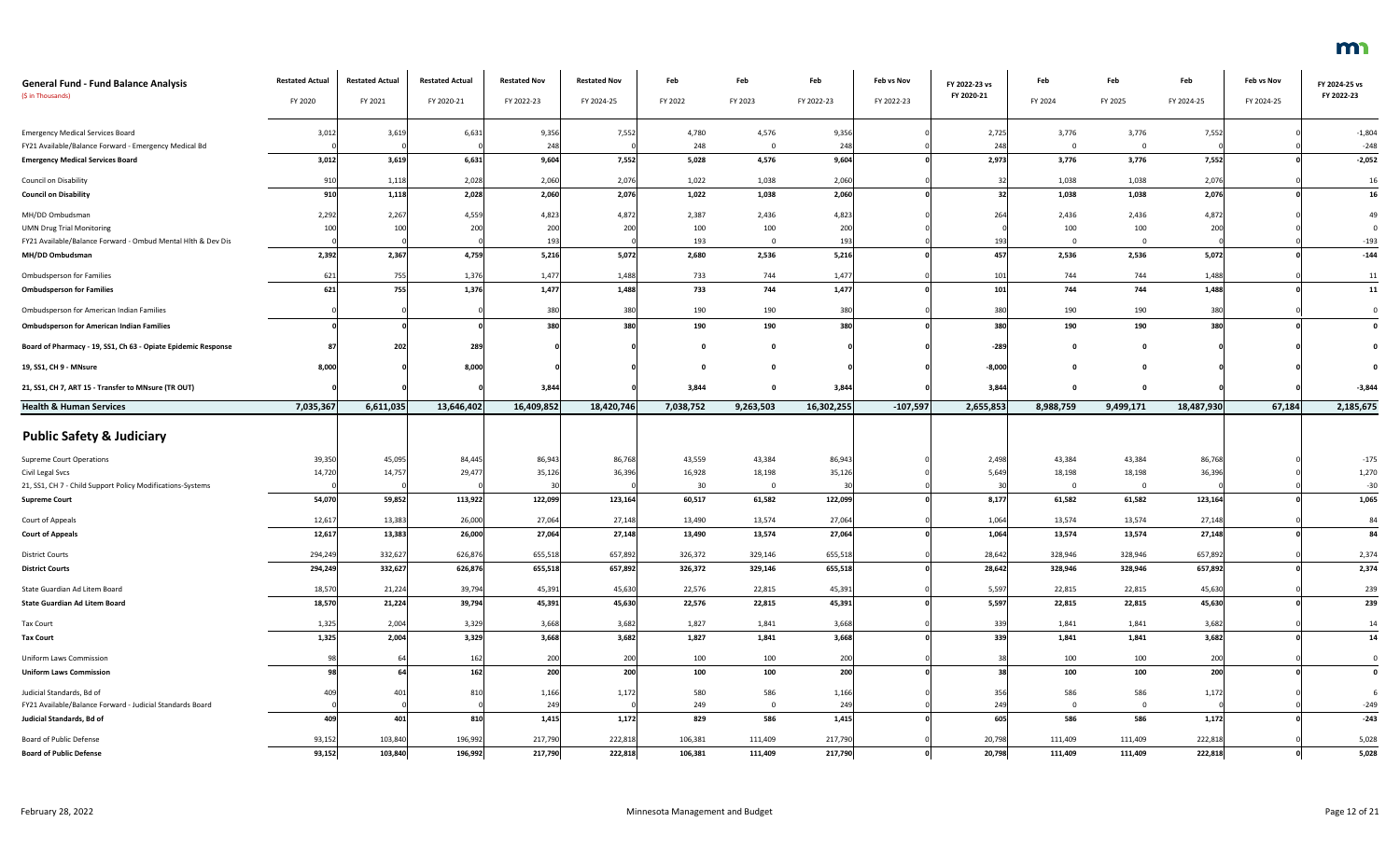| <b>General Fund - Fund Balance Analysis</b>                  | <b>Restated Actual</b> | <b>Restated Actual</b> | <b>Restated Actual</b> | <b>Restated Nov</b> | <b>Restated Nov</b> | Feb       | Feb       | Feb        | Feb vs Nov | FY 2022-23 vs | Feb         | Feb                     | Feb        | Feb vs Nov | FY 2024-25 vs  |
|--------------------------------------------------------------|------------------------|------------------------|------------------------|---------------------|---------------------|-----------|-----------|------------|------------|---------------|-------------|-------------------------|------------|------------|----------------|
| (\$ in Thousands)                                            | FY 2020                | FY 2021                | FY 2020-21             | FY 2022-23          | FY 2024-25          | FY 2022   | FY 2023   | FY 2022-23 | FY 2022-23 | FY 2020-21    | FY 2024     | FY 2025                 | FY 2024-25 | FY 2024-25 | FY 2022-23     |
| Private Detective Board                                      | 241                    | 246                    | 487                    | 570                 | 576                 | 282       | 288       | 570        |            | 83            | 288         | 288                     | 576        |            |                |
| <b>Private Detective Board</b>                               | 241                    | 246                    | 487                    | 570                 | 576                 | 282       | 288       | 570        |            | 83            | 288         | 288                     | 576        |            |                |
| Peace Officer Standards and Training, Board                  | 10,084                 | 11,415                 | 21,499                 | 23,117              | 23,108              | 11,563    | 11,554    | 23,117     |            | 1,618         | 11,554      | 11,554                  | 23,10      |            |                |
| Peace Officer Standards and Training, Board                  | 10,084                 | 11,415                 | 21,499                 | 23,117              | 23,108              | 11,563    | 11,554    | 23,117     |            | 1,618         | 11,554      | 11,554                  | 23,108     |            | -9             |
| <b>Correctional Institutions</b>                             | 435,100                | 478,341                | 913,441                | 931,116             | 940,214             | 461,538   | 469,578   | 931,116    |            | 17,675        | 469,883     | 470,331                 | 940,214    |            | 9,098          |
| <b>Community Services</b>                                    | 131,419                | 135,244                | 266,663                | 275,984             | 273,766             | 137,780   | 138,204   | 275,984    |            | 9,321         | 136,883     | 136,883                 | 273,766    |            | $-2,218$       |
| <b>Operations Support</b>                                    | 28,990                 | 29,319                 | 58,309                 | 63,155              | 63,060              | 31,625    | 31,530    | 63,155     |            | 4,846         | 31,530      | 31,530                  | 63,060     |            | $-95$          |
| 21, CH 26 - Claims Bill                                      |                        |                        |                        |                     |                     |           |           |            |            |               | $\Omega$    | $\Omega$                |            |            | $-1$           |
| FY21 Available/Balance Forward - Corrections Dept            |                        |                        |                        | 183                 |                     | 183       |           | 183        |            | 183           | $\Omega$    |                         |            |            | $-183$         |
| Corrections, Dept of                                         | 595,509                | 642,904                | 1,238,413              | 1,270,439           | 1,277,040           | 631,127   | 639,312   | 1,270,439  |            | 32,026        | 638,296     | 638,744                 | 1,277,040  |            | 6,601          |
| <b>Ombudsperson for Corrections</b>                          |                        |                        |                        | 1,322               | 1,326               | 659       | 663       | 1,322      |            | 1,322         | 663         | 663                     | 1,326      |            | $\overline{4}$ |
| <b>Ombudsperson for Corrections</b>                          |                        |                        |                        | 1,322               | 1,326               | 659       | 663       | 1,322      |            | 1,322         | 663         | 663                     | 1,326      |            |                |
| Sentencing Guidelines Comm                                   | 67                     | 677                    | 1,350                  | 1,505               | 1,530               | 740       | 765       | 1,505      |            | 155           | 765         | 765                     | 1,530      |            | 25             |
| <b>Sentencing Guidelines Comm</b>                            | 673                    | 677                    | 1,350                  | 1,505               | 1,530               | 740       | 765       | 1,505      |            | 155           | 765         | 765                     | 1,530      |            | 25             |
|                                                              |                        |                        |                        |                     |                     |           |           |            |            |               |             |                         |            |            |                |
| Homeland Security & Emergency Mgmt                           | 3,093                  | 3,568                  | 6,661                  | 6,010               | 6,166               | 2,927     | 3,083     | 6,010      |            | $-651$        | 3,083       | 3,083                   | 6,16       |            | 156            |
| <b>Criminal Apprehension</b>                                 | 55,648                 | 68,236                 | 123,884                | 144,592             | 142,016             | 72,911    | 71,676    | 144,587    |            | 20,703        | 71,008      | 71,008                  | 142,016    |            | $-2,571$       |
| Gambling & Alcohol Enforcement                               | 1,781                  | 2,062                  | 3,843                  | 5,243               | 5,264               | 2,583     | 2,632     | 5,215      |            | 1,372         | 2,632       | 2,632                   | 5,264      |            | 49             |
| Office of Justice Programs                                   | 39,758                 | 39,933                 | 79,69                  | 94,362              | 92,492              | 47,221    | 47,141    | 94,362     |            | 14,67         | 46,246      | 46,246                  | 92,49      |            | $-1,870$       |
| State Fire Marshal                                           |                        |                        | -84                    | 356                 | 356                 | 178       | 178       | 356        |            | 272           | 178         | 178                     | 356        |            |                |
| 19, CH 63 - Opiate Epidemic Response                         |                        |                        | 670                    |                     |                     | - 0       | $\Omega$  |            |            | $-670$        | 0           | $\overline{\mathbf{0}}$ |            |            |                |
| 20, SS5, CH 3 - BCA - Sexual Assault Examination Kits        |                        | 3,096                  | 3,096                  | 4,134               | 4,134               | 2,067     | 2,067     | 4,134      |            | 1,038         | 2,067       | 2,067                   | 4,13       |            |                |
| 20, SS5, CH 3 - BCA - Crime Laboratory                       |                        | 1,384                  | 1,384                  | 1,688               | 1,688               | 844       | 844       | 1,688      |            | 304           | 844         | 844                     | 1,68       |            |                |
| 20, SS7, Ch. 2 - Waived 2 AM Fee GF Reimbursement, TR-OUT    |                        | 243                    | 243                    |                     |                     |           |           |            |            | $-243$        |             |                         |            |            |                |
| 21, CH 13 - Civil Unrest Response                            |                        |                        | 569                    |                     |                     |           |           |            |            | $-569$        |             |                         |            |            |                |
| FY21 Available/Balance Forward - Public Safety Dept          |                        |                        |                        | 12,343              |                     | 12,343    |           | 12,343     |            | 12,343        | 0           | $\Omega$                |            |            | $-12,343$      |
| <b>Public Safety, Dept of</b>                                | 100,961                | 119,164                | 220,125                | 268,728             | 252,116             | 141,074   | 127,621   | 268,695    | $-33$      | 48,570        | 126,058     | 126,058                 | 252,11     |            | $-16,579$      |
| Human Rights, Dept of                                        | 4,526                  | 5,449                  | 9,975                  | 10,963              | 11,068              | 5,433     | 5,530     | 10,963     |            | 988           | 5,534       | 5,534                   | 11,068     |            | 105            |
| Human Rights, Dept of                                        | 4,526                  | 5,449                  | 9,975                  | 10,963              | 11,068              | 5,433     | 5,530     | 10,963     |            | 988           | 5,534       | 5,534                   | 11,06      |            | 105            |
| <b>Transfer to Disaster Contingency Account</b>              | 50,000                 |                        | 50,000                 | 30,000              |                     | 30,000    | 0         | 30,000     |            | $-20,000$     | $\mathbf 0$ |                         |            |            | $-30,000$      |
| Transfer out to Community Justice Acct.                      | 461                    | 461                    | 922                    | 922                 | 922                 | 461       | 461       | 922        |            |               | 461         | 461                     | 922        |            |                |
| <b>Public Safety &amp; Judiciary</b>                         | 1,236,945              | 1,313,711              | 2,550,656              | 2,680,711           | 2,649,392           | 1,353,431 | 1,327,247 | 2,680,678  | $-33$      | 130,022       | 1,324,472   | 1,324,920               | 2,649,392  |            | $-31,286$      |
|                                                              |                        |                        |                        |                     |                     |           |           |            |            |               |             |                         |            |            |                |
| Transportation                                               |                        |                        |                        |                     |                     |           |           |            |            |               |             |                         |            |            |                |
| Multimodal Systems                                           | 19,864                 | 20,286                 | 40,150                 | 71,511              | 44,592              | 49,215    | 22,296    | 71,511     |            | 31,361        | 22,296      | 22,296                  | 44,592     |            | $-26,919$      |
| State Roads                                                  |                        | 959                    | 1,030                  |                     |                     |           |           |            |            | $-1,024$      |             |                         |            |            |                |
| Local Roads                                                  |                        |                        |                        | 49,500              |                     | 49,500    |           | 49,500     |            | 49,500        | $\mathbf 0$ |                         |            |            | $-49,500$      |
| <b>Agency Management</b>                                     |                        | 456                    | 735                    | 1,970               | 1,970               | 985       | 985       | 1,970      |            | 1,235         | 985         | 985                     | 1,970      |            |                |
| 21, SS1, CH 5 - TH Corridor Studies and Local Road Grants    |                        |                        |                        | 30,930              |                     | 30,930    |           | 30,930     |            | 30,930        |             |                         |            |            | $-30,930$      |
| 21, SS1, CH 14 Rondo I-94 Freeway Cap Planning & Development |                        |                        |                        | 6,200               |                     | 6,200     |           | 6,200      |            | 6,200         |             |                         |            |            | $-6,200$       |
| 21, SS1, CH 5 - Rail service improvement - MRSI (TR OUT)     |                        |                        |                        | 13,000              |                     | 6,500     | 6,500     | 13,000     |            | 13,000        |             |                         |            |            | $-13,000$      |
| FY21 Available/Balance Forward - Transportation Dept         |                        |                        |                        | 872                 |                     | 872       |           | 872        |            | 872           |             |                         |            |            | $-872$         |
| <b>Transportation, Dept of</b>                               | 20,214                 | 21,701                 | 41,915                 | 173,989             | 46,568              | 144,205   | 29,784    | 173,989    |            | 132,074       | 23,284      | 23,284                  | 46,568     |            | $-127,421$     |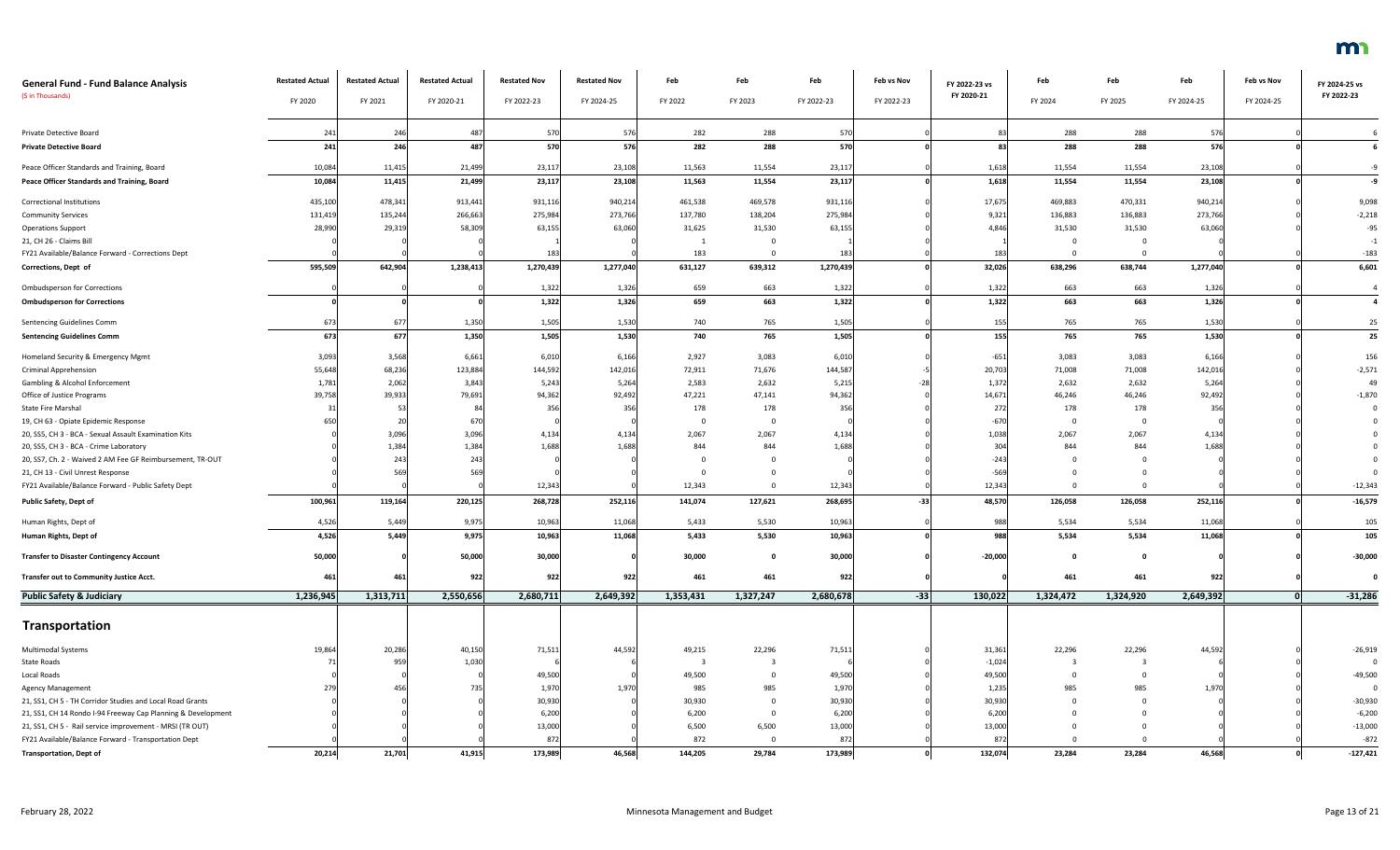| <b>General Fund - Fund Balance Analysis</b>                             | <b>Restated Actual</b> | <b>Restated Actual</b> | <b>Restated Actual</b> | <b>Restated Nov</b> | <b>Restated Nov</b> | Feb     | Feb     | Feb        | Feb vs Nov | FY 2022-23 vs | Feb      | Feb     | Feb        | Feb vs Nov | FY 2024-25 vs           |
|-------------------------------------------------------------------------|------------------------|------------------------|------------------------|---------------------|---------------------|---------|---------|------------|------------|---------------|----------|---------|------------|------------|-------------------------|
| (\$ in Thousands)                                                       | FY 2020                | FY 2021                | FY 2020-21             | FY 2022-23          | FY 2024-25          | FY 2022 | FY 2023 | FY 2022-23 | FY 2022-23 | FY 2020-21    | FY 2024  | FY 2025 | FY 2024-25 | FY 2024-25 | FY 2022-23              |
| <b>Transit System Operations</b>                                        | 32,854                 | 32,654                 | 65,508                 | 123,308             | 65,308              | 90,654  | 32,654  | 123,308    |            | 57,800        | 32,654   | 32,654  | 65,308     |            | $-58,000$               |
| Metro Mobility                                                          | 80,336                 | 70,166                 | 150,502                | 112,392             | 111,952             | 56,416  | 55,976  | 112,392    |            | $-38,110$     | 55,976   | 55,976  | 111,952    |            | $-440$                  |
| <b>Metropolitan Council</b>                                             | 113,190                | 102,820                | 216,010                | 235,700             | 177,260             | 147,070 | 88,630  | 235,700    |            | 19,690        | 88,630   | 88,630  | 177,260    |            | $-58,440$               |
| Admin & Related Services                                                | 5,211                  | 5,646                  | 10,857                 | 12,303              | 12,340              | 6,133   | 6,170   | 12,303     |            | 1,446         | 6,170    | 6,170   | 12,340     |            | 37                      |
| <b>State Patrol</b>                                                     | 9,147                  | 10,517                 | 19,664                 | 36,185              | 31,688              | 20,341  | 15,844  | 36,185     |            | 16,521        | 15,844   | 15,844  | 31,688     |            | $-4,497$                |
| MnCRASH System Maintenance (Traffic Safety)                             | 248                    | 303                    | 551                    | 15,953              |                     | 7,983   | 7,970   | 15,953     |            | 15,402        | 478      | 478     | 956        |            | $-14,997$               |
| 19, SS1, CH 3 - Driver and Vehicle Services                             | 26,810                 | 22,344                 | 49,154                 |                     |                     |         |         |            |            | $-49,154$     | $\Omega$ |         |            |            |                         |
| 20, SS5, CH 3 - Public Safety - Civil Unrest Deployment                 |                        | 2,226                  | 2,226                  |                     |                     |         |         |            |            | $-2,226$      | $\Omega$ |         |            |            |                         |
| 20, SS5, CH 3 - State Patrol Operating Adjustment - Capitol Security    |                        |                        |                        | 2,094               | 2,648               | 770     | 1,324   | 2,094      |            | 2,094         | 1,324    | 1,324   | 2,648      |            |                         |
| 20, SS5, CH 3 - State Patrol Trooper Salary Increase - Capitol Security |                        | 193                    | 193                    |                     |                     |         |         |            |            | $-193$        |          |         |            |            |                         |
| 21, CH 13 - Civil Unrest Response                                       |                        | 5,000                  | 5,000                  |                     |                     |         |         |            |            | $-5,000$      |          |         |            |            |                         |
| 21, SS1, CH 5 - Pipeline Safety                                         |                        |                        |                        | 1,000               |                     | 1,000   |         | 1,000      |            | 1,000         |          |         |            |            | $-1,000$                |
| Public Safety, Dept of                                                  | 41,416                 | 46,229                 | 87,645                 | 67,535              | 47,632              | 36,227  | 31,308  | 67,535     |            | $-20,110$     | 23,816   | 23,816  | 47,632     |            | $-19,903$               |
| <b>Transportation</b>                                                   | 174,820                | 170,750                | 345,570                | 477,224             | 271,460             | 327,502 | 149,722 | 477,224    |            | 131,654       | 135,730  | 135,730 | 271,460    | $\Omega$   | $-205,764$              |
|                                                                         |                        |                        |                        |                     |                     |         |         |            |            |               |          |         |            |            |                         |
| Environment                                                             |                        |                        |                        |                     |                     |         |         |            |            |               |          |         |            |            |                         |
| <b>Environmental Analysis and Outcomes Division</b>                     |                        | 213                    |                        | 1,516               |                     | 1,292   | 224     | 1,516      |            | 1,106         | 224      | 224     | 448        |            | $-1,068$                |
| <b>Municipal Division</b>                                               |                        | 155                    | 302                    | 367                 | 380                 | 177     | 190     | 367        |            |               | 190      | 190     | 380        |            | 13                      |
| <b>Operations Division</b>                                              | 2,490                  | 2,490                  | 4,980                  | 5,06                | 5,064               | 2,531   | 2,532   | 5,063      |            |               | 2,532    | 2,532   | 5,064      |            |                         |
| <b>Remediation Division</b>                                             | 216                    |                        | 216                    |                     |                     |         |         |            |            | $-216$        | 0        |         |            |            |                         |
| Resource Management and Assistance Division                             |                        | 1,288                  | 1,988                  | 2,598               | 1,100               | 1,299   | 1,299   | 2,598      |            | 610           | 550      | 550     | 1,100      |            | $-1,498$                |
| <b>Watershed Division</b>                                               | 1,959                  | 1,862                  | 3,821                  | 3,918               | 3,918               | 1,959   | 1,959   | 3,918      |            |               | 1,959    | 1,959   | 3,918      |            |                         |
| <b>Environmental Quality Board</b>                                      | 1,020                  | 1,179                  | 2,199                  | 2,162               | 2,162               | 1,081   | 1,081   | 2,162      |            |               | 1,081    | 1,081   | 2,162      |            |                         |
| FY21 Available/Balance Forward - Pollution Control Agency               |                        |                        |                        |                     |                     | 37      |         |            |            |               |          |         |            |            |                         |
| <b>Pollution Control Agency</b>                                         | 6,729                  | 7,187                  | 13,916                 | 15,661              | 13,072              | 8,376   | 7,285   | 15,661     |            | 1,745         | 6,536    | 6,536   | 13,072     |            | $-2,589$                |
| Land and Mineral Resources Management                                   | 1,522                  | 2,190                  | 3,712                  | 3,775               | 3,802               | 1,874   | 1,901   | 3,775      |            |               | 1,901    | 1,901   | 3,802      |            | 27                      |
| <b>Ecological &amp; Water Resources</b>                                 | 17,610                 | 19,538                 | 37,148                 | 41,113              | 39,032              | 21,597  | 19,516  | 41,113     |            | 3,965         | 19,516   | 19,516  | 39,032     |            | $-2,081$                |
| <b>Forest Management</b>                                                | 31,786                 | 37,045                 | 68,831                 | 72,869              | 69,274              | 36,182  | 36,687  | 72,869     |            | 4,038         | 34,637   | 34,637  | 69,274     |            | $-3,595$                |
| Parks & Trails Mgmt                                                     | 24,353                 | 29,463                 | 53,816                 | 57,839              | 55,752              | 28,963  | 28,876  | 57,839     |            | 4,023         | 27,876   | 27,876  | 55,752     |            | $-2,087$                |
| Fish and Wildlife Management                                            | 1,774                  | 272                    | 2,046                  | 4,46                | 564                 | 1,729   | 2,732   | 4,461      |            | 2,415         | 282      | 282     | 564        |            | $-3,897$                |
| Enforcement Natural Res Laws-Rules                                      | 6,995                  | 10,706                 | 17,701                 | 18,902              | 19,724              | 9,040   | 9,862   | 18,902     |            | 1,201         | 9,862    | 9,862   | 19,724     |            | 822                     |
| <b>Operations Support</b>                                               | 1,619                  | 391                    | 2,010                  | 3,400               |                     | 3,400   |         | 3,400      |            | 1,390         | $\Omega$ |         |            |            | $-3,400$                |
| Office of School Trust Lands                                            | 170                    | 184                    | 354                    | 374                 | 374                 | 187     | 187     | 374        |            | 20            | 187      | 187     | 374        |            | $\overline{\mathbf{0}}$ |
| DNR Firefighting (OPEN)                                                 | 17,825                 | 23,066                 | 40,891                 | 47,800              | 44,000              | 33,500  | 27,000  | 60,500     | 12,700     | 19,609        | 23,000   | 23,000  | 46,000     | 2,000      | $-14,500$               |
| 1854 Treaty (OPEN)                                                      | 6,355                  | 6,792                  | 13,147                 | 13,168              | 12,081              | 6,803   | 6,364   | 13,167     |            |               | 6,116    | 5,965   | 12,081     |            | $-1,086$                |
| Leech Lake White Earth (OPEN)                                           | 3,296                  | 3,301                  | 6,597                  | 6,040               | 5,684               | 3,082   | 2,958   | 6,040      |            | $-557$        | 2,883    | 2,801   | 5,684      |            | $-356$                  |
| Con Con Areas (OPEN)                                                    |                        |                        |                        |                     |                     | 33      | 33      |            |            |               | 33       | 33      |            |            |                         |
| State Forest Cost Certification (OPEN)                                  |                        |                        |                        |                     |                     |         |         |            |            |               |          |         |            |            |                         |
| 21, SS1, CH 11 - DNR Body Cameras                                       |                        |                        |                        | 876                 |                     | 489     | 387     | 876        |            | 876           | 387      | 387     | 774        |            | $-102$                  |
| 21, SS1, CH 6 - DNR Conservation Officer Salary                         |                        |                        |                        | 1,386               | 1,110               | 831     | 555     | 1,386      |            | 1,386         | 555      | 555     | 1,110      |            | $-276$                  |
| FY21 Available/Balance Forward - Natural Resources Dept                 |                        |                        |                        | 3,123               |                     | 2,964   |         | 2,964      | -159       | 2,964         |          |         |            |            | $-2,964$                |
| Natural Resources, Dept of                                              | 113,310                | 132,948                | 246,258                | 275,202             | 252,247             | 150,679 | 137,063 | 287,742    | 12,540     | 41,484        | 127,240  | 127,007 | 254,247    | 2,000      | $-33,495$               |
| <b>Transfer to Mining and Env Regulatory Account (OPEN)</b>             | 873                    | 949                    | 1,822                  | 1,765               | 1,843               | 886     | 883     | 1,769      |            | $-53$         | 893      | 963     | 1,856      | 13         | 87                      |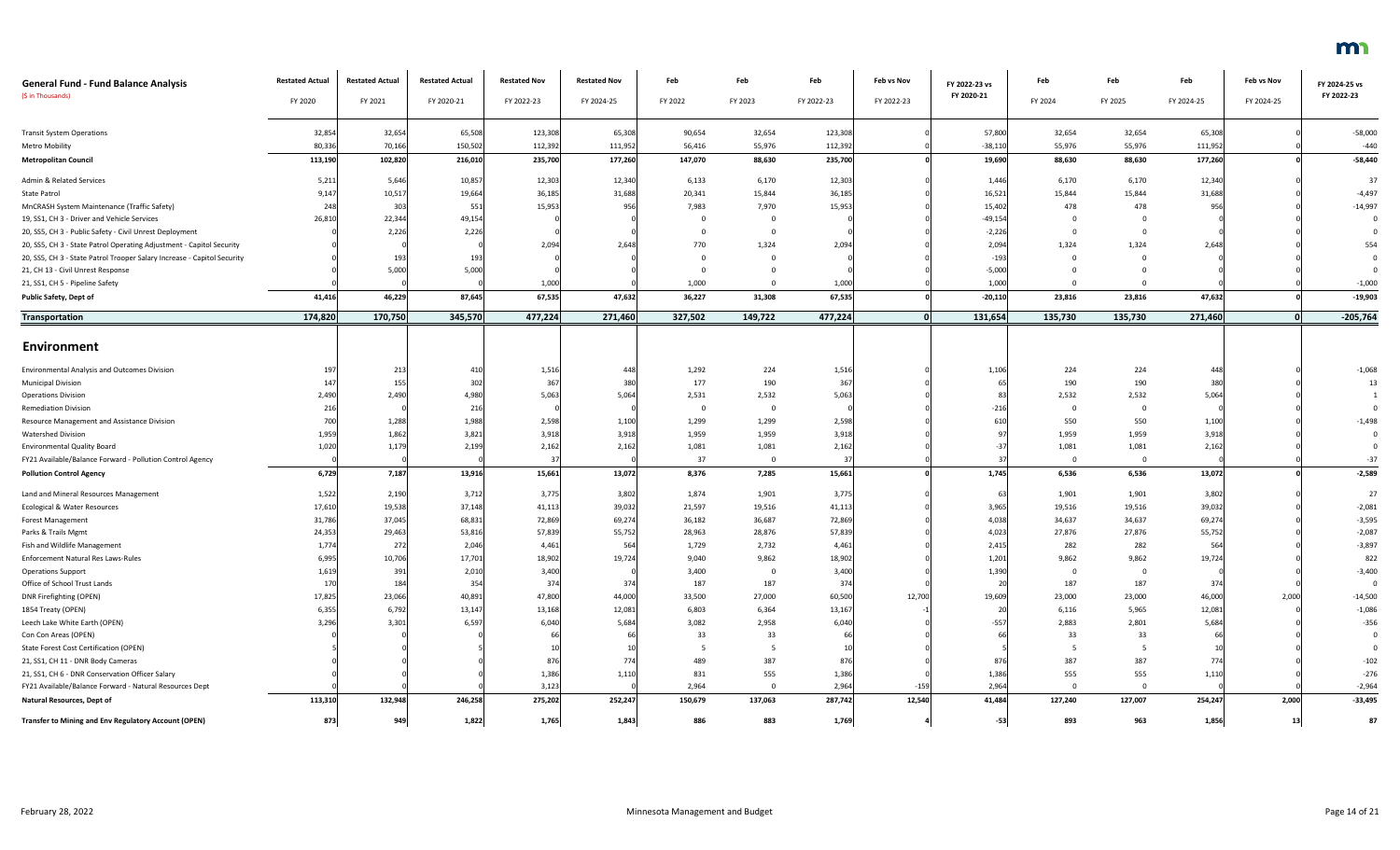| <b>General Fund - Fund Balance Analysis</b>                             | <b>Restated Actual</b> | <b>Restated Actual</b> | <b>Restated Actual</b> | <b>Restated Nov</b> | <b>Restated Nov</b> | Feb     | Feb     | Feb        | Feb vs Nov | FY 2022-23 vs | Feb     | Feb     | Feb        | Feb vs Nov   | FY 2024-25 vs |
|-------------------------------------------------------------------------|------------------------|------------------------|------------------------|---------------------|---------------------|---------|---------|------------|------------|---------------|---------|---------|------------|--------------|---------------|
| (\$ in Thousands)                                                       | FY 2020                | FY 2021                | FY 2020-21             | FY 2022-23          | FY 2024-25          | FY 2022 | FY 2023 | FY 2022-23 | FY 2022-23 | FY 2020-21    | FY 2024 | FY 2025 | FY 2024-25 | FY 2024-25   | FY 2022-23    |
| Board of Water & Soil Resources                                         | 21,096                 | 8,728                  | 29,824                 | 34,785              | 30,536              | 18,045  | 16,740  | 34,785     |            | 4,961         | 15,268  | 15,268  | 30,536     |              | $-4,249$      |
| FY21 Available/Balance Forward - Water & Soil Resources Board           |                        |                        |                        | 24                  |                     | 247     |         | 247        |            | -247          |         |         |            |              | $-247$        |
| <b>Board of Water &amp; Soil Resources</b>                              | 21,096                 | 8,728                  | 29,824                 | 35,032              | 30,536              | 18,292  | 16,740  | 35,032     |            | 5,208         | 15,268  | 15,268  | 30,536     |              | $-4,496$      |
| <b>MN Conservation Corps</b>                                            | 455                    | 455                    | 910                    | 910                 | 910                 | 455     | 455     | 910        |            |               | 455     | 455     | 910        |              |               |
| Metropolitan Council Parks                                              | 2,540                  | 2,540                  | 5,080                  | 5,080               | 5,080               | 2,540   | 2,540   | 5,080      |            |               | 2,540   | 2,540   | 5,080      |              |               |
| 20, SS7, Ch. 2 - Wastewater Rate Stabilization                          |                        | 142                    | 142                    |                     |                     |         |         |            |            | $-142$        |         |         |            |              |               |
|                                                                         | 2,540                  | 2,682                  | 5,222                  | 5,080               | 5,080               | 2,540   | 2,540   | 5,080      |            | $-142$        | 2,540   | 2,540   | 5,080      |              |               |
| <b>Metropolitan Council Parks</b>                                       |                        |                        |                        |                     |                     |         |         |            |            |               |         |         |            |              |               |
| Zoological Board                                                        | 9,665                  | 9,809                  | 19,474                 | 19,618              | 20,534              | 9,809   | 9,809   | 19,618     |            | 144           | 10,267  | 10,267  | 20,534     |              | 916           |
| <b>Zoological Board</b>                                                 | 9,665                  | 9,809                  | 19,474                 | 19,618              | 20,534              | 9,809   | 9,809   | 19,618     |            | 144           | 10,267  | 10,267  | 20,534     |              | 916           |
| <b>Science Museum of Minnesota</b>                                      | 1,079                  | 1,079                  | 2,158                  | 2,158               | 2,158               | 1,079   | 1,079   | 2,158      |            |               | 1,079   | 1,079   | 2,158      |              | $\mathbf 0$   |
| Explore Minnesota Tourism                                               | 10,675                 | 18,375                 | 29,050                 | 29,957              | 29,046              | 15,434  | 14,523  | 29,957     |            | 907           | 14,523  | 14,523  | 29,046     |              | $-911$        |
| <b>Explore Minnesota Tourism</b>                                        | 10,675                 | 18,375                 | 29,050                 | 29,957              | 29,046              | 15,434  | 14,523  | 29,957     |            | 907           | 14,523  | 14,523  | 29,046     |              | $-911$        |
| 21, SS1, CH 6 - MLCAT Repayment to REM-MLC (TR OUT)                     |                        |                        |                        | 200                 | 200                 | 100     | 100     | 200        |            |               | 100     | 100     | 200        |              |               |
| <b>Environment</b>                                                      | 166,422                | 182,212                | 348,634                | 385,583             | 355,626             | 207,650 | 190,477 | 398,127    | 12,544     | 49,293        | 178,901 | 178,738 | 357,639    | 2,013        | $-40,488$     |
|                                                                         |                        |                        |                        |                     |                     |         |         |            |            |               |         |         |            |              |               |
| <b>Economic Development, Energy, Ag and Housing</b>                     |                        |                        |                        |                     |                     |         |         |            |            |               |         |         |            |              |               |
| <b>Protection Service</b>                                               | 17,653                 | 18,566                 | 36,219                 | 38,99               | 39,220              | 19,384  | 19,610  | 38,994     |            | 2,775         | 19,610  | 19,610  | 39,220     |              | 226           |
| Promotion & Marketing                                                   | 3,617                  | 4,006                  | 7,623                  | 8,405               | 8,110               | 4,200   | 4,205   | 8,405      |            | 782           | 4,055   | 4,055   | 8,110      |              | $-295$        |
| Value-Added Products                                                    | 25,996                 | 24,360                 | 50,356                 | 50,700              | 50,764              | 25,343  | 25,357  | 50,700     |            | 344           | 25,382  | 25,382  | 50,764     |              | 64            |
| Admin & Financial Assistance                                            | 8,98                   | 9,040                  | 18,021                 | 16,922              | 16,020              | 8,530   | 8,392   | 16,922     |            | $-1,099$      | 8,010   | 8,010   | 16,020     |              | $-902$        |
| 21, SS1, CH 3 - Ag Best Management Practices Loan Program (TR OUT)      |                        |                        |                        | 2,874               | 2,850               | 1,437   | 1,437   | 2,874      |            | 2,874         | 1,425   | 1,425   | 2,850      |              | $-24$         |
| 21, SS1, CH 3 - Emerging Farmers Working Group/Emerging Farmer Acct (TR |                        |                        |                        |                     |                     | 10      | 10      |            |            |               | 10      | 10      |            |              |               |
| 21, SS1, CH 14 - Oriented Strand Board Production Incentive             |                        |                        |                        |                     | 1,500               |         |         |            |            |               |         | 1,500   | 1,500      |              | 1,500         |
| FY21 Available/Balance Forward - Agriculture Dept                       |                        |                        |                        |                     |                     | 14      |         |            |            |               |         |         |            |              | $-14$         |
| Agriculture, Dept of                                                    | 56,247                 | 55,972                 | 112,219                | 117,929             | 118,484             | 58,918  | 59,011  | 117,929    |            | 5,710         | 58,492  | 59,992  | 118,484    |              | 555           |
| Agricultural Utilization Research Institute                             | 3,893                  | 3,893                  | 7,786                  | 8,586               | 8,086               | 4,543   | 4,043   | 8,586      |            | 800           | 4,043   | 4,043   | 8,086      |              | $-500$        |
| <b>Agricultural Utilization Research Institute</b>                      | 3,893                  | 3,893                  | 7,786                  | 8,586               | 8,086               | 4,543   | 4,043   | 8,586      |            | 800           | 4,043   | 4,043   | 8,086      |              | $-500$        |
| Board of Animal Health                                                  | 5,421                  | 5,552                  | 10,973                 | 11,661              | 11,762              | 5,780   | 5,881   | 11,661     |            | 688           | 5,881   | 5,881   | 11,762     |              | 101           |
| 19, SS1, CH 4 - CWD Monitoring                                          |                        | 200                    | 320                    | 400                 |                     | 200     | 200     | 400        |            |               | 200     | 200     | 400        |              |               |
| FY21 Available/Balance Forward - Animal Health Board                    |                        |                        |                        |                     |                     | 36      |         |            |            |               |         |         |            |              | $-36$         |
| <b>Board of Animal Health</b>                                           | 5,541                  | 5,752                  | 11,293                 | 12,097              | 12,162              | 6,016   | 6,081   | 12,097     |            | 804           | 6,081   | 6,081   | 12,162     |              | 65            |
| <b>Agriculture and Rural Development Subtotal</b>                       | 65,681                 | 65,617                 | 131,298                | 138,612             | 138,732             | 69,477  | 69,135  | 138,612    |            | 7,314         | 68,616  | 70,116  | 138,732    | $\mathbf{0}$ | 120           |
| Housing Finance Agency (TR OUT)                                         | 64,048                 | 56,548                 | 120,596                | 125,596             | 115,596             | 67,798  | 57,798  | 125,596    |            | 5,000         | 57,798  | 57,798  | 115,596    |              | $-10,000$     |
| <b>Housing Finance Agency</b>                                           | 64,048                 | 56,548                 | 120,596                | 125,596             | 115,596             | 67,798  | 57,798  | 125,596    |            | 5,000         | 57,798  | 57,798  | 115,596    |              | $-10,000$     |
|                                                                         |                        | 56,548                 | 120,596                | 125,596             | 115,596             | 67,798  | 57,798  |            |            |               | 57,798  | 57,798  |            |              |               |
| <b>Housing Finance Subtotal</b>                                         | 64,048                 |                        |                        |                     |                     |         |         | 125,596    |            | 5,000         |         |         | 115,596    |              | $-10,000$     |
| <b>Financial Institutions</b>                                           | 400                    | 400                    | 800                    | 3,864               | 3,882               | 1,923   | 1,941   | 3,864      |            | 3,064         | 1,941   | 1,941   | 3,882      |              | 18            |
| <b>Administrative Services</b>                                          | 6,232                  | 8,030                  | 14,262                 | 18,167              | 17,226              | 9,346   | 8,821   | 18,167     |            | 3,905         | 8,613   | 8,613   | 17,226     |              | $-941$        |
| Enforcement                                                             | 5,586                  | 5,742                  | 11,328                 | 10,703              | 10,594              | 5,406   | 5,297   | 10,703     |            | $-625$        | 5,297   | 5,297   | 10,594     |              | $-109$        |
| Telecommunications                                                      | 896                    | 852                    | 1,748                  | 2,473               | 2,180               | 1,383   | 1,090   | 2,473      |            | 725           | 1,090   | 1,090   | 2,180      |              | $-293$        |
| <b>Energy Resources</b>                                                 | 4,518                  | 3,915                  | 8,433                  | 9,061               | 9,134               | 4,494   | 4,567   | 9,061      |            | 628           | 4,567   | 4,567   | 9,134      |              | 73            |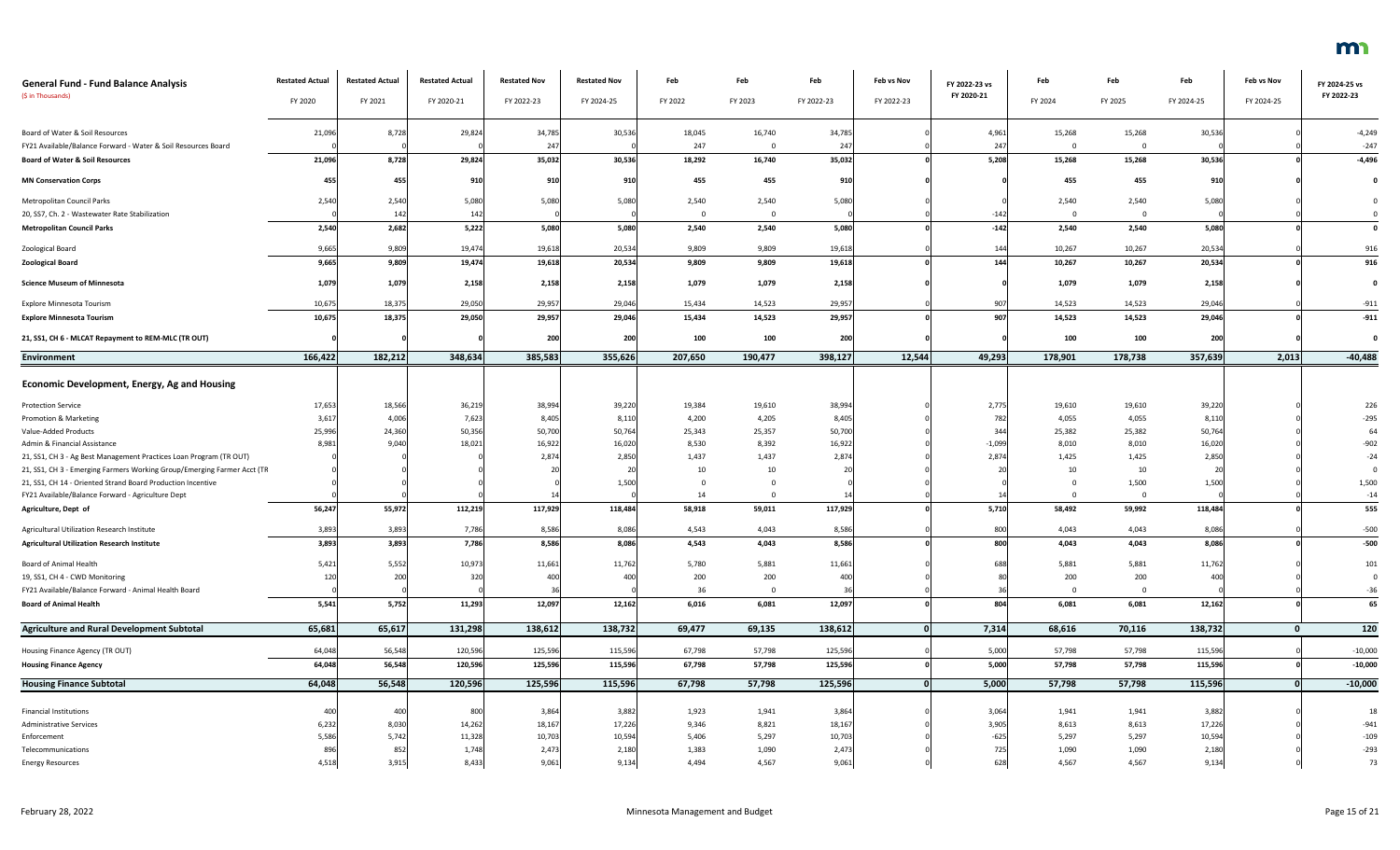| <b>General Fund - Fund Balance Analysis</b>                     | <b>Restated Actual</b> | <b>Restated Actual</b> | <b>Restated Actual</b> | <b>Restated Nov</b> | <b>Restated Nov</b> | Feb     | Feb     | Feb        | Feb vs Nov | FY 2022-23 vs | Feb      | Feb     | Feb        | Feb vs Nov | FY 2024-25 vs |
|-----------------------------------------------------------------|------------------------|------------------------|------------------------|---------------------|---------------------|---------|---------|------------|------------|---------------|----------|---------|------------|------------|---------------|
| (\$ in Thousands)                                               | FY 2020                | FY 2021                | FY 2020-21             | FY 2022-23          | FY 2024-25          | FY 2022 | FY 2023 | FY 2022-23 | FY 2022-23 | FY 2020-21    | FY 2024  | FY 2025 | FY 2024-25 | FY 2024-25 | FY 2022-23    |
| Insurance                                                       | 4,933                  | 4,71                   | 9,643                  | 11,966              | 11,020              | 5,952   | 6,014   | 11,966     |            | 2,323         | 5,510    | 5,510   | 11,020     |            | $-946$        |
| <b>Weights and Measures Division</b>                            |                        |                        |                        | 3,000               | 3,000               | 1,500   | 1,500   | 3,000      |            | 3,000         | 1,500    | 1,500   | 3,000      |            |               |
| 19, CH 39 - Lic Reg Pharm Benefit Managers                      |                        | 23                     |                        | 860                 | 864                 | 428     | 432     | 860        |            |               | 432      | 432     | 864        |            |               |
| 19 SS1, CH 9 - Pediatric Autoimmune Coverage Admin              |                        |                        |                        |                     |                     | 27      | 27      |            |            |               | 27       | 27      | -54        |            |               |
| 19 SS1, CH 9 - Pediatric Autoimmune Coverage Pymts (OPEN)       |                        |                        |                        |                     |                     |         |         |            |            | $-100$        |          |         |            |            |               |
| 21, SS1, CH 4 - Mandated Health Benefit Proposals Eval          |                        |                        |                        | 210                 |                     | 105     | 105     | 210        |            | 210           | 105      | 105     | 210        |            |               |
| 21, SS1, CH 4 - Solar on Schools                                |                        |                        |                        | 8,000               |                     | 8,000   |         | 8,000      |            | 8,000         | 0        |         |            |            | $-8,000$      |
| 21, SS1, CH 4 - Solar on Community Colleges                     |                        |                        |                        | 1,242               | 1,138               | 1,242   |         | 1,242      |            | 1,242         | 1,138    |         | 1,138      |            | $-104$        |
| 21, SS1, CH 4 - Natural Gas Innovation Act                      |                        |                        |                        | 378                 |                     | 189     | 189     | 378        |            | 378           | 189      | 189     | 378        |            |               |
| 21, SS1, CH 4 - Landfill Bond Prepayment; Solar Pilot Project   |                        |                        |                        | 100                 |                     | 100     |         | 100        |            | 100           | $\Omega$ |         |            |            | $-100$        |
| 21, SS1, CH 4 - Insurance Fraud Specialist Salary Increases     |                        |                        |                        | 566                 |                     | 283     | 283     | 566        |            | 566           | 283      | 283     | 566        |            |               |
| 21, SS1, CH 7 - Waiver Application for PY2023                   |                        |                        |                        | 15 <sup>t</sup>     |                     | 155     |         | 155        |            | 155           |          |         |            |            | $-155$        |
| FY21 Available/Balance Forward - Commerce Dept                  |                        |                        |                        | 272                 |                     | 272     |         | 272        |            | 272           |          |         |            |            | $-272$        |
| Commerce, Department of                                         | 23,048                 | 23,880                 | 46,928                 | 71,071              | 60,246              | 40,805  | 30,266  | 71,071     |            | 24,143        | 30,692   | 29,554  | 60,246     |            | $-10,825$     |
| <b>Public Utilities Commission</b>                              | 7,363                  | 8,01                   | 15,373                 | 16,275              | 16,404              | 8,073   | 8,202   | 16,275     |            | 902           | 8,202    | 8,202   | 16,404     |            | 129           |
| 21, SS1, CH 4 - Natural Gas Innovation Act                      |                        |                        |                        | 224                 | 224                 | 112     | 112     | 224        |            | 224           | 112      | 112     | 224        |            |               |
| <b>Public Utilities Commission</b>                              | 7,363                  | 8,010                  | 15,373                 | 16,499              | 16,628              | 8,185   | 8,314   | 16,499     |            | 1,126         | 8,314    | 8,314   | 16,628     |            | 129           |
| <b>Commerce and Energy Subtotal</b>                             | 30,411                 | 31,890                 | 62,301                 | 87,570              | 76,874              | 48,990  | 38,580  | 87,570     |            | 25,269        | 39,006   | 37,868  | 76,874     |            | $-10,696$     |
| <b>Business &amp; Community Development</b>                     | 48,270                 | 36,365                 | 84,635                 | 92,465              | 90,058              | 50,524  | 41,941  | 92,465     |            | 7,830         | 45,029   | 45,029  | 90,058     |            | $-2,407$      |
| <b>Employment and Training Programs</b>                         | 5,529                  | 5,528                  | 11,057                 | 14,842              | 13,092              | 7,421   | 7,421   | 14,842     |            | 3,785         | 6,546    | 6,546   | 13,092     |            | $-1,750$      |
| <b>General Support Services</b>                                 | 1,580                  | 4,45                   | 6,033                  | 7,107               | 7,900               | 3,157   | 3,950   | 7,107      |            | 1,074         | 3,950    | 3,950   | 7,900      |            | 793           |
| Minnesota Trade Office                                          | 2,103                  | 2,216                  | 4,319                  | 4,309               | 4,484               | 2,167   | 2,142   | 4,309      |            | $-10$         | 2,242    | 2,242   | 4,484      |            | 175           |
| <b>Vocational Rehabilitation</b>                                | 28,973                 | 30,733                 | 59,706                 | 57,742              | 57,722              | 28,881  | 28,861  | 57,742     |            | $-1,964$      | 28,861   | 28,861  | 57,722     |            | $-20$         |
| Services for the Blind                                          | 6,551                  | 6,55                   | 13,102                 | 12,976              | 12,850              | 6,551   | 6,425   | 12,976     |            | $-126$        | 6,425    | 6,425   | 12,850     |            | $-126$        |
| Broadband Development Office (TR-OUT)                           | 20,144                 | 20,460                 | 40,604                 |                     |                     | 350     | 350     |            |            | $-39,904$     | 350      | 350     | 700        |            |               |
| 20, CH 71 - Small Business Loan Guarantee Program (TR OUT)      | 10,000                 |                        | 10,000                 |                     |                     |         |         |            |            | $-10,000$     |          |         |            |            |               |
| 20, SS7, Ch. 2 - Grants to Large Venues                         |                        |                        |                        |                     |                     |         |         |            |            |               |          |         |            |            |               |
| 21, SS1, CH 10 - Main Street COVID-19 Relief Grant Program      |                        |                        |                        | 80,000              |                     | 80,000  |         | 80,000     |            | 80,000        |          |         |            |            | $-80,000$     |
| 21, SS1, CH 10 - Main Street Economic Revitalization Program    |                        |                        |                        | 70,000              |                     | 70,000  |         | 70,000     |            | 70,000        |          |         |            |            | $-70,000$     |
| 21, SS1, CH 10 - NW Angle/ Lake of the Woods Relief             |                        |                        |                        | 5,000               |                     | 5,000   |         | 5,000      |            | 5,000         |          |         |            |            | $-5,000$      |
| 21, SS1, CH 5 - MnDOT freight optimization tool - staff support |                        |                        |                        |                     |                     | 15      |         |            |            |               |          |         |            |            | $-30$         |
| 21, SS1, CH 4 - Community Planning Energy Transition Office     |                        |                        |                        | 520                 |                     | 170     | 350     | 520        |            | 520           | 350      | 350     | 700        |            | 180           |
| FY21 Available/Balance Forward - Employ & Econ Development Dept |                        |                        |                        | 42,506              |                     | 42,506  |         | 42,506     |            | 42,506        | $\Omega$ |         |            |            | $-42,506$     |
| <b>Employment &amp; Economic Development</b>                    | 123,150                | 106,346                | 229,496                | 388,197             | 187,506             | 296,742 | 91,455  | 388,197    |            | 158,701       | 93,753   | 93,753  | 187,506    |            | $-200,691$    |
| <b>Destination Medical Center (Open)</b>                        | 13,493                 | 20,977                 | 34,470                 | 58,091              | 69,000              | 24,940  | 32,003  | 56,943     | $-1,148$   | 22,473        | 34,500   | 34,500  | 69,000     |            | 12,057        |
| Labor & Industry, Dept of                                       | 2,581                  | 4,50                   | 7,089                  | 9,758               | 6,958               | 5,379   | 4,379   | 9,758      |            | 2,669         | 3,479    | 3,479   | 6,958      |            | $-2,800$      |
| FY21 Available/Balance Forward - Labor & Industry Dept          |                        |                        |                        | 953                 |                     | 953     |         | 953        |            | 953           |          |         |            |            | $-953$        |
| Labor & Industry, Dept of                                       | 2,581                  | 4,508                  | 7,089                  | 10,711              | 6,958               | 6,332   | 4,379   | 10,711     |            | 3,622         | 3,479    | 3,479   | 6,958      |            | $-3,753$      |
|                                                                 |                        |                        |                        |                     |                     |         |         |            |            |               |          |         |            |            |               |
| <b>Mediation Services</b>                                       | 1,768                  | 2,258                  | 4,026                  | 4,691               | 4,486               | 2,323   | 2,368   | 4,691      |            | 665           | 2,243    | 2,243   | 4,486      |            | $-205$        |
| 20, SS2, CH 2 - Police Reform                                   |                        | 13                     | 138                    |                     |                     | 47      | 47      |            |            |               | 47       | 47      |            |            |               |
| <b>Mediation Services</b>                                       | 1,768                  | 2,396                  | 4,164                  | 4,785               | 4,580               | 2,370   | 2,415   | 4,785      |            | 621           | 2,290    | 2,290   | 4,580      |            | $-205$        |
| GF Tr to IRRR Region 3 (Carlton & Koochiching Counties) (OPEN)  | 570                    | -532                   | 1,102                  | 1,060               | 1,146               | 530     | 536     | 1,066      |            |               | 578      | 578     | 1,156      |            | 90            |
| GF Tr to IRRR School Consolidation Acct (OPEN)                  | 2,278                  | 2,12                   | 4,405                  | 4,240               | 4,584               | 2,119   | 2,144   | 4,263      |            | $-142$        | 2,311    | 2,310   | 4,62       | 37         | 358           |
| <b>General Fund Transfer to IRRR</b>                            | 2,848                  | 2,659                  | 5,507                  | 5,300               | 5,730               | 2,649   | 2,680   | 5,329      |            | $-178$        | 2,889    | 2,888   | 5,777      |            | 448           |
| 16A.152, Subd. 2a. (6) - Tr. to MN 21st century fund            |                        | 9,781                  | 9,781                  | 4,167               |                     | 8,584   |         | 8,584      | 4,417      | $-1,197$      |          |         |            |            | $-8,584$      |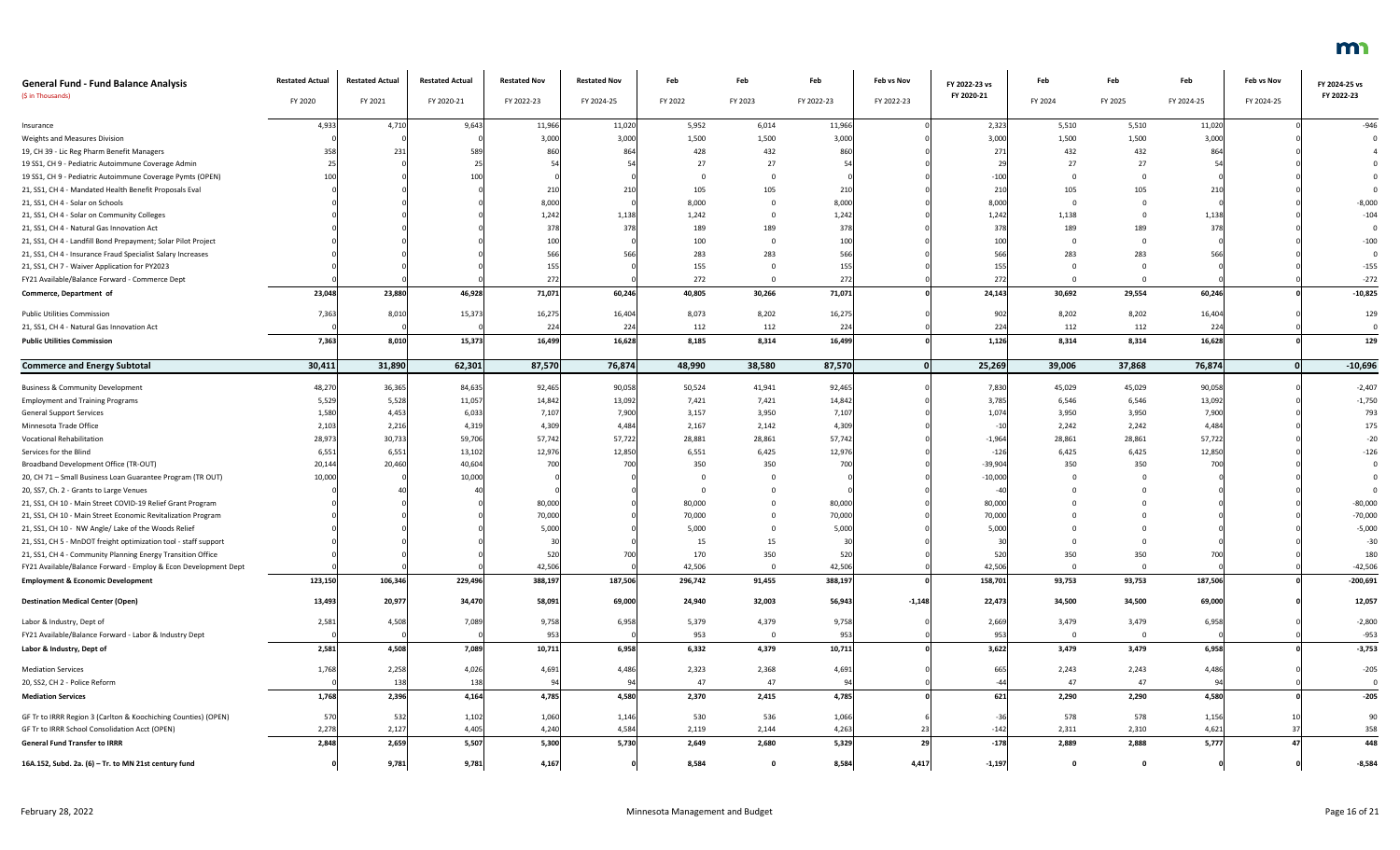| <b>General Fund - Fund Balance Analysis</b>                        | <b>Restated Actual</b> | <b>Restated Actual</b> | <b>Restated Actual</b> | <b>Restated Nov</b> | <b>Restated Nov</b> | Feb     | Feb     | Feb        | Feb vs Nov | FY 2022-23 vs | Feb             | Feb          | Feb        | Feb vs Nov | FY 2024-25 vs |
|--------------------------------------------------------------------|------------------------|------------------------|------------------------|---------------------|---------------------|---------|---------|------------|------------|---------------|-----------------|--------------|------------|------------|---------------|
| (\$ in Thousands)                                                  | FY 2020                | FY 2021                | FY 2020-21             | FY 2022-23          | FY 2024-25          | FY 2022 | FY 2023 | FY 2022-23 | FY 2022-23 | FY 2020-21    | FY 2024         | FY 2025      | FY 2024-25 | FY 2024-25 | FY 2022-23    |
| <b>Jobs and Economic Growth Subtotal</b>                           | 143,840                | 146,667                | 290,507                | 471,251             | 273,774             | 341,617 | 132,932 | 474,549    | 3,298      | 184,042       | 136,911         | 136,910      | 273,821    | 47         | $-200,728$    |
| <b>Economic Development, Energy, Ag and Housing</b>                | 303,980                | 300,722                | 604,702                | 823,029             | 604,976             | 527,882 | 298,445 | 826,327    | 3,298      | 221,625       | 302,331         | 302,692      | 605,023    | 47         | $-221,304$    |
| <b>State Government &amp; Veterans</b>                             |                        |                        |                        |                     |                     |         |         |            |            |               |                 |              |            |            |               |
| House of Representatives                                           | 38,525                 | 38,470                 | 76,995                 | 80,363              | 80,862              | 39,932  | 40,431  | 80,363     |            | 3,368         | 40,431          | 40,431       | 80,86      |            | 499           |
| Senate                                                             | 33,310                 | 36,186                 | 69,496                 | 74,975              | 75,090              | 37,430  | 37,545  | 74,975     |            | 5,479         | 37,545          | 37,545       | 75,090     |            | 115           |
| Legislative Coordinating Commission                                | 19,207                 | 19,804                 | 39,011                 | 43,219              | 43,474              | 21,457  | 21,762  | 43,219     |            | 4,208         | 21,737          | 21,737       | 43,474     |            | 255           |
| 21, SS1, CH 11 - Data Practices Commission                         |                        |                        |                        |                     |                     | 60      | 60      | 120        |            | 120           | 60              | 60           |            |            |               |
| 21, SS1, CH 14 Tax Expenditure Review Commission                   |                        |                        |                        |                     | 1.265               | 36      | 628     |            |            |               | 607             | 658          | 1,265      |            | 601           |
| 21, SS1, CH 7 - Leg Task Force on Human Services BackgroundStudies |                        |                        |                        | 20                  |                     | 132     | 76      | 208        |            | 208           | -0              |              |            |            | $-208$        |
| FY21 Available/Balance Forward - Legislature                       |                        |                        |                        | 27,136              |                     | 27,136  |         | 27,136     |            | 27,136        | $\Omega$        |              |            |            | $-27,136$     |
| Legislature                                                        | 91,042                 | 94,460                 | 185,502                | 226,685             | 200,811             | 126,183 | 100,502 | 226,685    |            | 41,183        | 100,380         | 100,431      | 200,81     |            | $-25,874$     |
| Governor's Office                                                  | 3,296                  | 3,922                  | 7,218                  | 7,244               | 7,244               | 3,622   | 3,622   | 7,244      |            |               | 3,622           | 3,622        | 7,244      |            |               |
| <b>Governor's Office</b>                                           | 3,296                  | 3,922                  | 7,218                  | 7,244               | 7,244               | 3,622   | 3,622   | 7,244      |            |               | 3,622           | 3,622        | 7,244      |            |               |
| <b>State Auditor</b>                                               | 8,481                  | 8,944                  | 17,425                 | 24,006              | 24,128              | 11,955  | 12,051  | 24,006     |            | 6,581         | 12,064          | 12,064       | 24,128     |            | 122           |
| <b>Statutory Local Performance Measurement Rptg</b>                |                        |                        |                        |                     |                     |         |         |            |            |               |                 |              |            |            |               |
| 21, SS1, CH 11 - Forfeiture Reporting                              |                        |                        |                        |                     |                     | 64      | 30      |            |            |               | 30 <sup>°</sup> | 30           |            |            | $-34$         |
| <b>State Auditor</b>                                               | 8,481                  | 8,946                  | 17,427                 | 24,104              | 24,192              | 12,021  | 12,083  | 24,104     |            | 6,677         | 12,096          | 12,096       | 24,192     |            | 88            |
| <b>Attorney General</b>                                            | 22,047                 | 24,256                 | 46,303                 | 54,886              | 52,376              | 28,698  | 26,188  | 54,886     |            | 8,583         | 26,188          | 26,188       | 52,376     |            | $-2,510$      |
| <b>Attorney General</b>                                            | 22,047                 | 24,256                 | 46,303                 | 54,886              | 52,376              | 28,698  | 26,188  | 54,886     |            | 8,583         | 26,188          | 26,188       | 52,376     |            | $-2,510$      |
| Secretary of State                                                 | 6,962                  | 7,491                  | 14,453                 | 18,836              | 18,304              | 9,684   | 9,152   | 18,836     |            | 4,383         | 9,152           | 9,152        | 18,304     |            | $-532$        |
| 19, SS1, CH 10 - Election Equipment Grants                         | 2,000                  |                        | 2,000                  |                     |                     |         |         |            |            | $-2,000$      | $\Omega$        |              |            |            |               |
| 19, SS1, CH 10 - State Match for Help America Vote Act             | 163                    |                        | 163                    |                     |                     |         |         |            |            | $-163$        |                 |              |            |            |               |
| CH 77 - HELP AMERICA VOTE ACT (TR OUT)                             | 1,478                  |                        | 1,478                  |                     |                     |         |         |            |            | $-1,478$      |                 |              |            |            |               |
| CH 77 - HAVA, State Match for CARES Act (TR OUT)                   |                        | 1,386                  | 1,386                  |                     |                     |         |         |            |            | $-1,386$      | $\Omega$        | $\Omega$     |            |            |               |
| <b>Secretary of State</b>                                          | 10,603                 | 8,877                  | 19,480                 | 18,836              | 18,304              | 9,684   | 9,152   | 18,836     |            | $-644$        | 9,152           | 9,152        | 18,304     |            | $-532$        |
| <b>Presidential Primary (OPEN) (TR OUT)</b>                        | 11,941                 |                        | 11,941                 |                     | 9,690               |         |         |            |            | $-11,941$     | 9,690           | <sup>0</sup> | 9,690      |            | 9,690         |
| Campaign Finance & Public Disclosure Bd                            | 1,059                  | 1,037                  | 2,096                  | 2,312               | 2,334               | 1,145   | 1,167   | 2,312      |            |               | 1,167           | 1,167        | 2,334      |            |               |
| Campaign Finance 10A.31                                            |                        | 1,020                  | 1,020                  | 1,020               | 1,020               |         | 1,020   | 1,020      |            |               | 0               | 1,020        | 1,020      |            |               |
| Campaign Finance (OPEN) (TR OUT)                                   | 109                    | 1,559                  | 1,668                  | 1,644               | 1,568               | 85      | 1,362   | 1,447      | -197       | $-221$        | 85              | 1,362        | 1,44       | $-121$     |               |
| <b>Special Elections (OPEN)</b>                                    |                        |                        |                        |                     |                     | 19      | 19      |            |            |               | 19              | 19           |            |            |               |
| <b>Campaign Finance</b>                                            | 1,168                  | 3,616                  | 4,784                  | 5,014               | 4,960               | 1,249   | 3,568   | 4,817      | $-197$     | 33            | 1,271           | 3,568        | 4,839      | $-121$     | 22            |
| <b>Investment Board</b>                                            | 139                    | 139                    | 278                    | 278                 | 278                 | 139     | 139     | 278        |            |               | 139             | 139          | 278        |            |               |
| <b>MNIT Services</b>                                               | 2,454                  | 2,695                  | 5,149                  | 9,737               | 8,464               | 4,855   | 4,882   | 9,737      |            | 4,588         | 4,232           | 4,232        | 8,464      |            | $-1,273$      |
| 19, SS1, CH 10 - Cybersecurity                                     | 1,995                  | 7,927                  | 9,922                  | 10,000              | 10,000              | 5,000   | 5,000   | 10,000     |            |               | 5,000           | 5,000        | 10,000     |            | 0             |
| <b>MN-IT Services</b>                                              | 4,449                  | 10,622                 | 15,071                 | 19,737              | 18,464              | 9,855   | 9,882   | 19,737     |            | 4,666         | 9,232           | 9,232        | 18,464     |            | $-1,273$      |
| <b>Campaign Violations</b>                                         |                        |                        | 144                    | 244                 | 248                 | 120     | 124     | 244        |            | 100           | 124             | 124          |            |            |               |
| Data Practices                                                     |                        |                        | 105                    |                     |                     | 22      | 22      |            |            |               | 22              | 22           |            |            |               |
| Municipal Boundary Adjustments                                     | 240                    | 285                    | 525                    | 52                  |                     | 263     | 263     | 526        |            |               | 263             | 263          |            |            |               |
| <b>Administrative Hearings Office</b>                              | 376                    | 398                    | 774                    | 814                 | 818                 | 405     | 409     | 814        |            | 40            | 409             | 409          | 818        |            |               |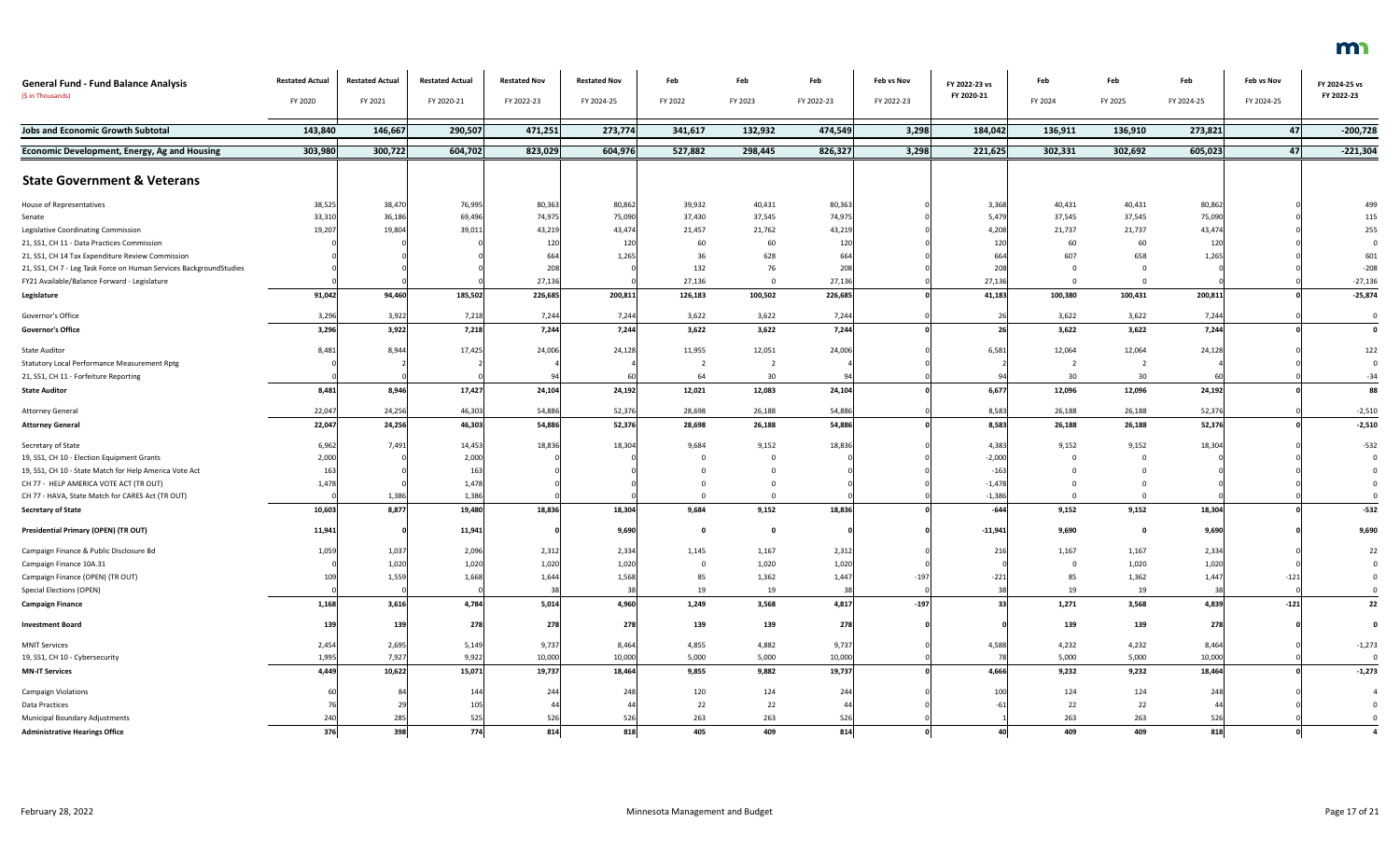| <b>General Fund - Fund Balance Analysis</b>                      | <b>Restated Actual</b> | <b>Restated Actual</b> | <b>Restated Actual</b> | <b>Restated Nov</b> | <b>Restated Nov</b> | Feb     | Feb     | Feb        | Feb vs Nov | FY 2022-23 vs | Feb         | Feb     | Feb        | Feb vs Nov | FY 2024-25 vs |
|------------------------------------------------------------------|------------------------|------------------------|------------------------|---------------------|---------------------|---------|---------|------------|------------|---------------|-------------|---------|------------|------------|---------------|
| (\$ in Thousands)                                                | FY 2020                | FY 2021                | FY 2020-21             | FY 2022-23          | FY 2024-25          | FY 2022 | FY 2023 | FY 2022-23 | FY 2022-23 | FY 2020-21    | FY 2024     | FY 2025 | FY 2024-25 | FY 2024-25 | FY 2022-23    |
| Government and Citizen Services                                  | 11,516                 | 10,765                 | 22,281                 | 21,486              | 21,668              | 10,652  | 10,834  | 21,486     |            | $-795$        | 10,834      | 10,834  | 21,668     |            | 182           |
| <b>Strategic Management Services</b>                             | 1,990                  | 2,301                  | 4,291                  | 4,392               | 4,436               | 2,174   | 2,218   | 4,392      |            | 101           | 2,218       | 2,218   | 4,436      |            |               |
| <b>Fiscal Agent</b>                                              | 12,210                 | 12,71                  | 24,920                 | 21,030              | 21,030              | 10,515  | 10,515  | 21,030     |            | $-3,890$      | 10,515      | 10,515  | 21,030     |            |               |
| WCRA (OPEN)                                                      | 66                     |                        | 1,371                  | 1,532               | 1,634               | 747     | 785     | 1,532      |            | 161           | 809         | 825     | 1,634      |            | 102           |
| <b>Public Broadcasting</b>                                       |                        |                        |                        | 5,888               | 5,888               | 2,944   | 2,944   | 5,888      |            | 5,888         | 2,944       | 2,944   | 5,888      |            |               |
| Historic Structure Grants MS 290.0681 (OPEN)                     |                        |                        |                        | 1,485               | 2,256               | 12      | 512     | 524        | $-962$     | 524           | 1,038       | 1,218   | 2,256      |            | 1,732         |
| 21, SS1, CH 12 - Capital Area Building Predesign (OPEN)          |                        |                        |                        | 3,000               |                     | 600     | 2,400   | 3,000      |            | 3,000         | $\mathbf 0$ |         |            |            | $-3,000$      |
| <b>Administration, Dept of</b>                                   | 26,377                 | 26,486                 | 52,863                 | 58,813              | 56,912              | 27,644  | 30,208  | 57,852     | $-961$     | 4,989         | 28,358      | 28,554  | 56,912     |            | $-940$        |
| Capitol Area Arch & Plng Bd                                      | 351                    | 35                     | 702                    | 751                 | 730                 | 386     | 365     | 751        |            |               | 365         | 365     | 730        |            | $-21$         |
| Capitol Area Arch & Ping Bd                                      | 351                    | 351                    | 702                    | 751                 | 730                 | 386     | 365     | 751        |            |               | 365         | 365     | 730        |            | $-21$         |
| Minnesota Management and Budget                                  | 26,288                 | 26,75                  | 53,043                 | 58,961              | 59,382              | 29,270  | 29,691  | 58,961     |            | 5,918         | 29,691      | 29,691  | 59,382     |            | 421           |
| 19, SS1, CH 10 - Becker, Wright Counties' Legal Fees             | 141                    |                        | 141                    |                     |                     |         |         |            |            | -141          |             |         |            |            |               |
| 19, SS1, CH 9 - Evaluation Activities                            | 252                    |                        | 730                    |                     |                     |         |         |            |            | $-730$        |             |         |            |            |               |
| 19, CH 63 - Opiate Epidemic Response                             | 125                    |                        | 12 <sup>5</sup>        |                     |                     |         |         |            |            | $-125$        |             |         |            |            |               |
| 21, SS1, CH 4 - Mandated Health Benefits Evaluation              |                        |                        |                        |                     |                     |         |         |            |            |               | 49          | 49      |            |            |               |
| <b>Minnesota Management &amp; Budget</b>                         | 26,806                 | 27,233                 | 54,039                 | 59,059              | 59,480              | 29,319  | 29,740  | 59,059     |            | 5,020         | 29,740      | 29,740  | 59,480     |            | 421           |
| 20, SS7, Ch. 2 - County Relief Grants to Local Businesses        |                        | 114,728                | 114,728                |                     |                     |         |         |            |            | $-114,728$    | $\mathbf 0$ |         |            |            |               |
| Tax System Management                                            | 128,31                 | 128,784                | 257,095                | 281,983             | 284,338             | 139,814 | 142,169 | 281,983    |            | 24,888        | 142,169     | 142,169 | 284,338    |            | 2,355         |
| 19, SS1, CH 10 - Taxpayer Assistance Grants                      | 400                    |                        | 867                    |                     |                     |         |         |            |            | $-867$        |             |         |            |            |               |
| 19, SS1, CH 6 - Taxpayer Assistance Grants                       | 19                     |                        | 39                     |                     |                     |         |         |            |            | -397          | $\Omega$    |         |            |            |               |
| 21, SS1, CH 12 - Taxpayer Assistance Grants                      |                        |                        |                        | 1,450               | 1,500               | 700     | 750     | 1,450      |            | 1,450         | 750         | 750     | 1,500      |            |               |
| <b>Debt Collection Management</b>                                | 28,769                 | 28,281                 | 57,050                 | 60,263              | 60,780              | 29,873  | 30,390  | 60,263     |            | 3,213         | 30,390      | 30,390  | 60,780     |            |               |
| Collections, Seized Property, Recording Fees (OPEN)              |                        |                        |                        | 2,000               | 2,000               | 1,000   | 1,000   | 2,000      |            | 1,122         | 1,000       | 1,000   | 2,000      |            |               |
| Property Tax Benchmark Study MS 270C.991                         |                        |                        |                        |                     |                     | 25      | 25      |            |            |               | 25          |         |            |            |               |
| 19, SS1, CH 6 - 2019 Tax Bill Administration                     | 3,000                  | 3,000                  | 6,000                  |                     |                     |         |         |            |            | $-6,000$      |             |         |            |            |               |
| 21, SS1, CH 14 Tax Expenditure Review Commission                 |                        |                        |                        |                     | 296                 |         | 148     |            |            | 148           | 148         | 148     | 296        |            | 148           |
| 21, SS1, CH 14 Tax Bill Administration                           |                        |                        |                        | 3,000               | 1,000               | 3,000   |         | 3,000      |            | 3,000         | 1,000       |         | 1,000      |            | $-2,000$      |
| 21, SS1, CH 14 Housing Tax Credit Administration (TR OUT)        |                        |                        |                        | 100                 | 200                 |         | 100     | 100        |            | 100           | 100         | 100     | 200        |            | 100           |
| 21, SS1, CH 14 Film Tax Credit Administration (FY22-25) (TR OUT) |                        |                        |                        |                     | 100                 | 50      | 50      | 100        |            | 100           | 50          | 50      |            |            |               |
| Revenue, Dept of                                                 | 161,107                | 161,228                | 322,335                | 349,094             | 350,264             | 174,462 | 174,632 | 349,094    |            | 26,759        | 175,632     | 174,632 | 350,264    |            | 1,170         |
| <b>Amateur Sports Commission</b>                                 | 290                    | 34                     | 637                    | 628                 | 634                 | 311     | 317     | 628        |            |               | 317         | 317     | 634        |            |               |
| <b>Amateur Sports Commission</b>                                 | 290                    | 347                    | 637                    | 628                 | 634                 | 311     | 317     | 628        |            |               | 317         | 317     | 634        |            |               |
| Council on Minnesotans of African Heritage                       | 439                    | 586                    | 1,025                  | 1,096               | 1,104               | 544     | 552     | 1,096      |            |               | 552         | 552     | 1,104      |            |               |
| <b>Council on Minnesotans of African Heritage</b>                | 439                    | 586                    | 1,025                  | 1,096               | 1,104               | 544     | 552     | 1,096      |            | 71            | 552         | 552     | 1,104      |            |               |
| Minnesota Council on Latino Affairs                              | 389                    |                        | 878                    | 1,078               | 1,088               | 534     | 544     | 1,078      |            | 200           | 544         | 544     | 1,088      |            | 10            |
| Minnesota Council on Latino Affairs                              | 389                    | 489                    | 878                    | 1,078               | 1,088               | 534     | 544     | 1,078      |            | 200           | 544         | 544     | 1,088      |            | 10            |
| Council on Asian-Pacific Minnesotans                             | 487                    | 47                     | 957                    | 1,059               | 1,068               | 525     | 534     | 1,059      |            | 102           | 534         | 534     | 1,068      |            |               |
| <b>Council on Asian-Pacific Minnesotans</b>                      | 487                    | 470                    | 957                    | 1,059               | 1,068               | 525     | 534     | 1,059      |            | 102           | 534         | 534     | 1,068      |            |               |
| Indian Affairs Council                                           | 565                    | 607                    | 1,172                  | 1,719               | 1,728               | 855     | 864     | 1,719      |            | 547           | 864         | 864     | 1,728      |            |               |
| <b>Indian Affairs Council</b>                                    | 565                    | 607                    | 1,172                  | 1,719               | 1,728               | 855     | 864     | 1,719      |            | 547           | 864         | 864     | 1,728      |            |               |
| Programs & Operations                                            | 22,647                 | 23,19                  | 45,844                 | 46,994              | 47,194              | 23,397  | 23,597  | 46,994     |            | 1,150         | 23,597      | 23,597  | 47,194     |            | 200           |
| <b>Fiscal Agents</b>                                             | 321                    | 321                    | 642                    | 892                 | 642                 | 571     | 321     | 892        |            | 250           | 321         | 321     | 642        |            | $-250$        |
| <b>Historical Society</b>                                        | 22,968                 | 23,518                 | 46,486                 | 47,886              | 47,836              | 23,968  | 23,918  | 47,886     |            | 1,400         | 23,918      | 23,918  | 47,836     |            | $-50$         |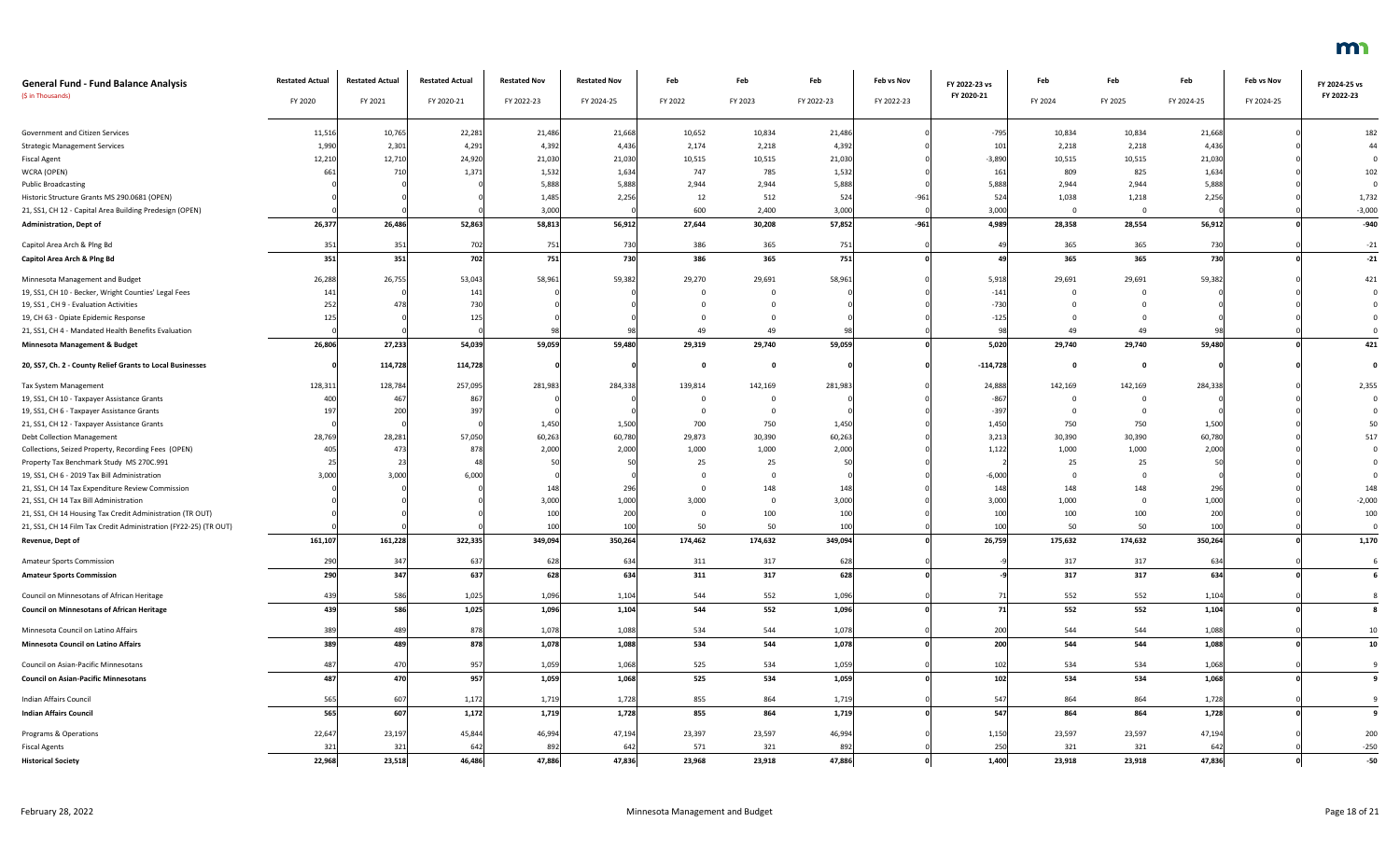| <b>General Fund - Fund Balance Analysis</b>                | <b>Restated Actual</b> | <b>Restated Actual</b> | <b>Restated Actual</b> | <b>Restated Nov</b> | <b>Restated Nov</b> | Feb     | Feb         | Feb        | Feb vs Nov | FY 2022-23 vs | Feb      | Feb         | Feb        | Feb vs Nov | FY 2024-25 vs |
|------------------------------------------------------------|------------------------|------------------------|------------------------|---------------------|---------------------|---------|-------------|------------|------------|---------------|----------|-------------|------------|------------|---------------|
| (\$ in Thousands)                                          | FY 2020                | FY 2021                | FY 2020-21             | FY 2022-23          | FY 2024-25          | FY 2022 | FY 2023     | FY 2022-23 | FY 2022-23 | FY 2020-21    | FY 2024  | FY 2025     | FY 2024-25 | FY 2024-25 | FY 2022-23    |
| <b>Operations and Services</b>                             | 1,120                  | 707                    | 1,827                  | 1,204               | 1,244               | 602     | 602         | 1,204      |            | $-623$        | 622      | 622         | 1,244      |            |               |
| <b>Grants Programs</b>                                     | 4,800                  | 4,800                  | 9,600                  | 9,600               | 9,600               | 4,800   | 4,800       | 9,600      |            |               | 4,800    | 4,800       | 9,600      |            |               |
| Regional Arts Council                                      | 2,139                  | 2,13                   | 4,278                  | 4,278               | 4,278               | 2,139   | 2,139       | 4,278      |            |               | 2,139    | 2,139       | 4,278      |            |               |
| <b>Arts Board</b>                                          | 8,059                  | 7,646                  | 15,705                 | 15,082              | 15,122              | 7,541   | 7,541       | 15,082     |            | $-623$        | 7,561    | 7,561       | 15,122     |            | 40            |
| <b>MN Humanities Center</b>                                | 670                    | 730                    | 1,400                  | 1,400               | 1,400               | 700     | 700         | 1,400      |            |               | 700      | 700         | 1,400      |            |               |
| <b>Veterans Services</b>                                   | 17,264                 | 20,479                 | 37,743                 | 49,226              | 40,200              | 27,073  | 22,153      | 49,226     |            | 11,483        | 20,099   | 20,099      | 40,198     |            | $-9,028$      |
| Veterans Health Care (TR OUT)                              | 57,761                 | 57,761                 | 115,522                | 133,490             | 140,172             | 62,457  | 71,033      | 133,490    |            | 17,968        | 70,086   | 70,086      | 140,172    |            | 6,682         |
| GI Bill (OPEN)                                             | 2,099                  |                        | 2,099                  | 4,000               | 4,000               | 2,000   | 2,000       | 4,000      |            | 1,901         | 2,000    | 2,000       | 4,000      |            |               |
| GI Bill OJT and Apprenticeships (OPEN)                     | 929                    | 1,000                  | 1,929                  | 2,000               | 2,000               | 1,500   | 1,500       | 3,000      | 1,000      | 1,071         | 1,500    | 1,500       | 3,000      | 1,000      |               |
| 20, CH 71 - COVID-19 Special Emergency Grants              | 2,315                  | 321                    | 2,636                  |                     |                     | റ       | 0           |            |            | $-2,636$      | $\Omega$ | $\Omega$    |            |            |               |
| Veteran Affairs, Dept of                                   | 80,368                 | 79,561                 | 159,929                | 188,716             | 186,372             | 93,030  | 96,686      | 189,716    | 1,000      | 29,787        | 93,685   | 93,685      | 187,370    | 998        | $-2,346$      |
| Main-Military Training Facility                            | 9,085                  | 10,014                 | 19,099                 | 19,614              | 19,684              | 9,772   | 9,842       | 19,614     |            | 515           | 9,842    | 9,842       | 19,684     |            | 70            |
| <b>General Support</b>                                     | 3,147                  | 3,209                  | 6,356                  | 7,140               | 7,266               | 3,507   | 3,633       | 7,140      |            | 784           | 3,633    | 3,633       | 7,266      |            | 126           |
| <b>Enlistment Incentives</b>                               | 9,127                  | 9,850                  | 18,977                 | 22,228              | 22,228              | 11,114  | 11,114      | 22,228     |            | 3,251         | 11,114   | 11,114      | 22,228     |            |               |
| <b>Emergency Services / Military Support (OPEN)</b>        | 12,443                 | 30,063                 | 42,506                 | 4,012               | 4,012               | 2,006   | 2,006       | 4,012      |            | $-38,494$     | 2,006    | 2,006       | 4,01       |            |               |
| FY21 Available/Balance Forward - Military Affairs Dept     |                        |                        |                        | 4,245               |                     | 4,245   | $\Omega$    | 4,245      |            | 4,245         |          | $\Omega$    |            |            | $-4,245$      |
| <b>Military Affairs, Dept of</b>                           | 33,802                 | 53,136                 | 86,938                 | 57,239              | 53,190              | 30,644  | 26,595      | 57,239     |            | $-29,699$     | 26,595   | 26,595      | 53,190     |            | $-4,049$      |
| <b>Board of Accountancy</b>                                | 584                    | 650                    | 1,234                  | 1,386               | 1,396               | 688     | 698         | 1,386      |            | 152           | 698      | 698         | 1,396      |            | $10\,$        |
| <b>Board of Accountancy</b>                                | 584                    | 650                    | 1,234                  | 1,386               | 1,396               | 688     | 698         | 1,386      |            | 152           | 698      | 698         | 1,396      |            | ${\bf 10}$    |
| <b>Board of Architectural/Eng</b>                          | 685                    | 70 <sup>c</sup>        | 1,394                  | 1,737               | 1,748               | 863     | 874         | 1,737      |            | 343           | 874      | 874         | 1,748      |            | 11            |
| <b>Board of Architectural/Eng</b>                          | 685                    | 709                    | 1,394                  | 1,737               | 1,748               | 863     | 874         | 1,737      |            | 343           | 874      | 874         | 1,748      |            | 11            |
| <b>Board of Cosmetologist Examiners</b>                    | 2,752                  | 2,606                  | 5,358                  | 5,846               | 5,846               | 2,923   | 2,923       | 5,846      |            | 488           | 2,923    | 2,923       | 5,846      |            |               |
| <b>Board of Cosmetologist Examiners</b>                    | 2,752                  | 2,606                  | 5,358                  | 5,846               | 5,846               | 2,923   | 2,923       | 5,846      |            |               | 2,923    | 2,923       | 5,846      |            |               |
| <b>Board of Barber Examiners</b>                           | 284                    | 328                    | 612                    | 701                 | 706                 | 348     | 353         | 701        |            | 89            | 353      | 353         | 706        |            |               |
| <b>Board of Barber Examiners</b>                           | 284                    | 328                    | 612                    | 701                 | 706                 | 348     | 353         | 701        |            |               | 353      | 353         | 706        |            |               |
| <b>Contingent Accounts</b>                                 | 100                    |                        | 100                    | 500                 | 500                 | 500     | $\mathbf 0$ | 500        |            | 400           | 500      | 0           | 500        |            |               |
| <b>Contingent Accounts</b>                                 | 100                    |                        | 100                    | 500                 | 500                 | 500     | $\mathbf 0$ | 500        |            | 400           | 500      | $\mathbf 0$ | 500        |            |               |
|                                                            |                        |                        |                        |                     |                     |         |             |            |            |               |          |             |            |            |               |
| <b>Tort Claims</b>                                         |                        |                        |                        | 322                 | 322                 | 161     | 161         | 322        |            | 322           | 161      | 161         | 32         |            |               |
| <b>Tort Claims</b>                                         |                        |                        |                        | 322                 | 322                 | 161     | 161         | 322        |            | 322           | 161      | 161         | 322        |            | $\mathbf 0$   |
| <b>Consolidated Leg &amp; Const Officers Retire (OPEN)</b> | 8,850                  | 8,761                  | 17,611                 | 17,616              | 18,328              | 8,721   | 8,895       | 17,616     |            |               | 9,073    | 9,255       | 18,328     |            | 712           |
| <b>Judges Retirement Plan Direct Appropriation</b>         | 6,000                  | 6,000                  | 12,000                 | 12,000              | 12,000              | 6,000   | 6,000       | 12,000     |            |               | 6,000    | 6,000       | 12,000     |            |               |
| 18, CH 211 - Pension, PERA Police and Fire                 | 4,500                  | 9,000                  | 13,500                 | 18,000              | 18,000              | 9,000   | 9,000       | 18,000     |            | 4,500         | 9,000    | 9,000       | 18,000     |            |               |
| PERA / Mpls Employee Retirement Aid (OPEN)                 | 16,000                 | 16,000                 | 32,000                 | 32,000              | 32,000              | 16,000  | 16,000      | 32,000     |            |               | 16,000   | 16,000      | 32,000     |            |               |
| 1993 TRA / Mpls Teacher Retire Aid (OPEN)                  | 2,500                  | 2,500                  | 5,000                  | 5,000               | 5,000               | 2,500   | 2,500       | 5,000      |            |               | 2,500    | 2,500       | 5,000      |            |               |
| 1997 TRA / Mpls Teacher Retire Aid (OPEN)                  | 27,331                 | 27,331                 | 54,662                 | 54,662              | 54,662              | 27,331  | 27,331      | 54,662     |            |               | 27,331   | 27,331      | 54,662     |            |               |
| St Paul Teacher Retirement Aid 1997 (OPEN)                 | 2,827                  | 2,827                  | 5,654                  | 5,654               | 5,654               | 2,827   | 2,827       | 5,654      |            |               | 2,827    | 2,827       | 5,654      |            |               |
| 14, CH 296 - Pension Bill - St Paul Teachers               | 7,000                  | 7,000                  | 14,000                 | 14,000              | 14,000              | 7,000   | 7,000       | 14,000     |            |               | 7,000    | 7,000       | 14,000     |            |               |
| 18, CH 211 - Pension, St Paul Dir Aid                      | 5,000                  | 5,000                  | 10,000                 | 10,000              | 10,000              | 5,000   | 5,000       | 10,000     |            |               | 5,000    | 5,000       | 10,000     |            |               |
| <b>St Paul Teacher Retirement Aid</b>                      | 14,827                 | 14,827                 | 29,654                 | 29,654              | 29,654              | 14,827  | 14,827      | 29,654     |            |               | 14,827   | 14,827      | 29,654     |            |               |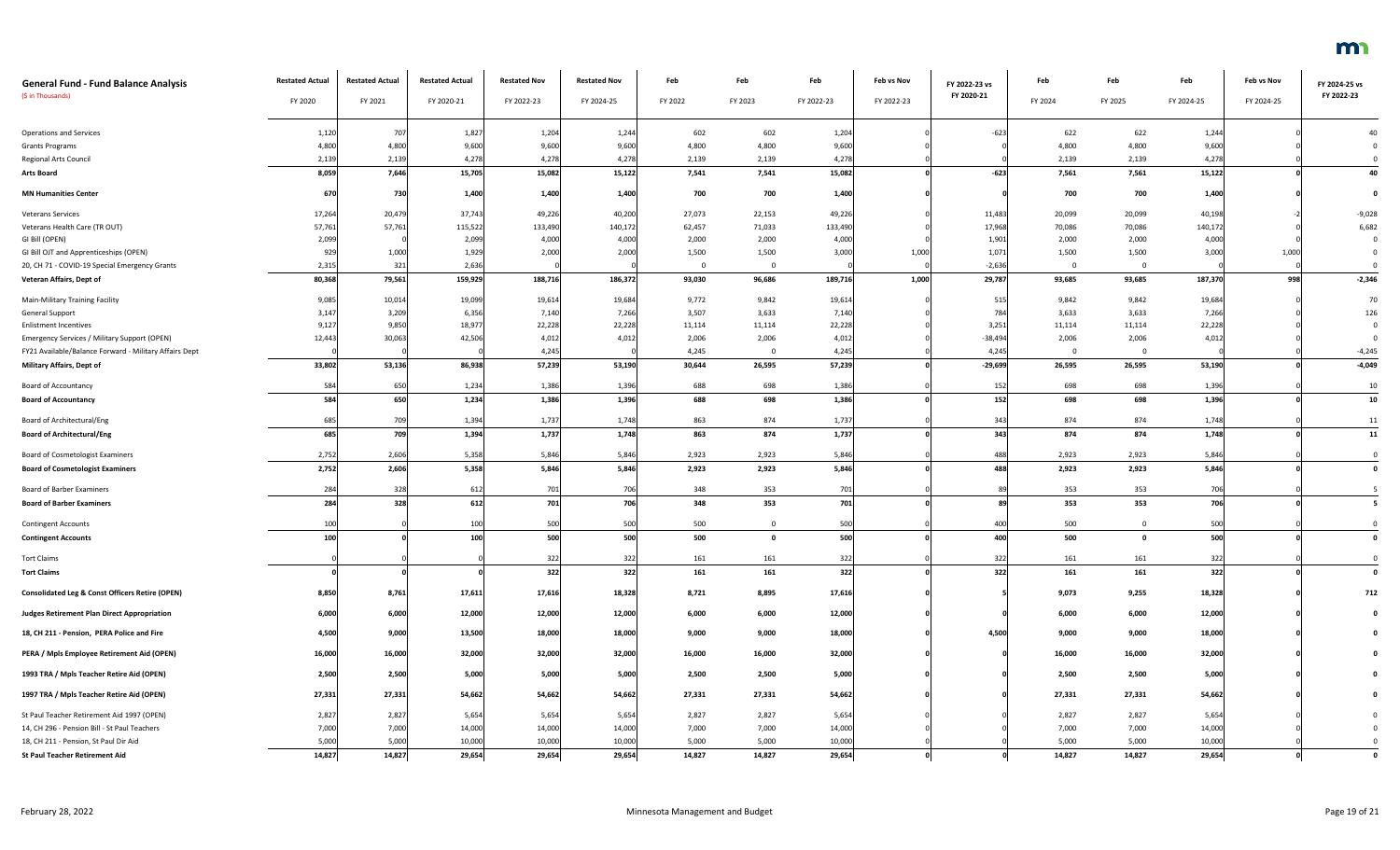| <b>General Fund - Fund Balance Analysis</b><br>(\$ in Thousands) | <b>Restated Actual</b><br>FY 2020 | <b>Restated Actual</b><br>FY 2021 | <b>Restated Actual</b><br>FY 2020-21 | <b>Restated Nov</b><br>FY 2022-23 | <b>Restated Nov</b><br>FY 2024-25 | Feb<br>FY 2022 | Feb<br>FY 2023 | Feb<br>FY 2022-23 | Feb vs Nov<br>FY 2022-23 | FY 2022-23 vs<br>FY 2020-21 | Feb<br>FY 2024 | Feb<br>FY 2025 | Feb<br>FY 2024-25 | Feb vs Nov<br>FY 2024-25 | FY 2024-25 vs<br>FY 2022-23 |
|------------------------------------------------------------------|-----------------------------------|-----------------------------------|--------------------------------------|-----------------------------------|-----------------------------------|----------------|----------------|-------------------|--------------------------|-----------------------------|----------------|----------------|-------------------|--------------------------|-----------------------------|
|                                                                  |                                   |                                   |                                      |                                   |                                   |                |                |                   |                          |                             |                |                |                   |                          |                             |
| <b>State Government Appropriations</b>                           | 600,633                           | 741,064                           | 1,341,697                            | 1,320,642                         | 1,294,227                         | 672,181        | 648,303        | 1,320,484         | $-158$                   | $-21,213$                   | 651,784        | 643,320        | 1,295,104         | 877                      | $-25,380$                   |
| DNR Police State Aid (TR OUT)                                    | 1,356                             | 1,470                             | 2,826                                | 2,935                             | 3,202                             | 1,343          | 1,408          | 2,751             | $-184$                   | $-75$                       | 1,470          | 1,532          | 3,002             | $-200$                   | 251                         |
| DPS Police State Aid (TR OUT)                                    | 3,93                              | 4,291                             | 8,228                                | 9,366                             | 10,225                            | 2,902          | 3,034          | 5,936             | $-3,430$                 | $-2,292$                    | 3,170          | 3,310          | 6,480             | $-3,74!$                 | 544                         |
| DPS/DNR Police State Aid GF [Cancel]                             | [2,652]                           | [2,814]                           | [5, 466]                             | [6,086]                           | [6, 643]                          | [4, 742]       | [4,959]        | [9,701]           | [3,615]                  | [4, 235]                    | [5, 180]       | [5,408]        | [10, 588]         | $[3,945]$                | [887]                       |
| <b>MMB Non-Operating</b>                                         | 5,293                             | 5,761                             | 11,054                               | 12,301                            | 13,427                            | 4,245          | 4,442          | 8,687             | $-3,614$                 | $-2,367$                    | 4,640          | 4,842          | 9,482             | $-3,945$                 | 795                         |
| <b>Indirect Cost Receipts Offset</b>                             | $-19,078$                         | $-28,546$                         | $-47,624$                            | $-47,700$                         | $-47,700$                         | $-23,850$      | $-23,850$      | $-47,700$         |                          | -761                        | $-23,850$      | $-23,850$      | $-47,700$         |                          |                             |
| MMB - Public Defender Aid                                        | 453                               |                                   | 533                                  |                                   |                                   |                |                |                   |                          | $-533$                      |                |                |                   |                          |                             |
| One time Transfer to HCAF (TR OUT)                               | 7,200                             |                                   | 7,200                                |                                   |                                   |                |                |                   |                          | $-7,200$                    |                |                |                   |                          |                             |
| <b>CMA Interest Liability</b>                                    | 214                               | 253                               | 467                                  |                                   |                                   |                |                |                   |                          | $-467$                      |                |                |                   |                          |                             |
| 20, CH 71, Transfer to COVID-19 Minnesota Fund                   | 200,000                           |                                   | 200,000                              |                                   |                                   |                |                |                   |                          | $-200,000$                  |                |                |                   |                          |                             |
| 21, CH 26 - Claims Bill                                          |                                   |                                   |                                      | 109                               |                                   | 109            |                | 109               |                          | 109                         |                |                |                   |                          | $-109$                      |
| 21, SS1, CH 7 - Reinsurance Tr to HCAF (TR OUT)                  |                                   |                                   |                                      | 79,101                            |                                   | 79,101         | $\mathbf{0}$   | 79,101            |                          | 79,101                      | 0              | <sup>0</sup>   |                   |                          | $-79,101$                   |
| <b>State Government &amp; Veterans</b>                           | 794,715                           | 718,612                           | 1,513,327                            | 1,364,453                         | 1,259,954                         | 731,786        | 628,895        | 1,360,681         | $-3,772$                 | $-152,646$                  | 632,574        | 624,312        | 1,256,886         | $-3,068$                 | $-103,795$                  |
|                                                                  |                                   |                                   |                                      |                                   |                                   |                |                |                   |                          |                             |                |                |                   |                          |                             |
| <b>Debt Service</b>                                              |                                   |                                   |                                      |                                   |                                   |                |                |                   |                          |                             |                |                |                   |                          |                             |
| Debt Service (TR OUT)                                            | 540,08                            | 515,544                           | 1,055,625                            | 1,198,836                         | 1,272,723                         | 592,426        | 604,322        | 1,196,748         | $-2,088$                 | 141,123                     | 627,160        | 629,974        | 1,257,134         | $-15,589$                | 60,386                      |
| <b>Debt Service</b>                                              | 540,081                           | 515,544                           | 1,055,625                            | 1,198,836                         | 1,272,723                         | 592,426        | 604,322        | 1,196,748         | $-2,088$                 | 141,123                     | 627,160        | 629,974        | 1,257,134         | $-15,589$                | 60,386                      |
| <b>Debt Service</b>                                              | 540,081                           | 515,544                           | 1,055,625                            | 1,198,836                         | 1,272,723                         | 592,426        | 604,322        | 1,196,748         | $-2,088$                 | 141,123                     | 627,160        | 629,974        | 1,257,134         | $-15,589$                | 60,386                      |
|                                                                  |                                   |                                   |                                      |                                   |                                   |                |                |                   |                          |                             |                |                |                   |                          |                             |
| <b>Capital Projects &amp; Grants</b>                             |                                   |                                   |                                      |                                   |                                   |                |                |                   |                          |                             |                |                |                   |                          |                             |
| 08, CH 179 - Housing Finance Agency (TR OUT)                     | 2,394                             | 2,399                             | 4,793                                | 4,794                             | 4,793                             | 2,395          | 2,399          | 4,794             |                          |                             | 2,397          | 2,396          | 4,79              |                          |                             |
| 14, CH 295 - Housing Finance Agency (TR OUT)                     | 6,37                              | 6,380                             | 12,751                               | 12,767                            | 12,771                            | 6,386          | 6,381          | 12,767            |                          |                             | 6,387          | 6,384          | 12,77             |                          |                             |
| 12, CH 293 - Housing Finance Agency (TR OUT)                     | 2,036                             | 2,035                             | 4,07.                                | 4,077                             | 4,077                             | 2,040          | 2,037          | 4,077             |                          |                             | 2,038          | 2,039          | 4,07              |                          |                             |
| 15, SS1, CH 5 - Housing Finance Agency (TR OUT)                  | 794                               | 798                               | 1,592                                | 1,582                             | 1,584                             | 789            | 793            | 1,582             |                          |                             | 791            | 793            | 1,584             |                          |                             |
| 17, SS1, CH 8 - Housing Finance Agency (TR OUT)                  | 2,797                             | 2,337                             | 5,134                                | 4,670                             | 4,664                             | 2,337          | 2,333          | 4,670             |                          | -464                        | 2,332          | 2,332          | 4,66              |                          |                             |
| 18, CH 214 - Housing Finance Agency (TR OUT)                     |                                   | 737                               | 737                                  | 12,800                            | 12,800                            | 6,400          | 6,400          | 12,800            |                          | 12,063                      | 6,400          | 6,400          | 12,800            |                          |                             |
| 19, SS1, CH 13 - Housing Finance Agency (TR OUT)                 |                                   |                                   |                                      | 7,200                             | 9,600                             | 2,400          | 4,800          | 7,200             |                          | 7,200                       | 4,800          | 4,800          | 9,600             |                          | 2,400                       |
| 20, SS5, CH 3 - Housing Finance Agency (TR OUT)                  |                                   |                                   |                                      | 4,000                             | 16,000                            |                | 4,000          | 4,000             |                          | 4,000                       | 8,000          | 8,000          | 16,000            |                          | 12,000                      |
| 21, SS1, CH 8 - Housing Finance Agency (TR OUT)                  |                                   |                                   |                                      |                                   | 12,000                            |                |                |                   |                          |                             | 4,000          | 8,000          | 12,000            |                          | 12,000                      |
| 08, CH 179 - UofM Biomed Research Facility                       | 13,921                            | 13,926                            | 27,847                               | 27,849                            | 27,848                            | 13,926         | 13,923         | 27,849            |                          |                             | 13,923         | 13,925         | 27,848            |                          | $-1$                        |
| 06, CH 247 - UofM Stadium                                        | 10,250                            | 10,250                            | 20,500                               | 20,500                            | 20,500                            | 10,250         | 10,250         | 20,500            |                          |                             | 10,250         | 10,250         | 20,500            |                          |                             |
| State Appropriation Refunding Bonds (TR OUT)                     | 54,934                            | 54,707                            | 109,641                              | 108,484                           | 108,277                           | 54,645         | 53,839         | 108,484           |                          | $-1,157$                    | 53,987         | 54,290         | 108,27            |                          | $-207$                      |
| 12, CH 299 - Grants To St Paul, Pmts to MSFA for MPLS            | 2,70                              | 10,959                            | 13,659                               | 23,178                            | 24,809                            | 11,373         | 11,807         | 23,180            |                          | 9,521                       | 12,262         | 12,549         | 24,81             |                          | 1,631                       |
| 12, CH 299 - Vikings Stadium Debt Service (TR OUT)               | 30,156                            | 30,157                            | 60,313                               | 60,309                            | 60,303                            | 30,154         | 30,155         | 60,309            |                          |                             | 30,152         | 30,151         | 60,30             |                          |                             |
| 12, CH 299 - MPLS Sales Tax to MSFA                              | 2,120                             |                                   | 2,120                                |                                   | 3,494                             | - 0            |                |                   |                          | $-2,120$                    | 1,590          | 1,798          | 3,388             | $-106$                   | 3,388                       |
| 15, SS1, CH 5 - Lewis & Clark Water Project Debt Service         | 1,254                             | 1,165                             | 2,419                                | 2,500                             | 2,505                             | 1,247          | 1,253          | 2,500             |                          | 81                          | 1,252          | 1,253          | 2,505             |                          |                             |
| 17, SS1, CH 8 - Lewis & Clark Water Project Phase 3 Debt Service |                                   |                                   |                                      |                                   |                                   |                |                |                   |                          |                             | -0             | $\overline{0}$ |                   |                          |                             |
| 19, SS1, CH 6 - Duluth Regional Exchange District - Debt Service |                                   |                                   |                                      | 11,760                            | 16,200                            | 3,660          | 8,100          | 11,760            |                          | 11,760                      | 8,100          | 8,100          | 16,200            |                          |                             |
| 20, SS5, CH 3 - ADM Electric Vehicle Infrastructure Debt Service |                                   |                                   |                                      | 468                               | 468                               | 234            | 234            | 468               |                          | 468                         | 234            | 234            | 46                |                          |                             |
| 20, SS5, CH 3 - MPCA Response to Releases Debt Service           |                                   |                                   |                                      | 4,316                             | 4,316                             | 2,158          | 2,158          | 4,316             |                          | 4,316                       | 2,158          | 2,158          | 4,31              |                          |                             |
| 20, SS5, CH 3 - Minnesota Public TV Debt Service                 |                                   |                                   |                                      | 3,518                             | 3,518                             | 1,759          | 1,759          | 3,518             |                          | 3,518                       | 1,759          | 1,759          | 3,51              |                          |                             |
| 20, SS5, CH 3 - Cash Capital Projects                            |                                   | 8,779                             | 8,779                                |                                   |                                   | $\Omega$       | $\Omega$       |                   |                          | $-8,779$                    | $\mathbf 0$    | $\mathbf 0$    |                   |                          |                             |
|                                                                  |                                   |                                   |                                      |                                   |                                   |                |                |                   |                          |                             |                |                |                   |                          |                             |